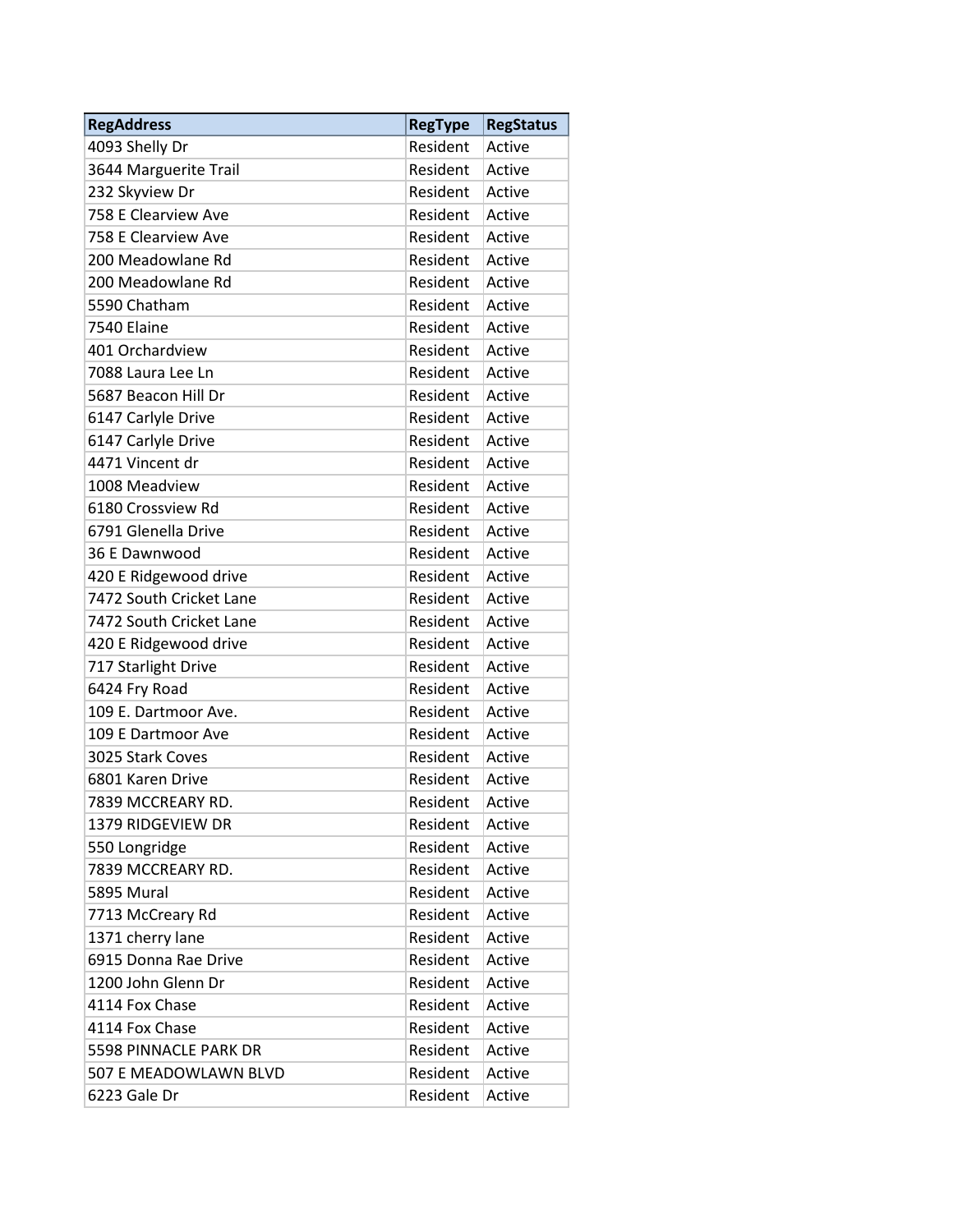| 7148 Laura Lee Lane     | Resident | Active |
|-------------------------|----------|--------|
| 7664 Quail Hollow Dr    | Resident | Active |
| 7664 Quail Hollow Dr    | Resident | Active |
| 7664 Quail Hollow Dr    | Resident | Active |
| 7664 Quail Hollow Dr    | Resident | Active |
| 7664 Quail Hollow Dr    | Resident | Active |
| 7664 Quail Hollow Drive | Resident | Active |
| 7664 Quail Hollow Drive | Resident | Active |
| 5649 N. Circleview Dr   | Resident | Active |
| 396 E Parkleigh         | Resident | Active |
| 916 Meadview            | Resident | Active |
| 1071 E Dartmoor Ave     | Resident | Active |
| 1071 E Dartmoor Ave     | Resident | Active |
| 2268 Rickie Passage     | Resident | Active |
| 800 E Decker Dr.        | Resident | Active |
| 1370 Scenic Lane        | Resident | Active |
| 578 e dartmoor ave      | Resident | Active |
| 289 EAST HILLSDALES AVE | Resident | Active |
| 4880 rollingview dr     | Resident | Active |
| 1184 E Dartmoor Ave     | Resident | Active |
| 3199 Shelly Dr          | Resident | Active |
| 3537 alla drive         | Resident | Active |
| 5809 kuenzer drive      | Resident | Active |
| 5809 kuenzer drive      | Resident | Active |
| 800 E. Decker Dr.       | Resident | Active |
| 800 E. Decker Dr.       | Resident | Active |
| 4102 Deer Run           | Resident | Active |
| 4077 Deer Run           | Resident | Active |
| 1229 Greyson Pine       | Resident | Active |
| 400 Panorama Drive      | Resident | Active |
| 1240 Scenic Ln          | Resident | Active |
| 3431 Vincent Drive      | Resident | Active |
| 6639 glenella dr        | Resident | Active |
| 2170 Mapleview Drive    | Resident | Active |
| 1100 W 9th St           | Resident | Active |
| 4593 E Sprague Rd       | Resident | Active |
| 4017 Cindy Lane         | Resident | Active |
| 72 E. Dartmoor Ave.     | Resident | Active |
| 5627 Pinnacle Park Dr.  | Resident | Active |
| 2170 E Ridgewood        | Resident | Active |
| 1002 Winchester Oval    | Resident | Active |
| 1002 Winchester Oval    | Resident | Active |
| 3741 Chestnut Rd        | Resident | Active |
| 3741 Chestnut Rd        | Resident | Active |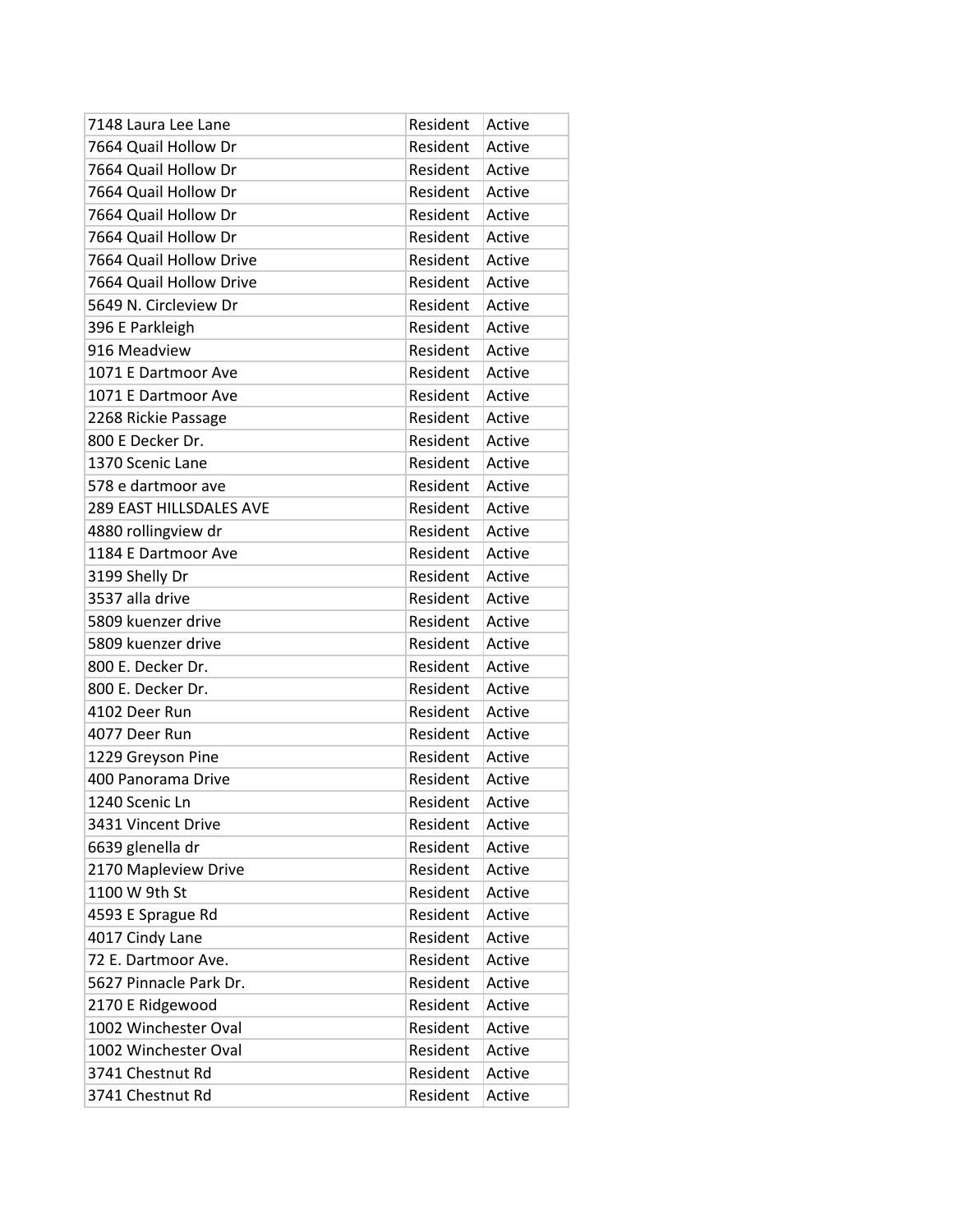| 862 E Dartmoor Avenue     | Resident | Active |
|---------------------------|----------|--------|
| 862 E Dartmoor Avenue     | Resident | Active |
| 6701 Glenella drive       | Resident | Active |
| 5875 N. CROSSVIEW DRIVE   | Resident | Active |
| 909 Mapleviw Dr           | Resident | Active |
| 386 Meadowlane            | Resident | Active |
| 665 east dawnwood drive   | Resident | Active |
| 3801 Alla                 | Resident | Active |
| <b>6430 RUTH DRIVE</b>    | Resident | Active |
| 6430 Ruth Drive           | Resident | Active |
| 991 Ridgeview Drive       | Resident | Active |
| 917 Twilight              | Resident | Active |
| 940 E Meadowlawn Blvd     | Resident | Active |
| 6527 Tanglewood Lane      | Resident | Active |
| 7631 Falling Leaf Dr      | Resident | Active |
| 3591 Sparrow Flight Drive | Resident | Active |
| 3591 Sparrow Flight Drive | Resident | Active |
| 3591 Sparrow Flight Drive | Resident | Active |
| 352 Meadowlane            | Resident | Active |
| 7487 Ludwin Drive         | Resident | Active |
| 400 skyview drive         | Resident | Active |
| 1170 E Dartmoor           | Resident | Active |
| 6761 Karen                | Resident | Active |
| 73 E Dawnwood Dr          | Resident | Active |
| 6820 Drexel Drive         | Resident | Active |
| 942 Meadowlane Rd.        | Resident | Active |
| 1595 E. Parkhaven Dr.     | Resident | Active |
| 7511 Tania Manors         | Resident | Active |
| 7159 Laura Lee Lane       | Resident | Active |
| 4165 Shelly Drive         | Resident | Active |
| 4165 Shelly Drive         | Resident | Active |
| 4165 Shelly Drive         | Resident | Active |
| 4165 Shelly Drive         | Resident | Active |
| 4017 Steven Dr            | Resident | Active |
| 205 Village Dr            | Resident | Active |
| 6504 BONROI DR            | Resident | Active |
| 650 Helmer Ford           | Resident | Active |
| 3540 Sparrow Flight Drive | Resident | Active |
| 431 Justo Lane            | Resident | Active |
| 7096 Oak Lane             | Resident | Active |
| 7620 sparrow flight drive | Resident | Active |
| 834 E. MEADOWLAWN BL      | Resident | Active |
| 7106 Oak Lane             | Resident | Active |
| 543 E. Dartmoor Avenue    | Resident | Active |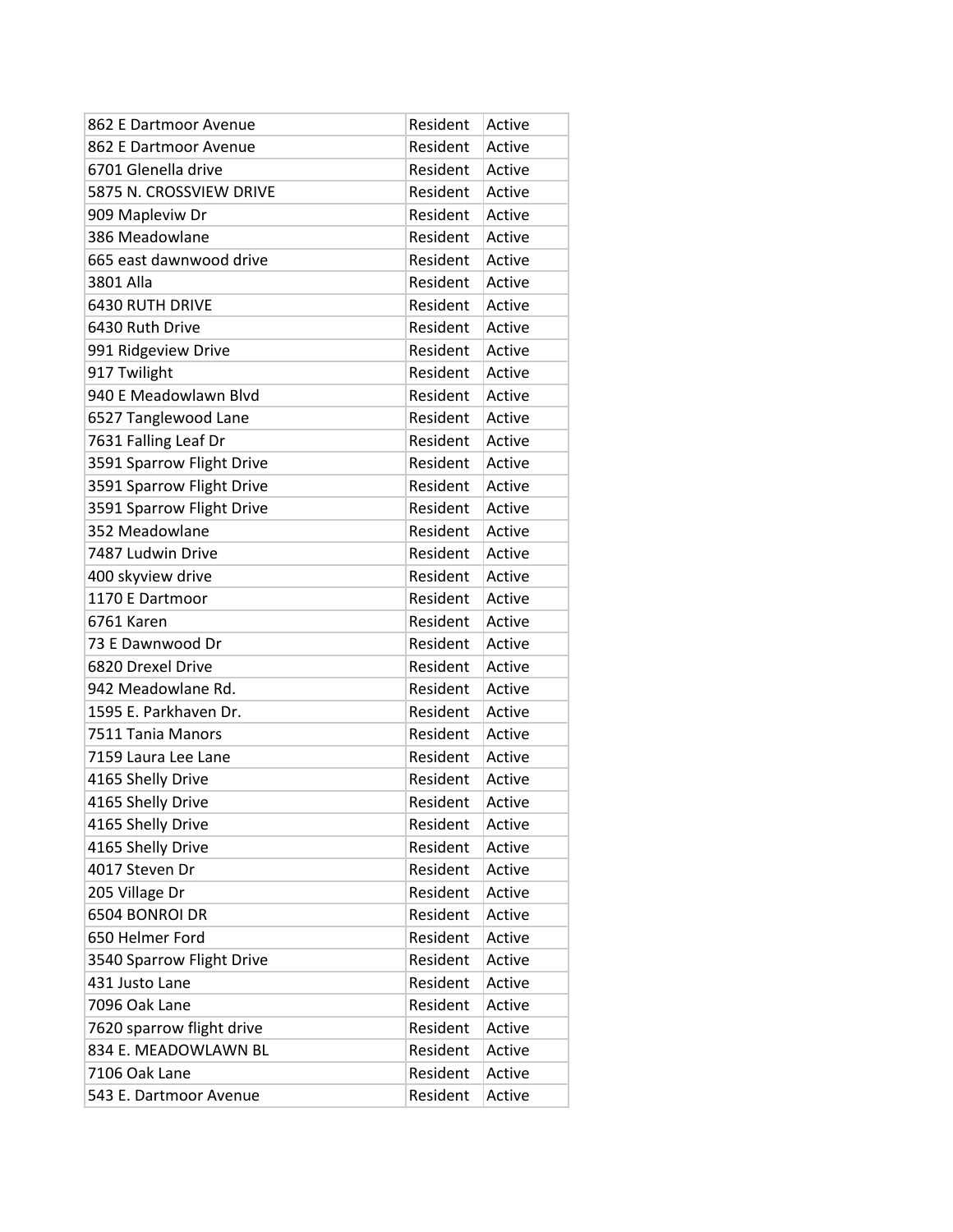| 2567 N Mary Ln            | Resident | Active |
|---------------------------|----------|--------|
| 7665 Pleasant Run Drive   | Resident | Active |
| 7665 Pleasant Run Drive   | Resident | Active |
| 720 chestnut rd.          | Resident | Active |
| 211 N Skyline Dr          | Resident | Active |
| 6213 Cabrini Ln           | Resident | Active |
| 6213 cabrini lane         | Resident | Active |
| 6474 CROSSVIEW RD         | Resident | Active |
| 5653 Rangeview Dr.        | Resident | Active |
| 5653 RANGEVIEW DR         | Resident | Active |
| 288 E Clearview           | Resident | Active |
| 220 E Decker              | Resident | Active |
| 7683 McCreary Road        | Resident | Active |
| 1947 east park haven Dr.  | Resident | Active |
| 6479 Bonroi Drive         | Resident | Active |
| 2690 Mary Lane            | Resident | Active |
| 2690 Mary Lane            | Resident | Active |
| 2921 Parmalee Dr.         | Resident | Active |
| 5605 N Circleview         | Resident | Active |
| 7847 Daniel Drive         | Resident | Active |
| 5640 Essex                | Resident | Active |
| 901 orchardview ave       | Resident | Active |
| 681 E Parkhaven           | Resident | Active |
| <b>4167 VINCENT DRIVE</b> | Resident | Active |
| 6527 Bonroi Drive         | Resident | Active |
| 7232 Laura Lee Lane       | Resident | Active |
| 1473 Scenic Lane          | Resident | Active |
| 115 Panorama              | Resident | Active |
| 2326 Vezber Dr            | Resident | Active |
| 2326 Vezber Dr            | Resident | Active |
| 317 CHERRY LANE           | Resident | Active |
| 317 cherry                | Resident | Active |
| 1762 Cherry Ln            | Resident | Active |
| 7670 Plumwood Lane        | Resident | Active |
| 7670 Plumwood Lane        | Resident | Active |
| 471 E. Meadowlawn Blvd.   | Resident | Active |
| 352 Falling Leaf Drive    | Resident | Active |
| 1537 Parkview Dr          | Resident | Active |
| 1537 Parkview Dr          | Resident | Active |
| 3625 Alla                 | Resident | Active |
| 144 Twilight              | Resident | Active |
| 4480 Vezber Drive         | Resident | Active |
| 7407 Cricket Ln           | Resident | Active |
| 6196 Cabrini Ln           | Resident | Active |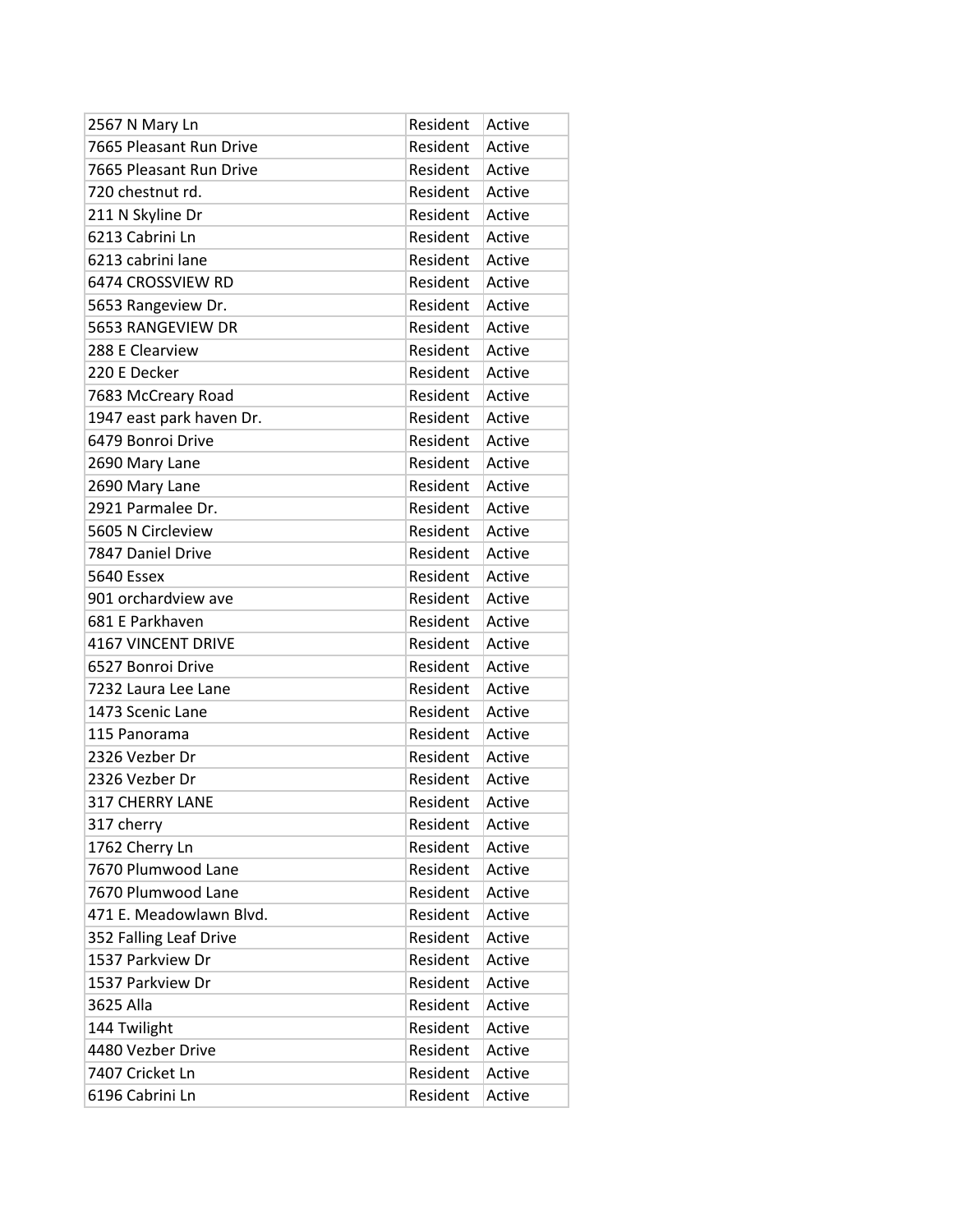| 378 E Ridgewood                   | Resident             | Active           |
|-----------------------------------|----------------------|------------------|
| 2140 Rockside Road                | Resident             | Active           |
| 1176 S Circleview                 | Resident             | Active           |
| 7161 Seven Hills Blvd             | Resident             | Active           |
| 6824 Cheryl Ann Dr                | Resident             | Active           |
| 1095 Princess Vista               | Resident             | Active           |
| 995 starlight dr                  | Resident             | Active           |
| 1425 Primrose Drive               | Resident             | Active           |
| 6709 Cheryl Ann                   | Resident             | Active           |
| 7678 Mccreary Road                | Resident             | Active           |
| 7678                              | Resident             | Active           |
| 370 Evelyn Avenue                 | Resident             | Active           |
| 593 Nemet Drive                   | Resident             | Active           |
| 3994 Leffler Field                | Resident             | Active           |
| 866 E Meadowlawn Blvd             | Resident             | Active           |
| 7545 Oakwood Dr.                  | Resident             | Active           |
| 7545 Oakwood Dr.                  | Resident             | Active           |
| 7545 Oakwood Dr.                  | Resident             | Active           |
| 3223 Forest Overlook Dr           | Resident             | Active           |
| 1017 Winchester oval              | Resident             | Active           |
| 5870 N Crossview Dr               | Resident             | Active           |
| 882 EAST PARKLEIGH DRIVE          | Resident             | Active           |
| 882 east parkleigh drive          | Resident             | Active           |
| 251 Falling Leaf Drive            | Resident             | Active           |
| 3618 kristen Ct                   | Resident             | Active           |
| 3618 Kristen Ct.                  | Resident             | Active           |
| 3618 Kristen Ct.                  | Resident             | Active           |
| 6805 Parkgate Oval                | Resident             | Active           |
| <b>6805 PARKGATE OVAL</b>         | Resident             | Active           |
| 7667                              | Resident             | Active           |
| 7667                              | Resident             | Active           |
| 7667 Quail Hollow Drive           | Resident             | Active           |
| 722 E. Hillsdale Avenue           | Resident             | Active           |
| 1688 Mapleview                    | Resident             | Active           |
| 5616 N Circleview                 | Resident             | Active           |
| 933 Scenic Lane                   | Resident             | Active           |
| 7594                              | Resident             | Active           |
| 5616 Circleview                   | Resident             | Active           |
| 97 Skyview                        | Resident             | Active           |
| 933 SCENIC LN                     | Resident             | Active           |
| 650 east parkleigh drive          | Resident             | Active           |
|                                   |                      |                  |
|                                   |                      |                  |
| 1161 Nemet<br>2520 Parmalee Drive | Resident<br>Resident | Active<br>Active |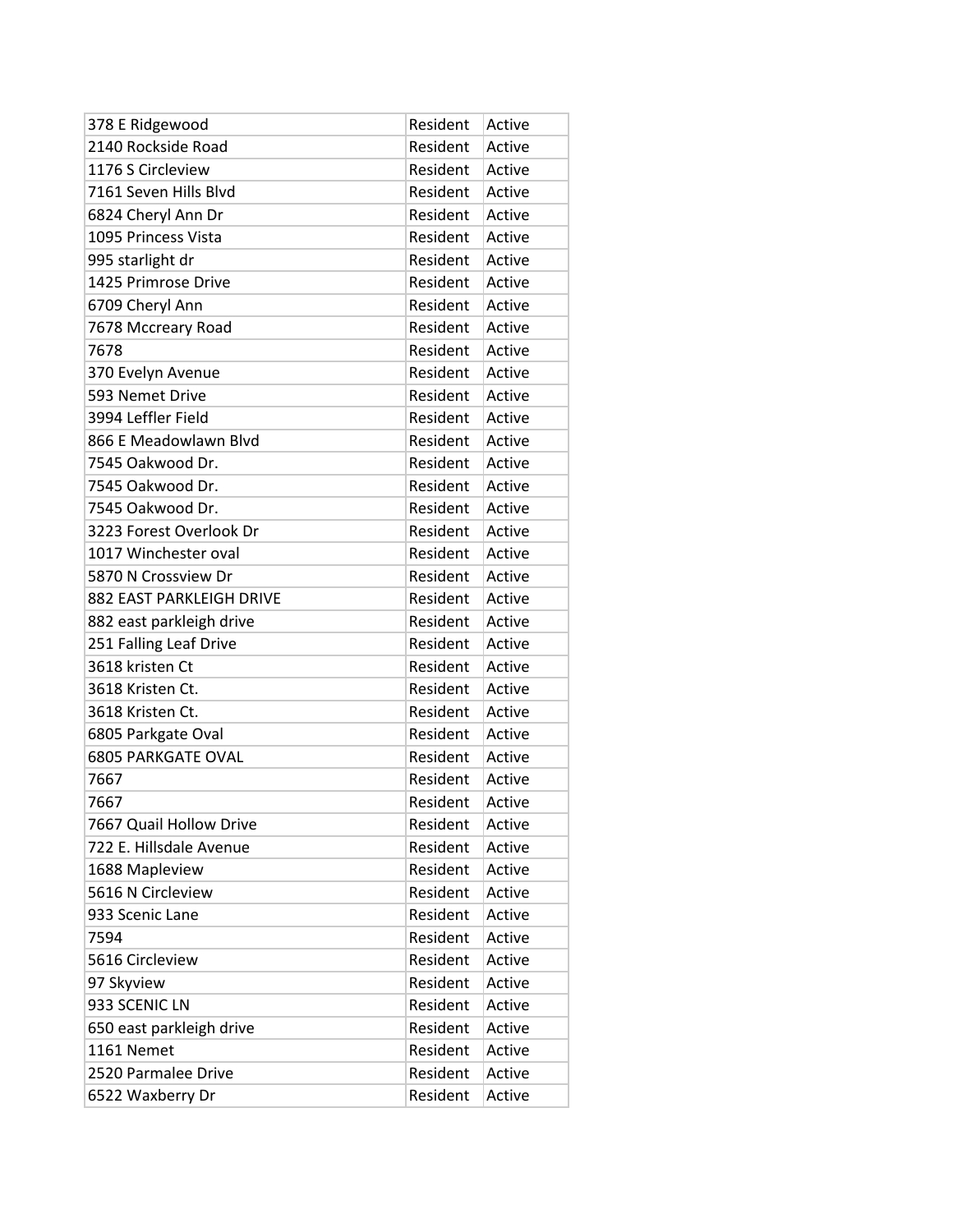| 6522 Waxberry Drive        | Resident | Active |
|----------------------------|----------|--------|
| 6522 WAXBERRY DR           | Resident | Active |
| 8812 Vito Unions           | Resident | Active |
| 440 Orchardview Road       | Resident | Active |
| 2449 S Mary Ln             | Resident | Active |
| 471 Starlight Drive        | Resident | Active |
| 1139 Meadowlane Road       | Resident | Active |
| 7299 Crickert Lane         | Resident | Active |
| 1632 Buttonwood Drive      | Resident | Active |
| 1632 Buttonwood Drive      | Resident | Active |
| 217 E Clearview Ave        | Resident | Active |
| 5590 W Longridge Dr        | Resident | Active |
| 1010 N Skyline Dr          | Resident | Active |
| 3887 E Pleasant Valley Rd. | Resident | Active |
| 5855 Crescent Ridge        | Resident | Active |
| 360 E Parkleigh Dr         | Resident | Active |
| 5751 Rockhaven Drive       | Resident | Active |
| 5517 Beacon Hill Ct        | Resident | Active |
| 5517 BEACON HILL CT.       | Resident | Active |
| 1100 West 9th Street       | Resident | Active |
| 1635 Parkview Dr           | Resident | Active |
| 245 MARON LN               | Resident | Active |
| 7569 Oakwood Drive         | Resident | Active |
| 7569 Oakwood Drive         | Resident | Active |
| 1200 Primrose Dr           | Resident | Active |
| 7569 Oakwood Drive         | Resident | Active |
| 7569 Oakwood Drive         | Resident | Active |
| 7569 Oakwood Drive         | Resident | Active |
| 5530 Beacon Hill court     | Resident | Active |
| 5824 Kuenzer               | Resident | Active |
| 2581 Parmalee              | Resident | Active |
| 2581 Parmalee Dr           | Resident | Active |
| <b>196 STARLIGHT DR</b>    | Resident | Active |
| 542 E. Meadowlawn Blvd.    | Resident | Active |
| 3867 Cindy Ln              | Resident | Active |
| 827 E. Hillsdale Ave       | Resident | Active |
| 753 scenic lane            | Resident | Active |
| 753 Scenic Lane            | Resident | Active |
| 5709 Rangeview             | Resident | Active |
| 2180 Parmalee Drive        | Resident | Active |
| 7579 McCreary              | Resident | Active |
| 1711 Cherry Lane           | Resident | Active |
| 1711 Cherry Lane           | Resident | Active |
|                            |          |        |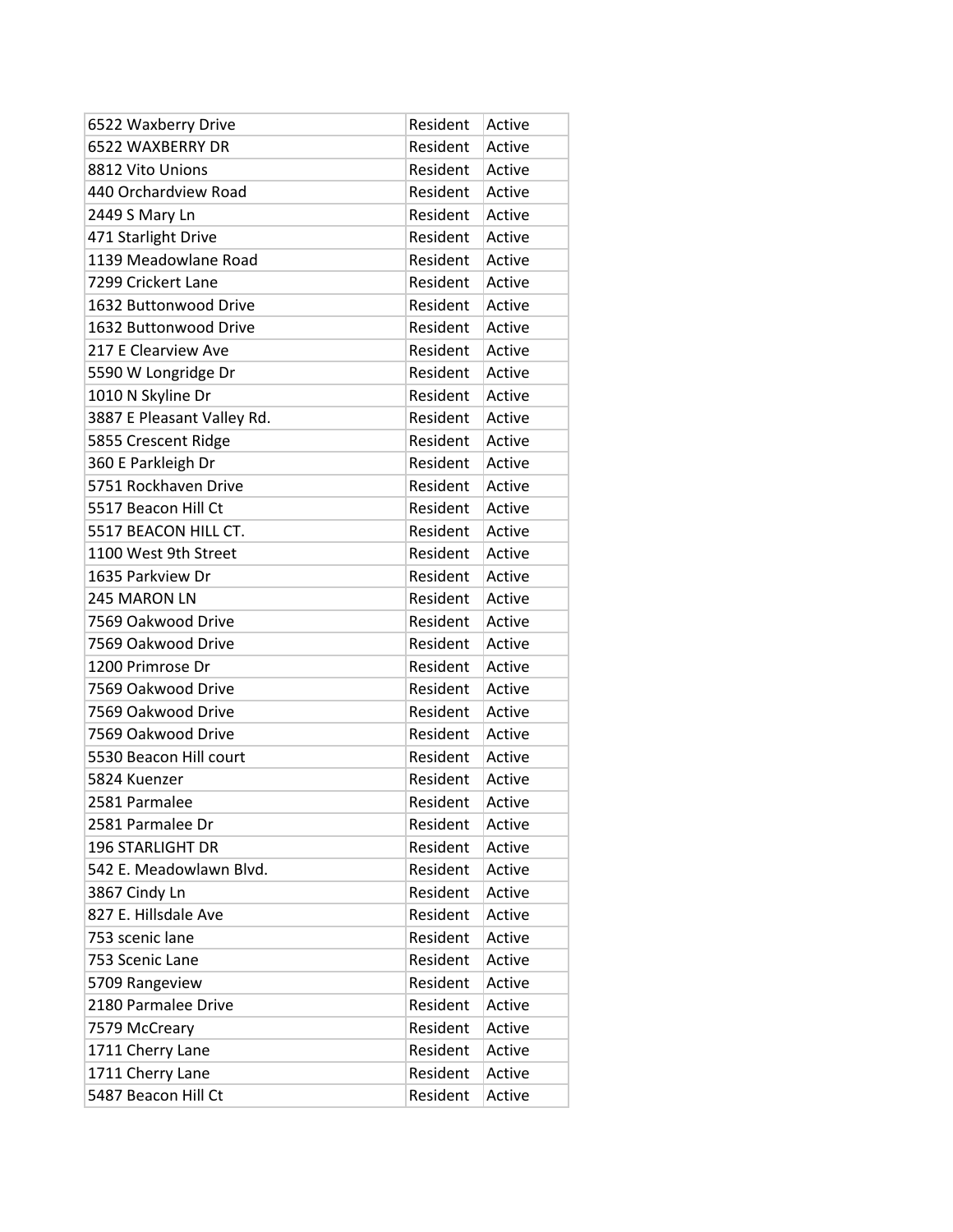| 5670 West Long Ridge Dr.        | Resident | Active |
|---------------------------------|----------|--------|
| 1616 E ridgewood Drive          | Resident | Active |
| 1616 E ridgewood drive          | Resident | Active |
| 1616 E Ridgewood Drive          | Resident | Active |
| 423 East Decker Drive           | Resident | Active |
| 1303 E Dartmoor                 | Resident | Active |
| 6879 Karen Drive                | Resident | Active |
| 6879 Karen Dr                   | Resident | Active |
| 1184 MAYFAIR DR                 | Resident | Active |
| 6253 Winchester Drive           | Resident | Active |
| 6253 Winchester Drive           | Resident | Active |
| 245 Twilight                    | Resident | Active |
| 145 Village Dr.                 | Resident | Active |
| 3008 Vezber Dr                  | Resident | Active |
| 3008 Vezber Dr                  | Resident | Active |
| 1043 Primrose                   | Resident | Active |
| 7401 Cricket Lane               | Resident | Active |
| 7401 Cricket Ln                 | Resident | Active |
| 5687 Beacon Hill Dr             | Resident | Active |
| 5695 Essex                      | Resident | Active |
| 6124 Cabrini Lane               | Resident | Active |
| 7807 Edgewood Lane              | Resident | Active |
| 3867 Steven Drive               | Resident | Active |
| 4707 Vezber Dr.                 | Resident | Active |
| 622 Nemet Drive                 | Resident | Active |
| 3718 Cindy Ln                   | Resident | Active |
| 7293 Cricket Lane               | Resident | Active |
| 500 Orchardview Rd              | Resident | Active |
| 3868 CINDY LA.                  | Resident | Active |
| 471 Starlight Dr                | Resident | Active |
| 471 Starlight Dr                | Resident | Active |
| 1525 Firethorn Dr               | Resident | Active |
| 1525 Firethorn                  | Resident | Active |
| 225 Mertz Divide                | Resident | Active |
| 5803 Skyline                    | Resident | Active |
| 7783 Edgewood Dr                | Resident | Active |
| 76650 Hiram Ridge               | Resident | Active |
| 5674 Cascade Drive              | Resident | Active |
| 5797 Graydon Drive              | Resident | Active |
| 5797 graydon dr                 | Resident | Active |
| 5880 Mural                      | Resident | Active |
|                                 | Resident | Active |
|                                 |          |        |
| 850 Applewood<br>6880 Drexel Dr | Resident | Active |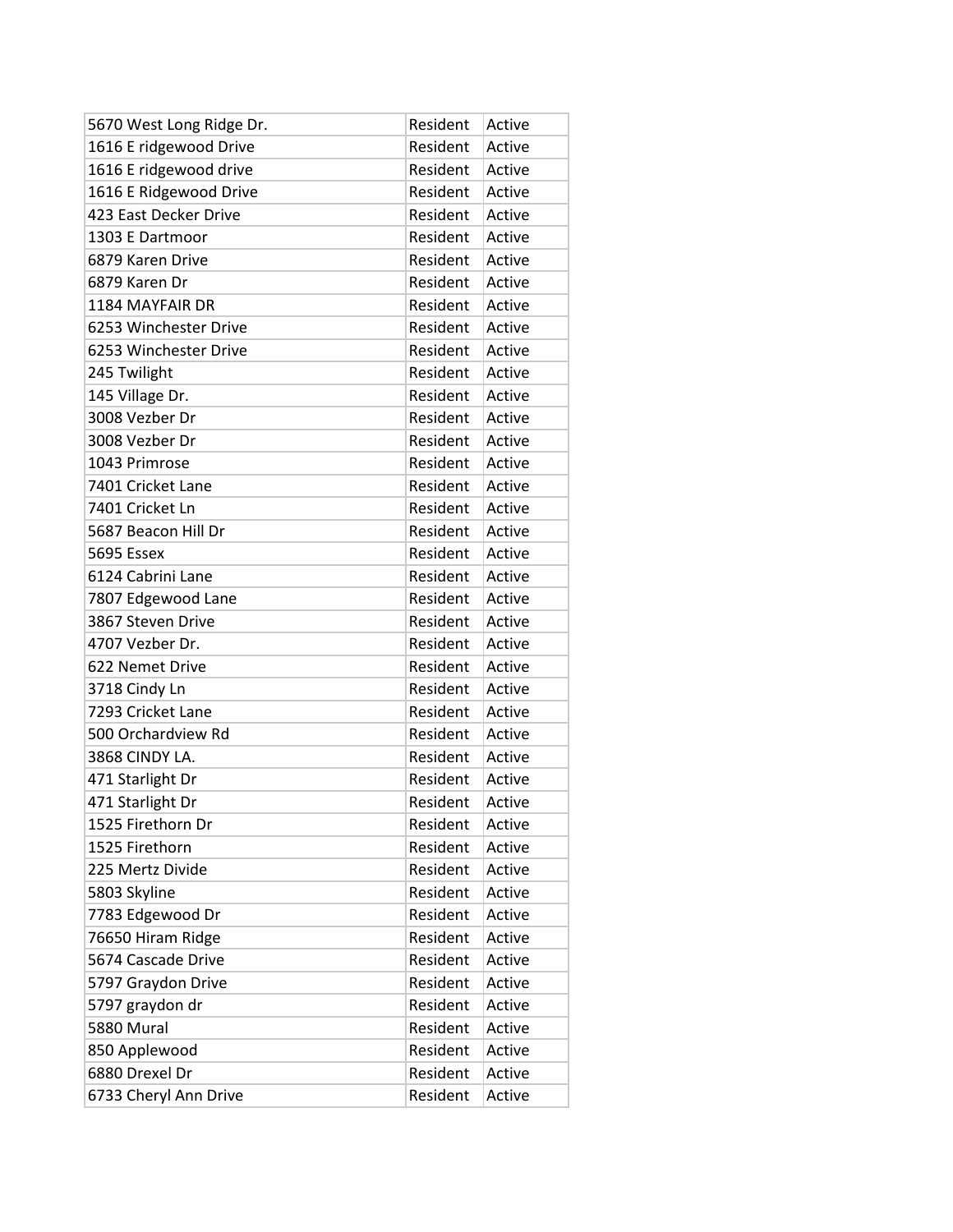| 969 Starlight Dr           | Resident | Active |
|----------------------------|----------|--------|
| 6512 Tanglewood Lane       | Resident | Active |
| 6512 tanglewood lane       | Resident | Active |
| 5920 Mural Dr              | Resident | Active |
| 100 E. Pleasant Valley Rd. | Resident | Active |
| 110 Village Dr             | Resident | Active |
| 5700 Chatham Drive         | Resident | Active |
| 6861 Glenella Dr           | Resident | Active |
| 6861 Glenella Dr           | Resident | Active |
| 910 East Parkleigh Drive   | Resident | Active |
| 3571 E Pleasant Valley Rd  | Resident | Active |
| 1211 E Parkhaven Dr        | Resident | Active |
| 6562 Crossview             | Resident | Active |
| 7302 Hickory Lane          | Resident | Active |
| 4710 Wichita Ave           | Resident | Active |
| 238 Cherry Lane            | Resident | Active |
| 238 Cherry Lane            | Resident | Active |
| 1996 Hillside Rd           | Resident | Active |
| 419 Hillside Rd            | Resident | Active |
| 5860 Red Rock Court        | Resident | Active |
| 1627 Hanford Dr.           | Resident | Active |
| 9876 Fifth Street          | Resident | Active |
| 7791 McCreary              | Resident | Active |
| 7793 McCreary              | Resident | Active |
| 1187 John Glenn Dr         | Resident | Active |
| 176 E Ridgewood            | Resident | Active |
| 921 justo Lane             | Resident | Active |
| 1653 ridgeview drive       | Resident | Active |
| 110 Village Drive          | Resident | Active |
| 110 Village Drive          | Resident | Active |
| 110 VILLAGE DR             | Resident | Active |
| 145 E. Dawnwood Dr.        | Resident | Active |
| 1196 N Skyline             | Resident | Active |
| 6433 Bonroi                | Resident | Active |
| 3114 Shelly Drive          | Resident | Active |
| 3114                       | Resident | Active |
| 3114 Shelly Drive          | Resident | Active |
| 6369 Crossview             | Resident | Active |
| 281 E. Pleasant Valley Rd. | Resident | Active |
| 7137 Broadview Road        | Resident | Active |
| 5705 Skyline Drive         | Resident | Active |
| 2900 Belmont Dr            | Resident | Active |
|                            | Resident | Active |
| 777 East parkhaven         |          |        |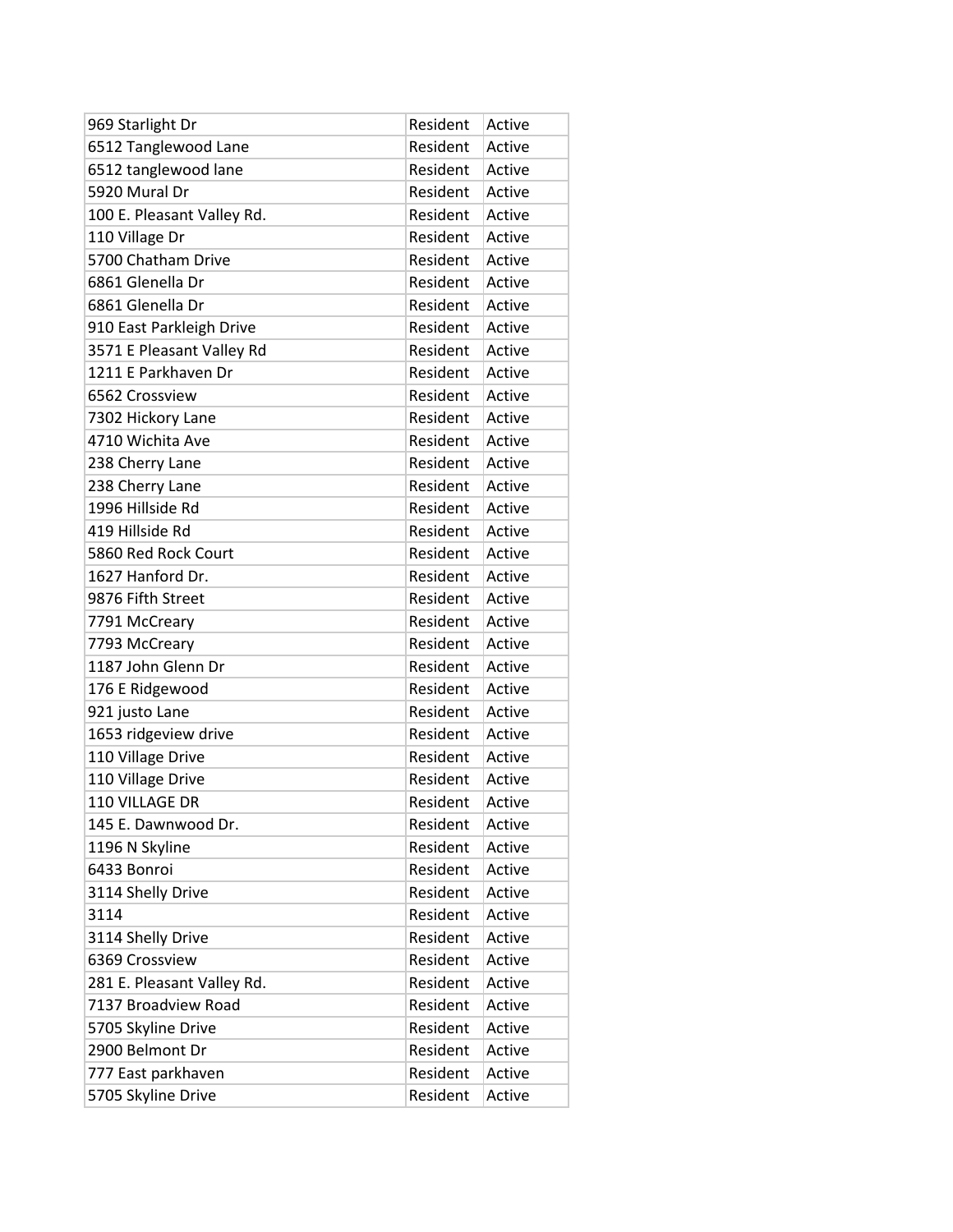| 2524 S Mary Ln            | Resident | Active |
|---------------------------|----------|--------|
| 100 Panorama Drive        | Resident | Active |
| 2109 E Pleasant Valley Rd | Resident | Active |
| 722 E Dartmoor Ave        | Resident | Active |
| 9875 Clark Ave            | Resident | Active |
| 123 Presidential Way      | Resident | Active |
| 876 Hamilton Dr           | Resident | Active |
| 6528 Waxberry Drive       | Resident | Active |
| 6363 Bonroi Dr            | Resident | Active |
| 326 Mapleview dr          | Resident | Active |
| 325 Evelyn Ave.           | Resident | Active |
| 371 E Ridgewood           | Resident | Active |
| 44327 Greenholt Ridge     | Resident | Active |
| 7596 McCreary Rd          | Resident | Active |
| 547 E Ridgewood Dr        | Resident | Active |
| 1481 N. Circleview Dr.    | Resident | Active |
| 08160 Cristopher Mission  | Resident | Active |
| 2727 Vezber Dr            | Resident | Active |
| 2727 Vezber Dr            | Resident | Active |
| 573 Scenic lane           | Resident | Active |
| 6522 Crossview Rd         | Resident | Active |
| 1338 Meadowlane Road      | Resident | Active |
| 7672 Pleasant Run Drive   | Resident | Active |
| 7672 Pleasant Run Dr.     | Resident | Active |
| 7672 Plasant Run Dr.      | Resident | Active |
| 7672 Pleasant Run Dr.     | Resident | Active |
| 984 e pleasant valley     | Resident | Active |
| 6525 Ruth Dr.             | Resident | Active |
| 181 East Meadowlawn Blvd. | Resident | Active |
| 1378 Aspenwood Dr.        | Resident | Active |
| 1378 Aspenwood Dr.        | Resident | Active |
| 1529 Justo Ln             | Resident | Active |
| 4680 Main Hill Drive      | Resident | Active |
| 1602 mapleview dr         | Resident | Active |
| 6530 Ruth Drive           | Resident | Active |
| 6530 Ruth Drive           | Resident | Active |
| 6276 Crossview Dr         | Resident | Active |
| 16919 Uriah Motorway      | Resident | Active |
| 6860 Bryant Ln.           | Resident | Active |
| 183 Cherry Lane           | Resident | Active |
| 183 Cherry Lane           | Resident | Active |
| 144 E. Decker Dr.         | Resident | Active |
| 5785 Kuenzer              | Resident | Active |
| 3817 Steven Dr.           | Resident | Active |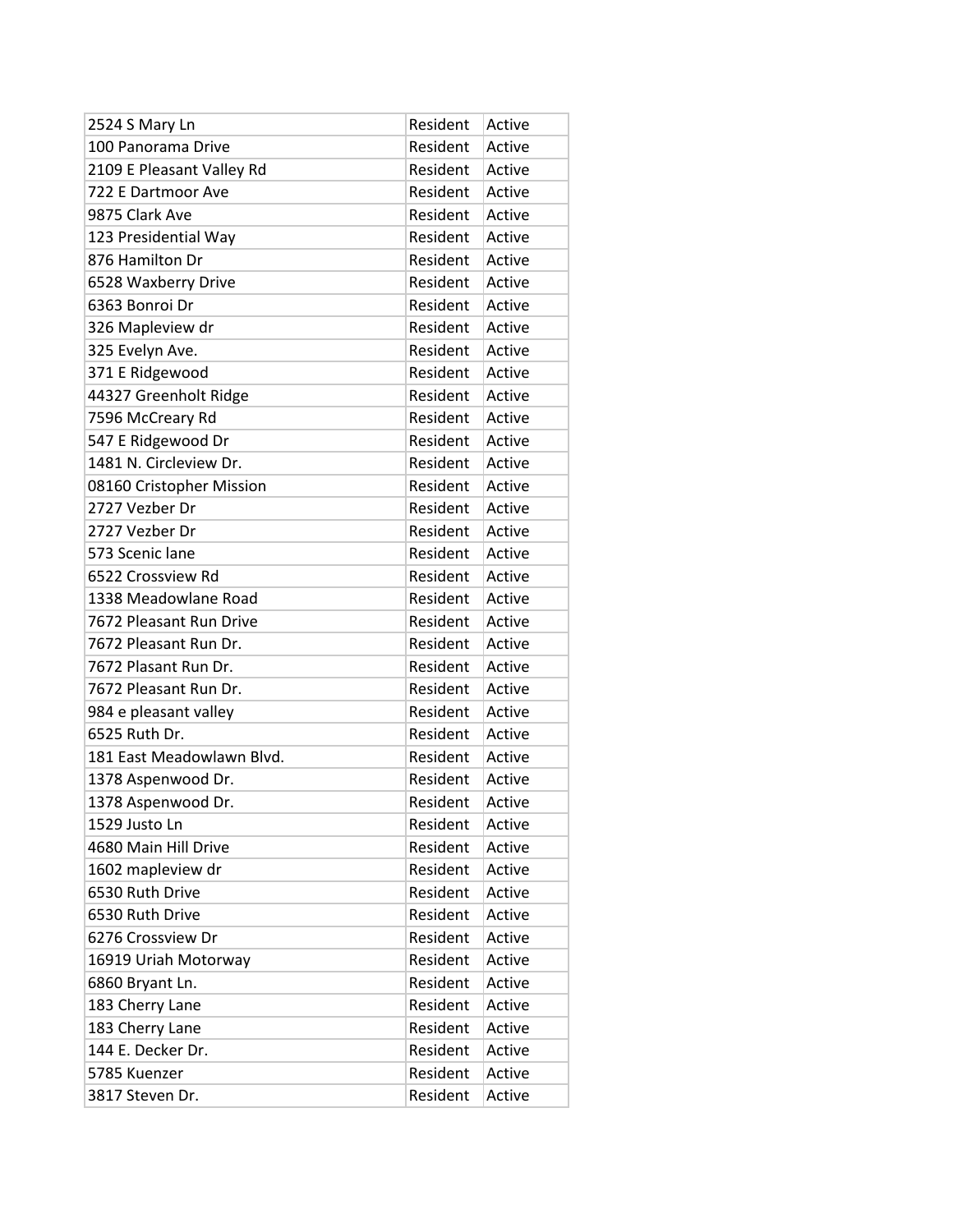| 3817 Steven Dr.            | Resident | Active |
|----------------------------|----------|--------|
| 3817 Steven Dr.            | Resident | Active |
| 221 Evelyn ave             | Resident | Active |
| 221 Evelyn Ave             | Resident | Active |
| 221 Evelyn Ave             | Resident | Active |
| 4281 gene dr               | Resident | Active |
| 667 Starlight Dr           | Resident | Active |
| 6195 St Francis Dr         | Resident | Active |
| 108 E Parkleigh            | Resident | Active |
| 1602 Orchardview           | Resident | Active |
| 6721 Karen Drive           | Resident | Active |
| 1175 N Skyline Dr          | Resident | Active |
| 08319 Prudence Valleys     | Resident | Active |
| 4927 Josefina Cove         | Resident | Active |
| 1047 Meadowlane Rd.        | Resident | Active |
| 884 E. Hillsdale Ave.      | Resident | Active |
| 884 E. Hillsdale Ave       | Resident | Active |
| 469 Bauch Flats            | Resident | Active |
| 2631 East Hill Circle      | Resident | Active |
| 2631 Easthill Circle       | Resident | Active |
| 6194 St. Francis Drive"    | Resident | Active |
| 7557 Oakwood               | Resident | Active |
| 3507 vincent dr.           | Resident | Active |
| 888 8th St                 | Resident | Active |
| 813 Aufderhar Trafficway   | Resident | Active |
| 1816 Chestnut Road         | Resident | Active |
| 1816 Chestnut Road         | Resident | Active |
| 867 Starlight Dr           | Resident | Active |
| 5599 N. Circleview Drive   | Resident | Active |
| 5632 N. Circleview Drive   | Resident | Active |
| 5599 N. Circleview Drive   | Resident | Active |
| 5632 N. Circleview Drive   | Resident | Active |
| 6769 Cheryl Ann            | Resident | Active |
| 400 Panorama Dr            | Resident | Active |
| 833 E Meadowlawn Blvd      | Resident | Active |
| 6158 Fieldstone Trail      | Resident | Active |
| 7104 Seven Hills Blvd.     | Resident | Active |
| 1800 Mapleview Dr          | Resident | Active |
| 7104 Seven Hills Boulevard | Resident | Active |
| 1800 Mapleview             | Resident | Active |
| 6695 Parkgate Oval         | Resident | Active |
| 6720 parkgate oval         | Resident | Active |
| 2000 E Pleasant Valley Rd  | Resident | Active |
| 2000 E Pleasant Valley Rd  | Resident | Active |
|                            |          |        |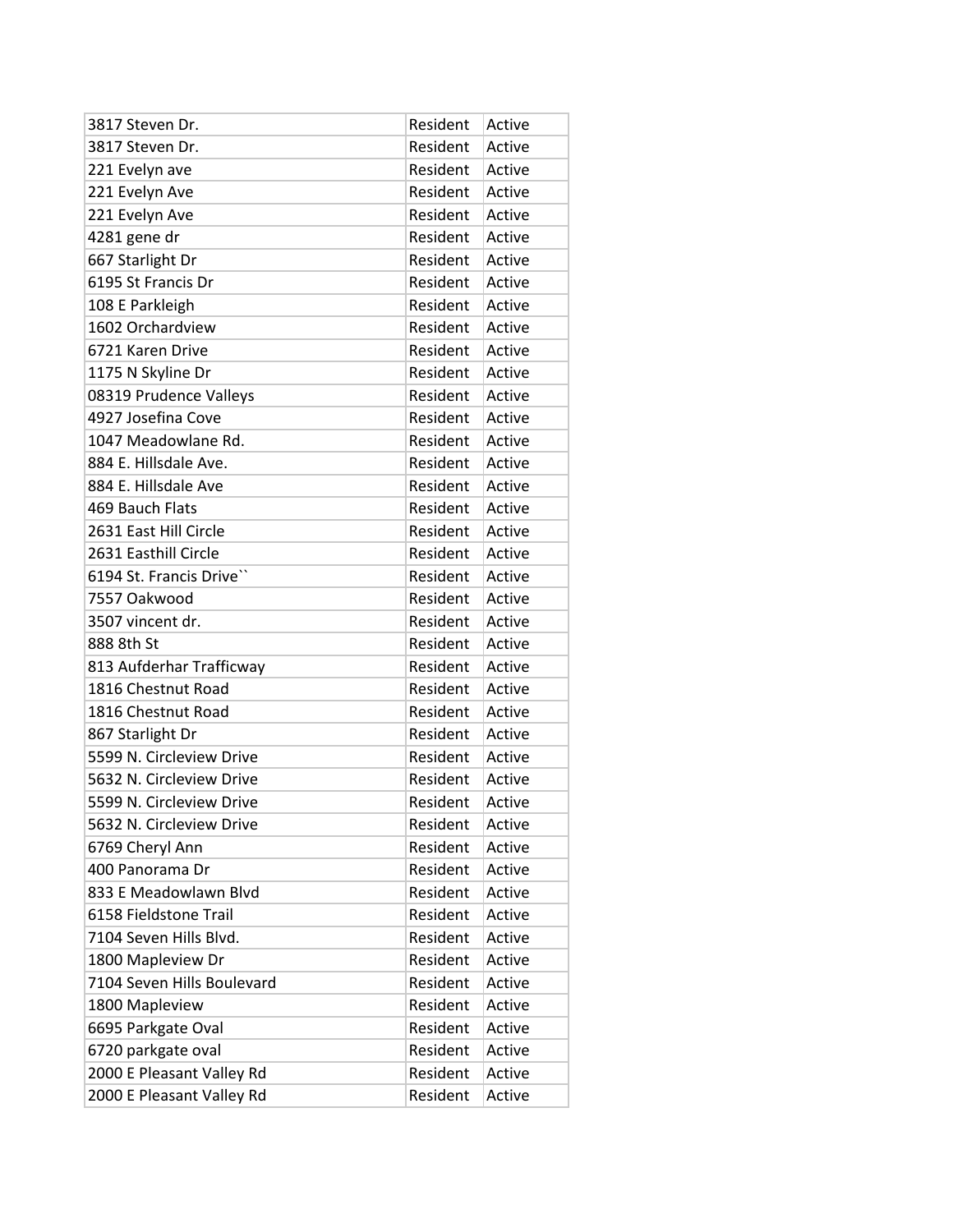| 3506 Magnolia Drive      | Resident | Active |
|--------------------------|----------|--------|
| 6122 Fieldstone Trl.     | Resident | Active |
| 651 East Dartmoor Avenue | Resident | Active |
| 651 East Dartmoor Avenue | Resident | Active |
| 4117                     | Resident | Active |
| 4117 Deer Run            | Resident | Active |
| 2855 Greenlawn Drive     | Resident | Active |
| 2855 Greenlawn drive     | Resident | Active |
| 255 Village Dr           | Resident | Active |
| 33830 Stark Estates      | Resident | Active |
| 5599 Mark Vista          | Resident | Active |
| 6850 Bryant Lane         | Resident | Active |
| 6782                     | Resident | Active |
| 6782 Karen Drive         | Resident | Active |
| 6782 Karen Drive         | Resident | Active |
| 843 E Parkleigh          | Resident | Active |
| 6867 Karen Dr            | Resident | Active |
| 285 old rockside rd.     | Resident | Active |
| 7136 Laura Lee Lane      | Resident | Active |
| 7136 Laura Lee Lane      | Resident | Active |
| 810 Hillside Road        | Resident | Active |
| 914 E Meadowlawn Blvd.   | Resident | Active |
| 885 E. Meadowlawn Blvd   | Resident | Active |
| 15475 Armstrong Vista    | Resident | Active |
| 616 Justo Lane           | Resident | Active |
| 7387 Magnolia            | Resident | Active |
| 4320 Gene Drive          | Resident | Active |
| 6014 Crossview Road      | Resident | Active |
| 1366 Primrose Drive      | Resident | Active |
| 401 Meadowlane Road      | Resident | Active |
| 490 Nemet Drive          | Resident | Active |
| 4320 Gene Drive          | Resident | Active |
| 4451 PERRY CIR           | Resident | Active |
| 4451 Perry Circle        | Resident | Active |
| 6538 Gale dr             | Resident | Active |
| 1093 Simich Dr           | Resident | Active |
| 2879 shady lane          | Resident | Active |
| 2879 shady lane          | Resident | Active |
| 4804 Maple Hill Drive    | Resident | Active |
| 7477 Ludwin Drive        | Resident | Active |
| 740 Scenic Lane          | Resident | Active |
| 740 Scenic Avenue        | Resident | Active |
| 740 Sceinic Lane         | Resident | Active |
| 5803 Maureen Dr.         | Resident | Active |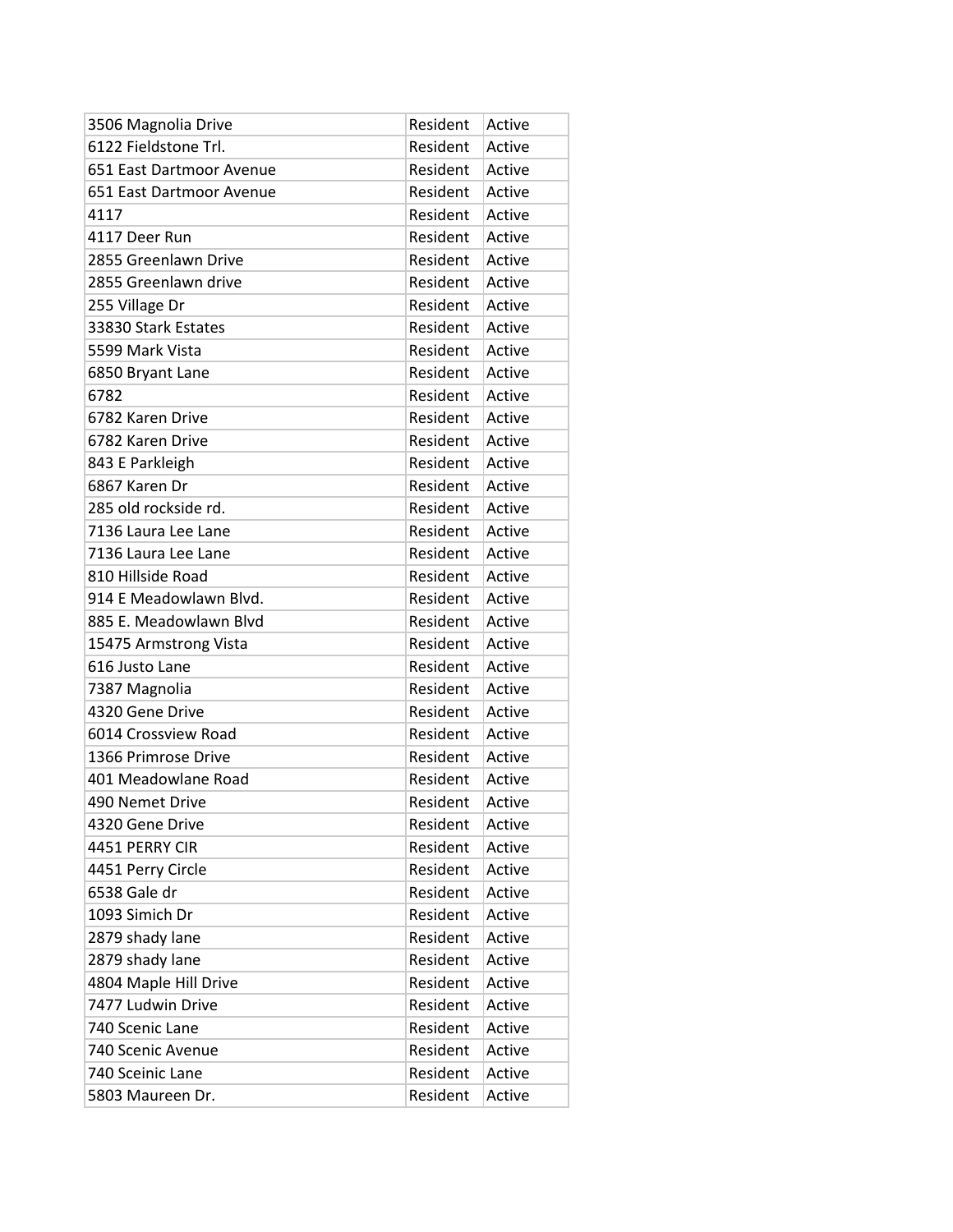| 2640 pasadena drive         | Resident | Active |
|-----------------------------|----------|--------|
| 3342 Shelly Drive           | Resident | Active |
| 1314 S Circleview           | Resident | Active |
| 1337 N Skyline              | Resident | Active |
| 3030 Hillside Road          | Resident | Active |
| 5369 Cassin Field           | Resident | Active |
| 470 Twilight                | Resident | Active |
| 18149 Gino Corners          | Resident | Active |
| 2573 Pasadena Drive         | Resident | Active |
| 2573 Pasadena Drive         | Resident | Active |
| 830 scenic lane             | Resident | Active |
| 4421 Perry Circle           | Resident | Active |
| 3901 Chestnut Road          | Resident | Active |
| 1081 ridgeview drive        | Resident | Active |
| 1081 Ridgeview Dr           | Resident | Active |
| 775 E Ridgewood Dr          | Resident | Active |
| 775 E Ridgewood Dr          | Resident | Active |
| 7553 Elmhurst Dr            | Resident | Active |
| 226 Mapleview Dr.           | Resident | Active |
| 1444 Primrose Dr            | Resident | Active |
| 2560 Hillside               | Resident | Active |
| 4100 Chestnut Rd            | Resident | Active |
| 1430 N Circleview Dr        | Resident | Active |
| 301 Orchardview Ave         | Resident | Active |
| 4175 Theodore Ports         | Resident | Active |
| 5619 Chatham Dr.            | Resident | Active |
| 412 Skyview Dr              | Resident | Active |
| 412 Skyview                 | Resident | Active |
| 6228 Meadview Dr.           | Resident | Active |
| 1590 Applewood Drive        | Resident | Active |
| 6722 karen drive            | Resident | Active |
| 870 Narciso Drive           | Resident | Active |
| 398 Boyer Turnpike          | Resident | Active |
| 4301 Gene Dr                | Resident | Active |
| 1317 N Circleview           | Resident | Active |
| 2867 E Pleasant Valley Road | Resident | Active |
| 650 East Parkleigh Dr.      | Resident | Active |
| 1726 E Ridgewood Dr         | Resident | Active |
| 6232 Winchester Dr          | Resident | Active |
| 1249 Nemet Dr.              | Resident | Active |
| 2568 vezber                 | Resident | Active |
| 3519 Jasmine Drive          | Resident | Active |
| 3519 jasmine dr             | Resident | Active |
| 3519 Jasmine Drive          | Resident | Active |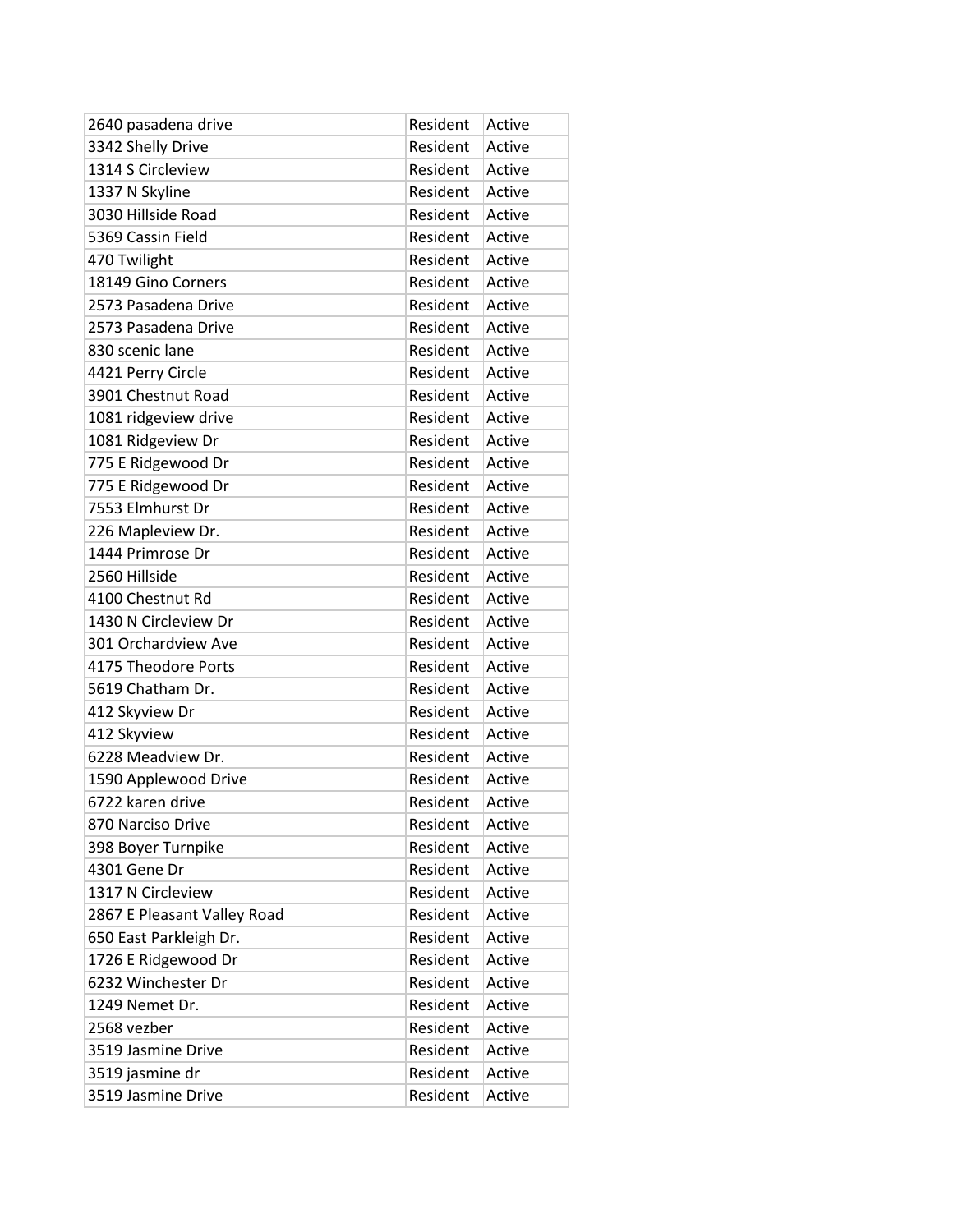| 1433 Scenic Lane<br>Resident<br>Active<br>1370 SCENIC LANE<br>Resident<br>Active<br>295 Village Dr.<br>Resident<br>Active<br>7571 Edgewood Lane<br>Resident<br>Active<br>6705 Parkgate Oval<br>Resident<br>Active<br>3330 Sparrow Flight<br>Resident<br>Active<br>1319 N. Skyline<br>Resident<br>Active<br>52861 Quigley Gateway<br>Resident<br>Active<br>1171 ridgeview dr<br>Resident<br>Active<br>1171 Ridgeview Dr.<br>Resident<br>Active<br>3038 Shelly Drive<br>Resident<br>Active<br>99 MAPLEVIEW DRIVE<br>Resident<br>Active<br>99 Mapleview Dr.<br>Resident<br>Active<br>665 Hillside Rd<br>Resident<br>Active<br>1729 E Pleasant Valley<br>Resident<br>Active<br>Resident<br>1729 E Pleasant Valley<br>Active<br>2727 Vezber Dr<br>Resident<br>Active<br>4265 Chestnut Rd.<br>Resident<br>Active<br>Resident<br>4107 Deer Run<br>Active<br>Resident<br>4107 Deer Run<br>Active<br>Resident<br>4107 Deer Run<br>Active<br>1281 Firethorn Dr.<br>Resident<br>Active<br>1281 Firethorn Dr.<br>Resident<br>Active<br>Resident<br>6139 saint joseph dr<br>Active<br>2945 Hillside Road<br>Resident<br>Active<br>2945 Hillside Road<br>Resident<br>Active<br>1140 Mayfair Dr.<br>Resident<br>Active<br>1019 E Parkhaven<br>Resident<br>Active<br>578 E Parkleigh Drive<br>Resident<br>Active<br>869N. SKYLINE DR.<br>Resident<br>Active |
|---------------------------------------------------------------------------------------------------------------------------------------------------------------------------------------------------------------------------------------------------------------------------------------------------------------------------------------------------------------------------------------------------------------------------------------------------------------------------------------------------------------------------------------------------------------------------------------------------------------------------------------------------------------------------------------------------------------------------------------------------------------------------------------------------------------------------------------------------------------------------------------------------------------------------------------------------------------------------------------------------------------------------------------------------------------------------------------------------------------------------------------------------------------------------------------------------------------------------------------------------------------------------------------------------------------------------------------------|
|                                                                                                                                                                                                                                                                                                                                                                                                                                                                                                                                                                                                                                                                                                                                                                                                                                                                                                                                                                                                                                                                                                                                                                                                                                                                                                                                             |
|                                                                                                                                                                                                                                                                                                                                                                                                                                                                                                                                                                                                                                                                                                                                                                                                                                                                                                                                                                                                                                                                                                                                                                                                                                                                                                                                             |
|                                                                                                                                                                                                                                                                                                                                                                                                                                                                                                                                                                                                                                                                                                                                                                                                                                                                                                                                                                                                                                                                                                                                                                                                                                                                                                                                             |
|                                                                                                                                                                                                                                                                                                                                                                                                                                                                                                                                                                                                                                                                                                                                                                                                                                                                                                                                                                                                                                                                                                                                                                                                                                                                                                                                             |
|                                                                                                                                                                                                                                                                                                                                                                                                                                                                                                                                                                                                                                                                                                                                                                                                                                                                                                                                                                                                                                                                                                                                                                                                                                                                                                                                             |
|                                                                                                                                                                                                                                                                                                                                                                                                                                                                                                                                                                                                                                                                                                                                                                                                                                                                                                                                                                                                                                                                                                                                                                                                                                                                                                                                             |
|                                                                                                                                                                                                                                                                                                                                                                                                                                                                                                                                                                                                                                                                                                                                                                                                                                                                                                                                                                                                                                                                                                                                                                                                                                                                                                                                             |
|                                                                                                                                                                                                                                                                                                                                                                                                                                                                                                                                                                                                                                                                                                                                                                                                                                                                                                                                                                                                                                                                                                                                                                                                                                                                                                                                             |
|                                                                                                                                                                                                                                                                                                                                                                                                                                                                                                                                                                                                                                                                                                                                                                                                                                                                                                                                                                                                                                                                                                                                                                                                                                                                                                                                             |
|                                                                                                                                                                                                                                                                                                                                                                                                                                                                                                                                                                                                                                                                                                                                                                                                                                                                                                                                                                                                                                                                                                                                                                                                                                                                                                                                             |
|                                                                                                                                                                                                                                                                                                                                                                                                                                                                                                                                                                                                                                                                                                                                                                                                                                                                                                                                                                                                                                                                                                                                                                                                                                                                                                                                             |
|                                                                                                                                                                                                                                                                                                                                                                                                                                                                                                                                                                                                                                                                                                                                                                                                                                                                                                                                                                                                                                                                                                                                                                                                                                                                                                                                             |
|                                                                                                                                                                                                                                                                                                                                                                                                                                                                                                                                                                                                                                                                                                                                                                                                                                                                                                                                                                                                                                                                                                                                                                                                                                                                                                                                             |
|                                                                                                                                                                                                                                                                                                                                                                                                                                                                                                                                                                                                                                                                                                                                                                                                                                                                                                                                                                                                                                                                                                                                                                                                                                                                                                                                             |
|                                                                                                                                                                                                                                                                                                                                                                                                                                                                                                                                                                                                                                                                                                                                                                                                                                                                                                                                                                                                                                                                                                                                                                                                                                                                                                                                             |
|                                                                                                                                                                                                                                                                                                                                                                                                                                                                                                                                                                                                                                                                                                                                                                                                                                                                                                                                                                                                                                                                                                                                                                                                                                                                                                                                             |
|                                                                                                                                                                                                                                                                                                                                                                                                                                                                                                                                                                                                                                                                                                                                                                                                                                                                                                                                                                                                                                                                                                                                                                                                                                                                                                                                             |
|                                                                                                                                                                                                                                                                                                                                                                                                                                                                                                                                                                                                                                                                                                                                                                                                                                                                                                                                                                                                                                                                                                                                                                                                                                                                                                                                             |
|                                                                                                                                                                                                                                                                                                                                                                                                                                                                                                                                                                                                                                                                                                                                                                                                                                                                                                                                                                                                                                                                                                                                                                                                                                                                                                                                             |
|                                                                                                                                                                                                                                                                                                                                                                                                                                                                                                                                                                                                                                                                                                                                                                                                                                                                                                                                                                                                                                                                                                                                                                                                                                                                                                                                             |
|                                                                                                                                                                                                                                                                                                                                                                                                                                                                                                                                                                                                                                                                                                                                                                                                                                                                                                                                                                                                                                                                                                                                                                                                                                                                                                                                             |
|                                                                                                                                                                                                                                                                                                                                                                                                                                                                                                                                                                                                                                                                                                                                                                                                                                                                                                                                                                                                                                                                                                                                                                                                                                                                                                                                             |
|                                                                                                                                                                                                                                                                                                                                                                                                                                                                                                                                                                                                                                                                                                                                                                                                                                                                                                                                                                                                                                                                                                                                                                                                                                                                                                                                             |
|                                                                                                                                                                                                                                                                                                                                                                                                                                                                                                                                                                                                                                                                                                                                                                                                                                                                                                                                                                                                                                                                                                                                                                                                                                                                                                                                             |
|                                                                                                                                                                                                                                                                                                                                                                                                                                                                                                                                                                                                                                                                                                                                                                                                                                                                                                                                                                                                                                                                                                                                                                                                                                                                                                                                             |
|                                                                                                                                                                                                                                                                                                                                                                                                                                                                                                                                                                                                                                                                                                                                                                                                                                                                                                                                                                                                                                                                                                                                                                                                                                                                                                                                             |
|                                                                                                                                                                                                                                                                                                                                                                                                                                                                                                                                                                                                                                                                                                                                                                                                                                                                                                                                                                                                                                                                                                                                                                                                                                                                                                                                             |
|                                                                                                                                                                                                                                                                                                                                                                                                                                                                                                                                                                                                                                                                                                                                                                                                                                                                                                                                                                                                                                                                                                                                                                                                                                                                                                                                             |
|                                                                                                                                                                                                                                                                                                                                                                                                                                                                                                                                                                                                                                                                                                                                                                                                                                                                                                                                                                                                                                                                                                                                                                                                                                                                                                                                             |
|                                                                                                                                                                                                                                                                                                                                                                                                                                                                                                                                                                                                                                                                                                                                                                                                                                                                                                                                                                                                                                                                                                                                                                                                                                                                                                                                             |
| 869 N. Skyline Dr<br>Resident<br>Active                                                                                                                                                                                                                                                                                                                                                                                                                                                                                                                                                                                                                                                                                                                                                                                                                                                                                                                                                                                                                                                                                                                                                                                                                                                                                                     |
| 397 E. Clearview ave<br>Resident<br>Active                                                                                                                                                                                                                                                                                                                                                                                                                                                                                                                                                                                                                                                                                                                                                                                                                                                                                                                                                                                                                                                                                                                                                                                                                                                                                                  |
| 970 Starlight Dr<br>Resident<br>Active                                                                                                                                                                                                                                                                                                                                                                                                                                                                                                                                                                                                                                                                                                                                                                                                                                                                                                                                                                                                                                                                                                                                                                                                                                                                                                      |
| 2555 Greenlawn Dr.<br>Resident<br>Active                                                                                                                                                                                                                                                                                                                                                                                                                                                                                                                                                                                                                                                                                                                                                                                                                                                                                                                                                                                                                                                                                                                                                                                                                                                                                                    |
| Resident<br>197 Nemet<br>Active                                                                                                                                                                                                                                                                                                                                                                                                                                                                                                                                                                                                                                                                                                                                                                                                                                                                                                                                                                                                                                                                                                                                                                                                                                                                                                             |
| Resident<br>3092 Vezber Dr.<br>Active                                                                                                                                                                                                                                                                                                                                                                                                                                                                                                                                                                                                                                                                                                                                                                                                                                                                                                                                                                                                                                                                                                                                                                                                                                                                                                       |
| 723 EAST PARKLEIGH DRIVE<br>Resident<br>Active                                                                                                                                                                                                                                                                                                                                                                                                                                                                                                                                                                                                                                                                                                                                                                                                                                                                                                                                                                                                                                                                                                                                                                                                                                                                                              |
| Resident<br>818 TWILIGHT<br>Active                                                                                                                                                                                                                                                                                                                                                                                                                                                                                                                                                                                                                                                                                                                                                                                                                                                                                                                                                                                                                                                                                                                                                                                                                                                                                                          |
| Resident<br>3340 Forest Overlook Drive<br>Active                                                                                                                                                                                                                                                                                                                                                                                                                                                                                                                                                                                                                                                                                                                                                                                                                                                                                                                                                                                                                                                                                                                                                                                                                                                                                            |
| Resident<br>2500 Shady lane<br>Active                                                                                                                                                                                                                                                                                                                                                                                                                                                                                                                                                                                                                                                                                                                                                                                                                                                                                                                                                                                                                                                                                                                                                                                                                                                                                                       |
| 555 Longridge Drive<br>Resident<br>Active                                                                                                                                                                                                                                                                                                                                                                                                                                                                                                                                                                                                                                                                                                                                                                                                                                                                                                                                                                                                                                                                                                                                                                                                                                                                                                   |
| 6739 Cheryl Ann Drive<br>Resident<br>Active                                                                                                                                                                                                                                                                                                                                                                                                                                                                                                                                                                                                                                                                                                                                                                                                                                                                                                                                                                                                                                                                                                                                                                                                                                                                                                 |
| Resident<br>949 Bittersweet Drive<br>Active                                                                                                                                                                                                                                                                                                                                                                                                                                                                                                                                                                                                                                                                                                                                                                                                                                                                                                                                                                                                                                                                                                                                                                                                                                                                                                 |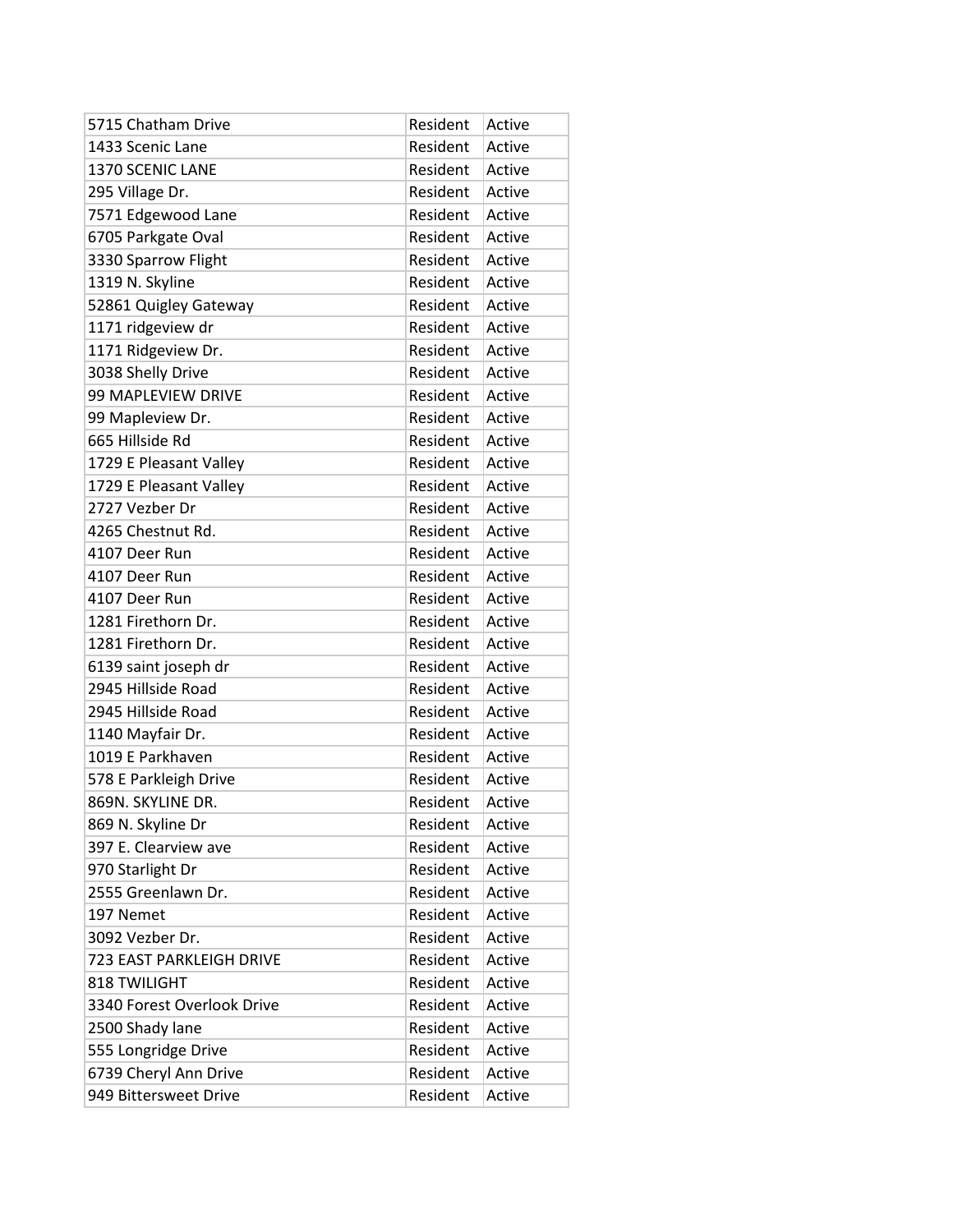| 7671 Plumwood Lane      | Resident | Active |
|-------------------------|----------|--------|
| 7467 S Cricket          | Resident | Active |
| 481 N Skyline Dr        | Resident | Active |
| 481 North Skyline Dr    | Resident | Active |
| 7075 Rustic Oval        | Resident | Active |
| 6740 Donna Rae Drive    | Resident | Active |
| 5535 Beacon Hill Ct.    | Resident | Active |
| 7650 CHERRYWOOD LANE    | Resident | Active |
| 7099 Rustic Oval        | Resident | Active |
| 3546 Magnolia Drive     | Resident | Active |
| 3546 Magnolia Drive     | Resident | Active |
| 361 East Meadowlawn     | Resident | Active |
| 6091 fieldstone trail   | Resident | Active |
| 6373 Gale Dr            | Resident | Active |
| 6091 fieldstone trail   | Resident | Active |
| 5876 N Crossview        | Resident | Active |
| 270 maron lane          | Resident | Active |
| 1230 Driftwood Drive    | Resident | Active |
| 2791 Dorset Dr          | Resident | Active |
| 04203 Cyril Mills       | Resident | Active |
| 567 STARLIGHT DRIVE     | Resident | Active |
| 567 Starlight Drive     | Resident | Active |
| 567 Starlight Drive     | Resident | Active |
| 1030 Long Ridge Dr      | Resident | Active |
| 258 Mapleview Drive     | Resident | Active |
| 258 Mapleview Dr        | Resident | Active |
| 377 Harvest Lane        | Resident | Active |
| 1368 Nemet Dr           | Resident | Active |
| 7552 Pleasant Run Drive | Resident | Active |
| 7552 Pleasant Run Drive | Resident | Active |
| 7552 pleasant run dr    | Resident | Active |
| 1196 parkview drive     | Resident | Active |
| 1196 Parkview Drive     | Resident | Active |
| 1605 Justo Lane         | Resident | Active |
| 6242 Carlyle Drive      | Resident | Active |
| 6220 Cabrini Lane       | Resident | Active |
| 6242 Carlyle Dr         | Resident | Active |
| 1605 JUSTO LANE         | Resident | Active |
| 1605 Justo Lane         | Resident | Active |
| 6190 Fieldstone Trail   | Resident | Active |
| 5775 mural dr           | Resident | Active |
| 1173 John Glenn Dr      | Resident | Active |
| 249 Calvin Drive        | Resident | Active |
| 132 Skyview Dr.         | Resident | Active |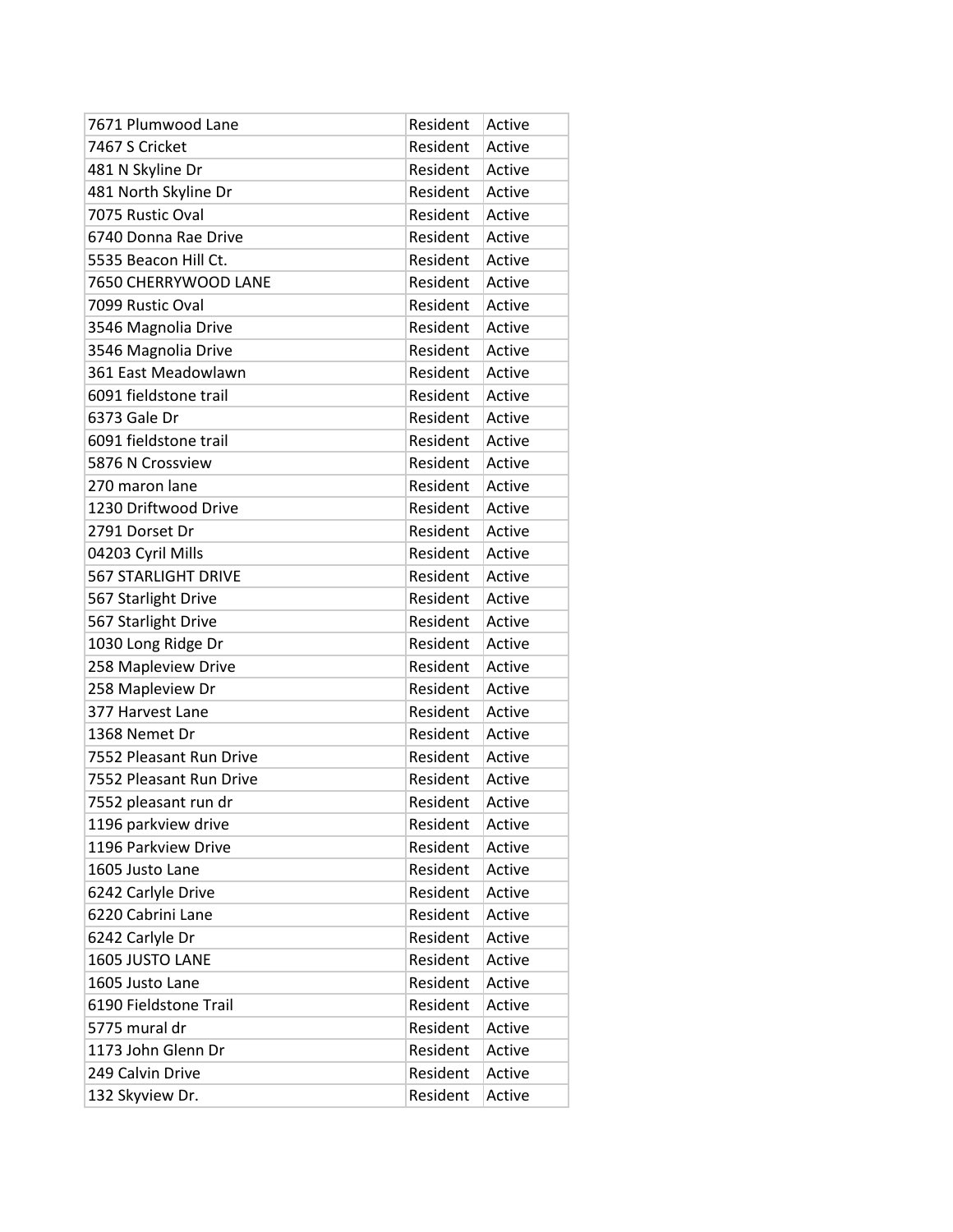| 74547 Karson Course         | Resident | Active |
|-----------------------------|----------|--------|
| 1790 Applewood              | Resident | Active |
| 1790 Applewood Drive        | Resident | Active |
| 2400 Chestnut Road          | Resident | Active |
| 7691 Cherrywood             | Resident | Active |
| 7808 Shelly Drive           | Resident | Active |
| 5822 Rock Haven Dr          | Resident | Active |
| 5822 Rock Haven Dr          | Resident | Active |
| 1680 Justo Ln               | Resident | Active |
| 451 Orchardview             | Resident | Active |
| 37 E Clearview Ave          | Resident | Active |
| 37 E Clearview Ave          | Resident | Active |
| 6444 Crossview              | Resident | Active |
| 4301 Hillside               | Resident | Active |
| 1650 Crossview rd           | Resident | Active |
| 451 falling leaf dr         | Resident | Active |
| 6438 Tanglewood Lane        | Resident | Active |
| 1734 East Parkhaven Drive   | Resident | Active |
| 6411 Bonroi                 | Resident | Active |
| 1513 Nemet Drive            | Resident | Active |
| 1513 Nemet Drive            | Resident | Active |
| 375 panorama                | Resident | Active |
| 6921 Drexel Dr              | Resident | Active |
| 5865 Crescent Ridge Dr      | Resident | Active |
| 5810 N. Crossview Rd        | Resident | Active |
| 5864 Kuenzer                | Resident | Active |
| 5864 Kuener Dr              | Resident | Active |
| 1295 Orchardview Rd         | Resident | Active |
| 4272 Maple Hill             | Resident | Active |
| 4272 Maple Hill Dr.         | Resident | Active |
| 7661 plumwood In            | Resident | Active |
| 5664 Beacon Hill Drive      | Resident | Active |
| 62326 Sim Avenue            | Resident | Active |
| 772 Hillside                | Resident | Active |
| 1019 E DECKER DR            | Resident | Active |
| 5658 N. Circleview Drive    | Resident | Active |
| 5658 North Circleview Drive | Resident | Active |
| 2641 Easthill Circle        | Resident | Active |
| 4401 Vezber Drive           | Resident | Active |
| 2583 pasadena dr            | Resident | Active |
| 3406 Jasmine Drive          | Resident | Active |
| 768 E Dawnwood              | Resident | Active |
| 5675 Rangeview              | Resident | Active |
| 1650 Applewood Dr           | Resident | Active |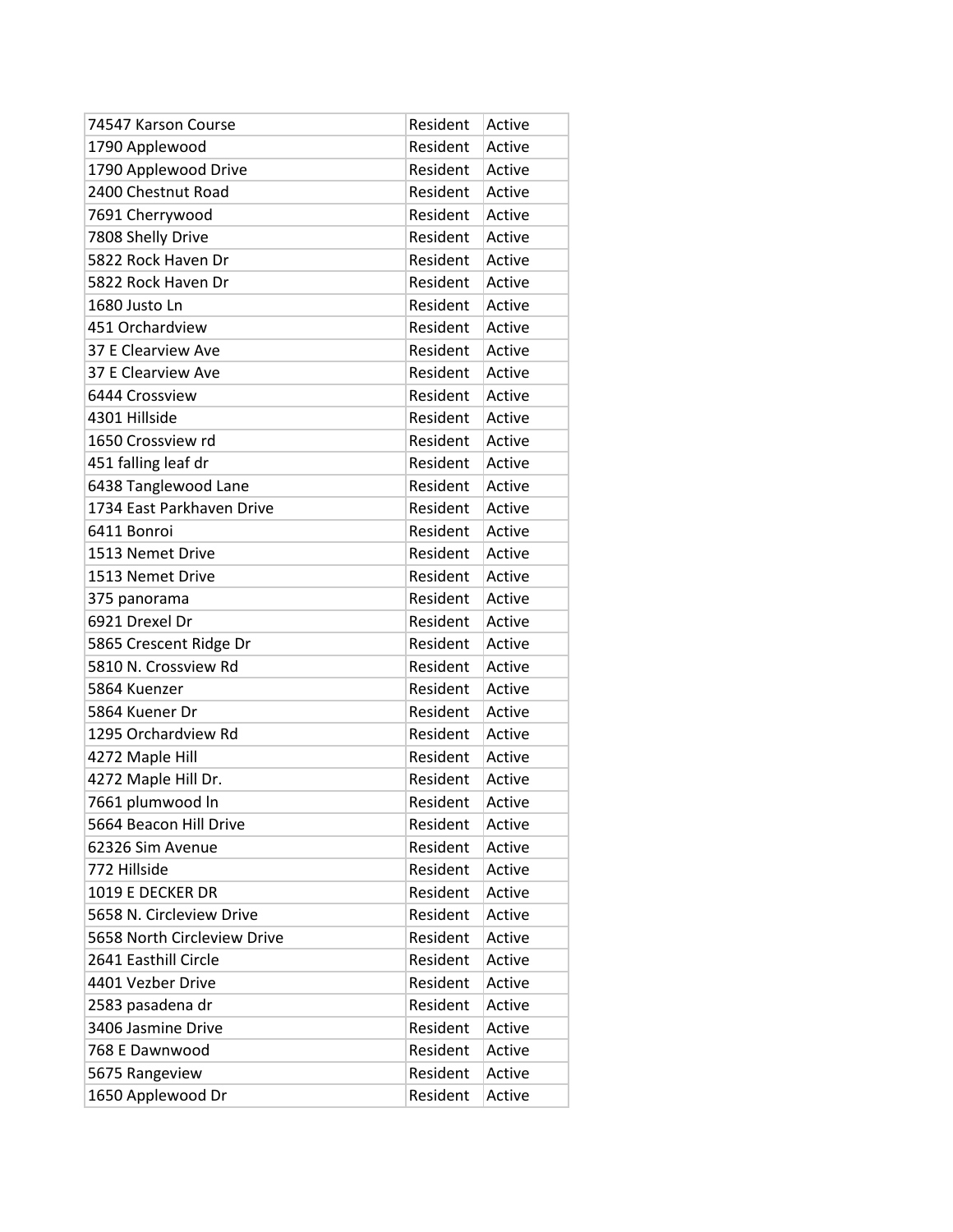| 6186 Carlyle                            | Resident | Active |
|-----------------------------------------|----------|--------|
| 6364 Bonroi Road                        | Resident | Active |
| 5925 MURAL DR.                          | Resident | Active |
| 3845 Alla Drive                         | Resident | Active |
| 3845 Alla Dr.                           | Resident | Active |
| 3260 Forest Overlook Dr.                | Resident | Active |
| 3260 forest overlook                    | Resident | Active |
| 7889 Cresthill Drive                    | Resident | Active |
| 2642 Chestnut                           | Resident | Active |
| 103 Hans Points                         | Resident | Active |
| 108 E Dartmoor                          | Resident | Active |
| 6413 Gale Dr.                           | Resident | Active |
| 1937 Chestnut Rd                        | Resident | Active |
| 6995 Donna Rae                          | Resident | Active |
| 853 East Decker Drive                   | Resident | Active |
| 6166 Fieldstone Trl                     | Resident | Active |
| 6230 Logan Dr.                          | Resident | Active |
| 7507 Ludwin                             | Resident | Active |
| 3549 Jasmine Dr                         | Resident | Active |
| 407 E Sprague Road                      | Resident | Active |
| 5081 E Pleasant Valley                  | Resident | Active |
| 1373 N Skyline                          | Resident | Active |
| 185 Hillside                            | Resident | Active |
| 64636 Wilford Bridge                    | Resident | Active |
| 614 E Parkleigh                         | Resident | Active |
| 3572, Lotus Ln                          | Resident | Active |
| 76146 Krystel Lane                      | Resident | Active |
| 427 E Ridgewood Dr                      | Resident | Active |
| 6730 Donna Rae Drive                    | Resident | Active |
| 3466 Magnolia Drive                     | Resident | Active |
| 5672 Beacon Hill Dr.                    | Resident | Active |
| 5672 Beacon Hill Dr.                    | Resident | Active |
|                                         |          |        |
| 5672 BEACON HILL DR 5672 Beacon Hill Dr | Resident | Active |
| 1145 John Glenn Dr                      | Resident | Active |
| 1145 John Glenn DR                      | Resident | Active |
| 2151 S Mary Ln                          | Resident | Active |
| 3355 Wynde Tree Dr.                     | Resident | Active |
| 1735 Parkview                           | Resident | Active |
| 6733 Donna Rae Dr                       | Resident | Active |
| 461 Nemet Drive                         | Resident | Active |
| 4470 Vincent Dr                         | Resident | Active |
|                                         |          |        |
| 7680 Edgewood Ln                        | Resident | Active |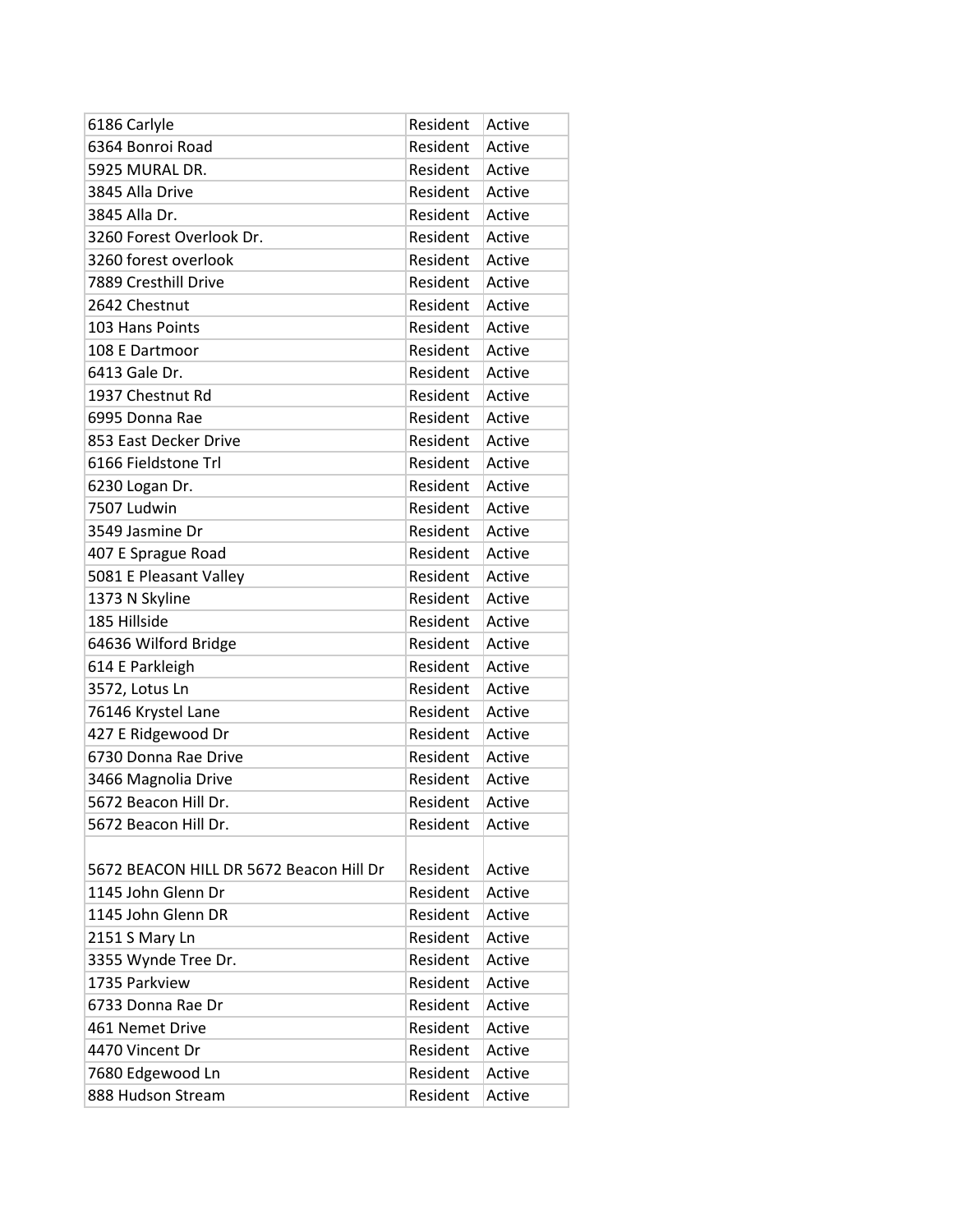| 47500 Fay Extensions     | Resident | Active |
|--------------------------|----------|--------|
| 3875 Vezber Dr           | Resident | Active |
| 842 Decker Dr            | Resident | Active |
| 1172 John Glenn Dr       | Resident | Active |
| 1288 Firethorn Dr        | Resident | Active |
| 1288 Firethorn Dr        | Resident | Active |
| 3014 Shady Lane          | Resident | Active |
| 325 Long Ridge Dr        | Resident | Active |
| 428 E Pleasant Valley    | Resident | Active |
| 6253 Logan Drive         | Resident | Active |
| 292 East Parkhaven Dr.   | Resident | Active |
| 2363 N. Mary Lane        | Resident | Active |
| 1369 Firethorn Drive     | Resident | Active |
| 909 Meadowlane Road      | Resident | Active |
| 144 E Decker Drive       | Resident | Active |
| 144 E. Decker Drive      | Resident | Active |
| 2461 Hillside Road       | Resident | Active |
| 5850 Graydon Drive       | Resident | Active |
| 225 Falling Leaf Drive   | Resident | Active |
| 144 E Parkleigh Dr       | Resident | Active |
| 2053 cherry lane         | Resident | Active |
| 2053 cherry lane         | Resident | Active |
| 2053 Cherry Lane         | Resident | Active |
| 6010 Northview Dr.       | Resident | Active |
| 6010 Northview Dr.       | Resident | Active |
| 6427 Tanglewood Lane     | Resident | Active |
| 374 Skyview Drive        | Resident | Active |
| 79749 Williamson Spurs   | Resident | Active |
| 5585 Chatham             | Resident | Active |
| 941 Starlight            | Resident | Active |
| 6849 Parkgate Oval       | Resident | Active |
| 5720 Chatham Dr.         | Resident | Active |
| 6849 Parkgate Oval       | Resident | Active |
| 6862 Parkgate Oval       | Resident | Active |
| 6189 Crossview           | Resident | Active |
| 6189 Crossview           | Resident | Active |
| 50678 Santino Station    | Resident | Active |
| 252 Champlin Fort        | Resident | Active |
| 471 E. Clearview Ave.    | Resident | Active |
| 3446 Jasmine Drive       | Resident | Active |
| 3446 Jasmine Drive       | Resident | Active |
| 5651 Pinnacle Park Drive | Resident | Active |
| 759 East Clearview Ave   | Resident | Active |
| 5913 Graydon Drive       | Resident | Active |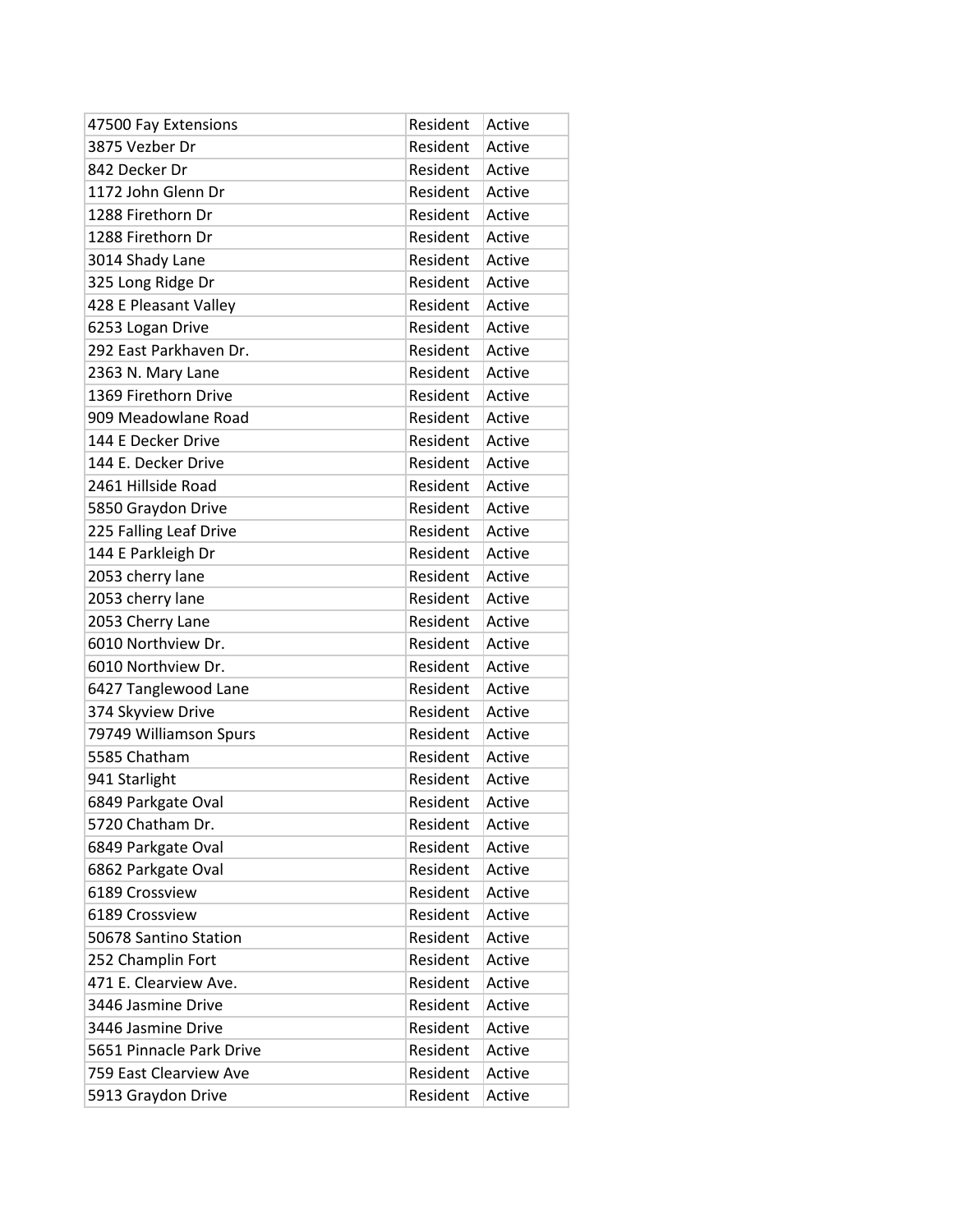| 1100 W. 9th St.         | Resident | Active |
|-------------------------|----------|--------|
| 3050 Wynde Tree Dr      | Resident | Active |
| 3050 Wynde Tree Dr      | Resident | Active |
| 6662 Somerset Lane      | Resident | Active |
| 4313 E Sprague          | Resident | Active |
| 6155 Saint Joseph Drive | Resident | Active |
| 6155 Saint Joseph Drive | Resident | Active |
| 1428 mapleview dr       | Resident | Active |
| 865 East Decker Drive   | Resident | Active |
| 865 East Decker Drive   | Resident | Active |
| 7106 Oak Lane           | Resident | Active |
| 7106 Oak Lane           | Resident | Active |
| 6537 Gale Dr            | Resident | Active |
| 6793 Donna Rae          | Resident | Active |
| 809 E Dartmoor          | Resident | Active |
| 5777 Kuenzer            | Resident | Active |
| 918 Starlight           | Resident | Active |
| 160 Chestnut            | Resident | Active |
| 223 Village Dr          | Resident | Active |
| 223 Village Drive       | Resident | Active |
| 809 Meadview Dr.        | Resident | Active |
| 3570 Alla               | Resident | Active |
| 3570 Alla Dr            | Resident | Active |
| 758 E Parkleigh         | Resident | Active |
| 848 Davis Inlet         | Resident | Active |
| 611 Parkview Dr.        | Resident | Active |
| 611 Parkview Dr.        | Resident | Active |
| 611 Parkview Dr         | Resident | Active |
| 191 Copperstone Court   | Resident | Active |
| 6799 Cheryl Ann Drive   | Resident | Active |
| 7827 Daniel Dr.         | Resident | Active |
| 7827 Daniel Drive       | Resident | Active |
| 7827 Daniel Dr.         | Resident | Active |
| 4082 Deer Run           | Resident | Active |
| 4082 Deer Run           | Resident | Active |
| 37 East Clearview Ave   | Resident | Active |
| 6364 bonroi dr          | Resident | Active |
| 364 Cherry Ln           | Resident | Active |
| 1099 Cherry Ln          | Resident | Active |
| 4284 Chestnut Rd        | Resident | Active |
| 4284 Chestnut Rd.       | Resident | Active |
| 6251 Saint Francis Dr   | Resident | Active |
| 97425 Nikki Branch      | Resident | Active |
| 4741 Hillside           | Resident | Active |
|                         |          |        |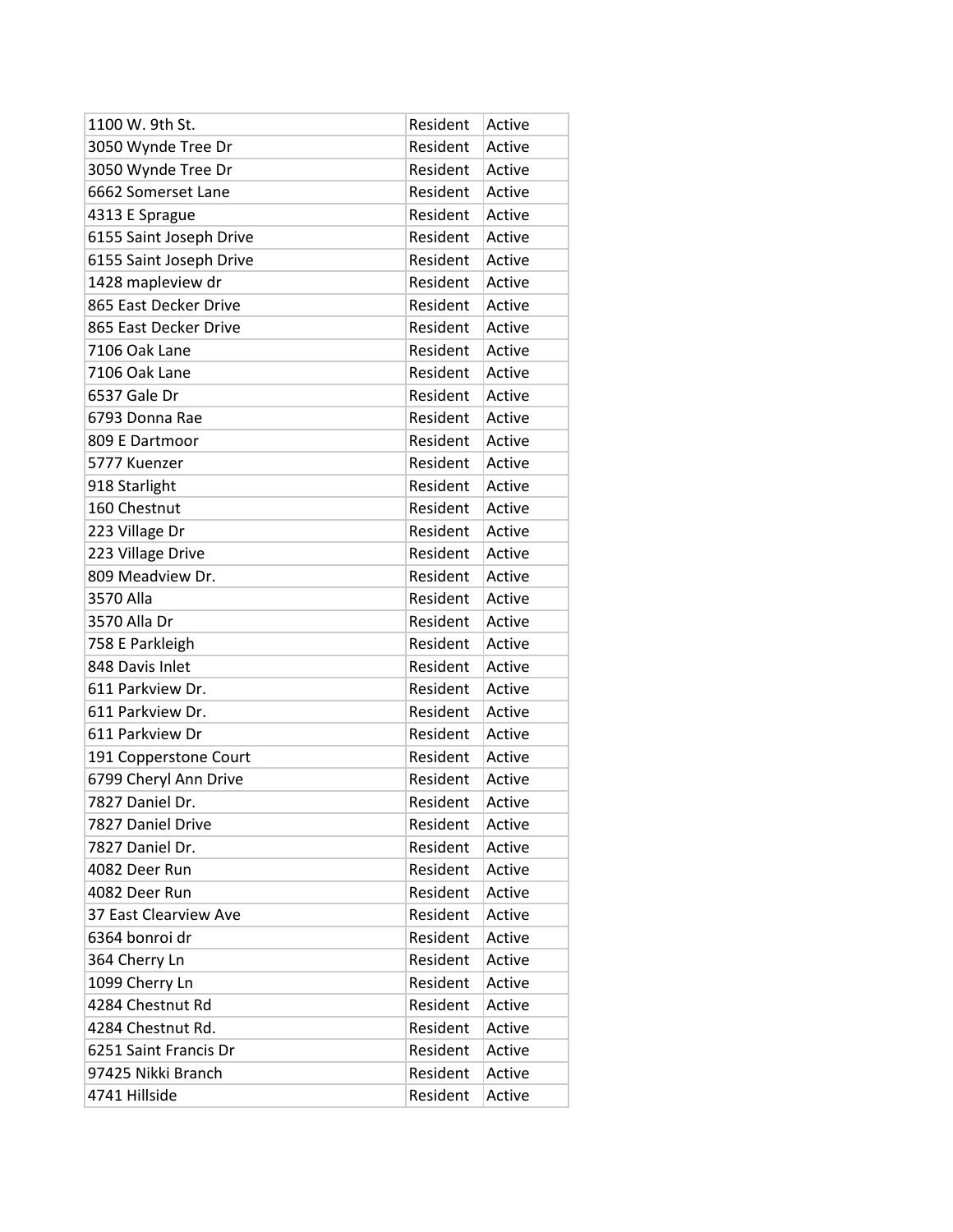| 282 Wisozk Island           | Resident | Active |
|-----------------------------|----------|--------|
| 571 E. Ridgewood Drive      | Resident | Active |
| 870 East Decker Drive       | Resident | Active |
| 976 East Decker Drive       | Resident | Active |
| 7273 Beatty Villages        | Resident | Active |
| 1192 Mapleview Dr           | Resident | Active |
| 1036 Mapleview Dr           | Resident | Active |
| 6434GsleDr                  | Resident | Active |
| 866 Twilight Drive          | Resident | Active |
| 866 Twilight Drive          | Resident | Active |
| 1030 Longridge Dr           | Resident | Active |
| 73 E CLEARVIEW AVE          | Resident | Active |
| 440 Meadowlane Road         | Resident | Active |
| 6851 drexel drive           | Resident | Active |
| 5925 Mural Dr               | Resident | Active |
| 1909                        | Resident | Active |
| 999 E DECKER DR             | Resident | Active |
| 999 E Decker Dr             | Resident | Active |
| 6385 Ruth Dr.               | Resident | Active |
| 6385 Ruth drive             | Resident | Active |
| 3050 E. Pleasant Valley Rd. | Resident | Active |
| 6831 Drexel Dr              | Resident | Active |
| 840 Starlight Drive         | Resident | Active |
| 840 Starlight Drive         | Resident | Active |
| 7437 S Cricket Ln.          | Resident | Active |
| 844 Tremblay Wall           | Resident | Active |
| 2430 Rockside Road          | Resident | Active |
| 590 Twilight Dr.            | Resident | Active |
| 5930 Mural                  | Resident | Active |
| 6464 Gale Dr.               | Resident | Active |
| 9330 Durgan Divide          | Resident | Active |
| 6074 Crossview Rd.          | Resident | Active |
| 7568 Oakwood Dr             | Resident | Active |
| 7568 Oakwood Dr             | Resident | Active |
| 1020 E Decker               | Resident | Active |
| 6758 Cheryl Ann Dr          | Resident | Active |
| 5987 Cremin Creek           | Resident | Active |
| 983 Scenic Lane             | Resident | Active |
| 3549 magnolia drive         | Resident | Active |
| 506 N Skyline               | Resident | Active |
| 5850 Mural Dr               | Resident | Active |
| 6191 meadview               | Resident | Active |
| 6191 MEADVIEW DR            | Resident | Active |
| 3586 Jasmine Drive          | Resident | Active |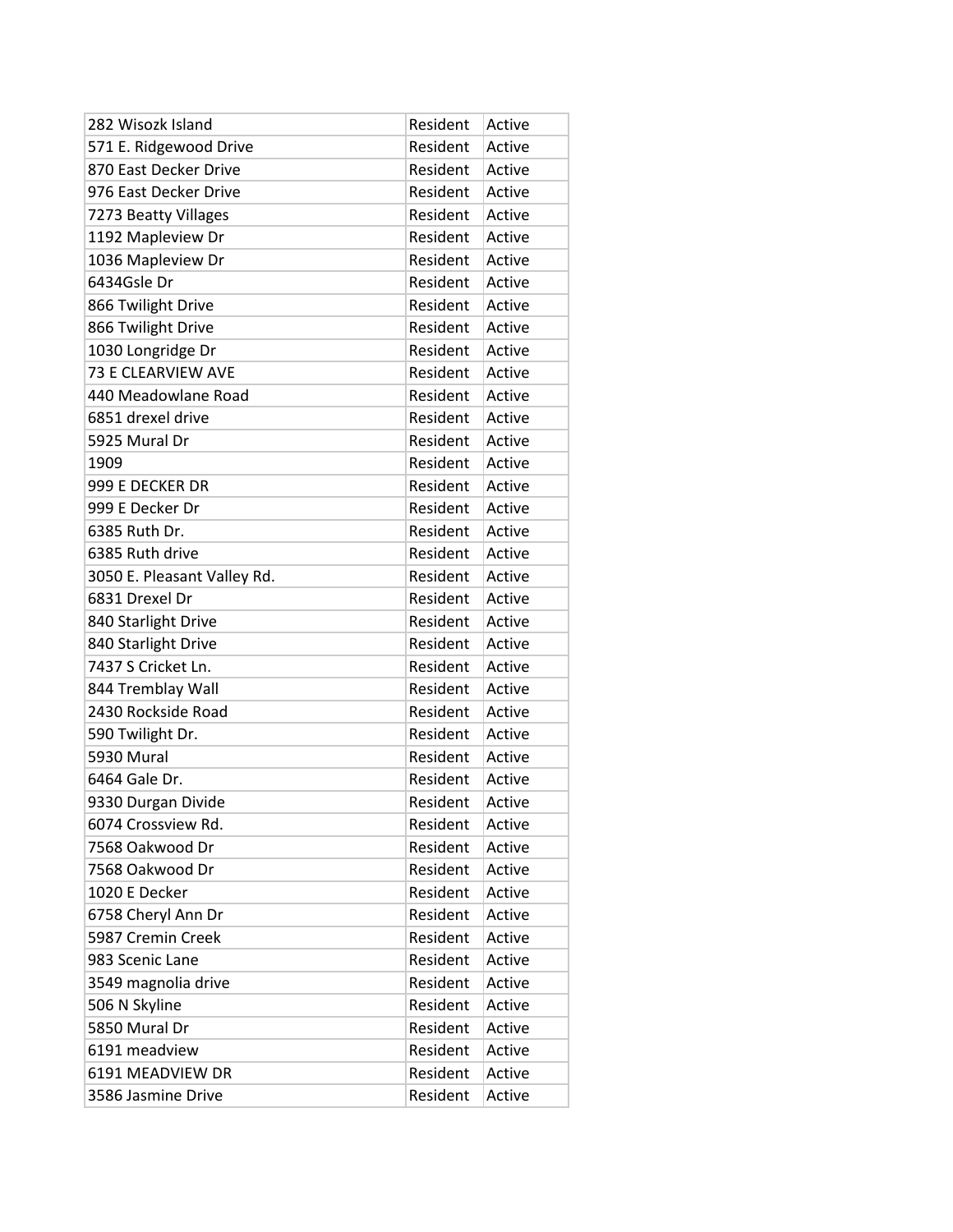| 3559 Magnolia Drive         | Resident | Active |
|-----------------------------|----------|--------|
| 3559 Magnolia Drive         | Resident | Active |
| 1768 E. Pleasant Valley Rd. | Resident | Active |
| 6510 Crossview Road         | Resident | Active |
| 6731 karen drive            | Resident | Active |
| 5751 Skyline Drive          | Resident | Active |
| 5751 Skyline Drive          | Resident | Active |
| 280 E DECKER DR             | Resident | Active |
| 280 e decker dr             | Resident | Active |
| 1661 N Circleview Dr        | Resident | Active |
| 4145 Vezber Dr              | Resident | Active |
| 4145 Vezber Dr              | Resident | Active |
| 4880 Maple Hill             | Resident | Active |
| 7301cricket                 | Resident | Active |
| 2640 Hillside Road          | Resident | Active |
| 6865 Donna Rae Drive        | Resident | Active |
| 6865 Donna Rae Drive        | Resident | Active |
| 6865 Donna Rae Drive        | Resident | Active |
| 5030 Wyman Lodge            | Resident | Active |
| 144 East Englewood Drive    | Resident | Active |
| 1700 South Circleview Drive | Resident | Active |
| 144 E. Englewood drive      | Resident | Active |
| 6692 Karen Dr               | Resident | Active |
| 403 Justo Ln                | Resident | Active |
| 6859 Karen                  | Resident | Active |
| 6274 Saint Francis Drive    | Resident | Active |
| 1132 Jacobs Village         | Resident | Active |
| 7802 Kreiger Road           | Resident | Active |
| 3630 Chestnut Road          | Resident | Active |
| 881 E. Pleasant Valley Rd.  | Resident | Active |
| 881 E. Pleasant Valley Rd.  | Resident | Active |
| 6411 Bonroi Dr              | Resident | Active |
| 6411 Bonroi Drive           | Resident | Active |
| 6625 Broadview Road         | Resident | Active |
| 2410 Wynde Tree Drive       | Resident | Active |
| 2410 Wynde Tree Dr.         | Resident | Active |
| 500 E Decker                | Resident | Active |
| 6663 Donna Rae              | Resident | Active |
| 7169 Bergnaum Flat          | Resident | Active |
| 1058 Orchardview Rd         | Resident | Active |
| 1604 Justo Lane             | Resident | Active |
| 818 Simich Dr               | Resident | Active |
| 818 Simich                  | Resident | Active |
| 1471 Aspenwood Dr           | Resident | Active |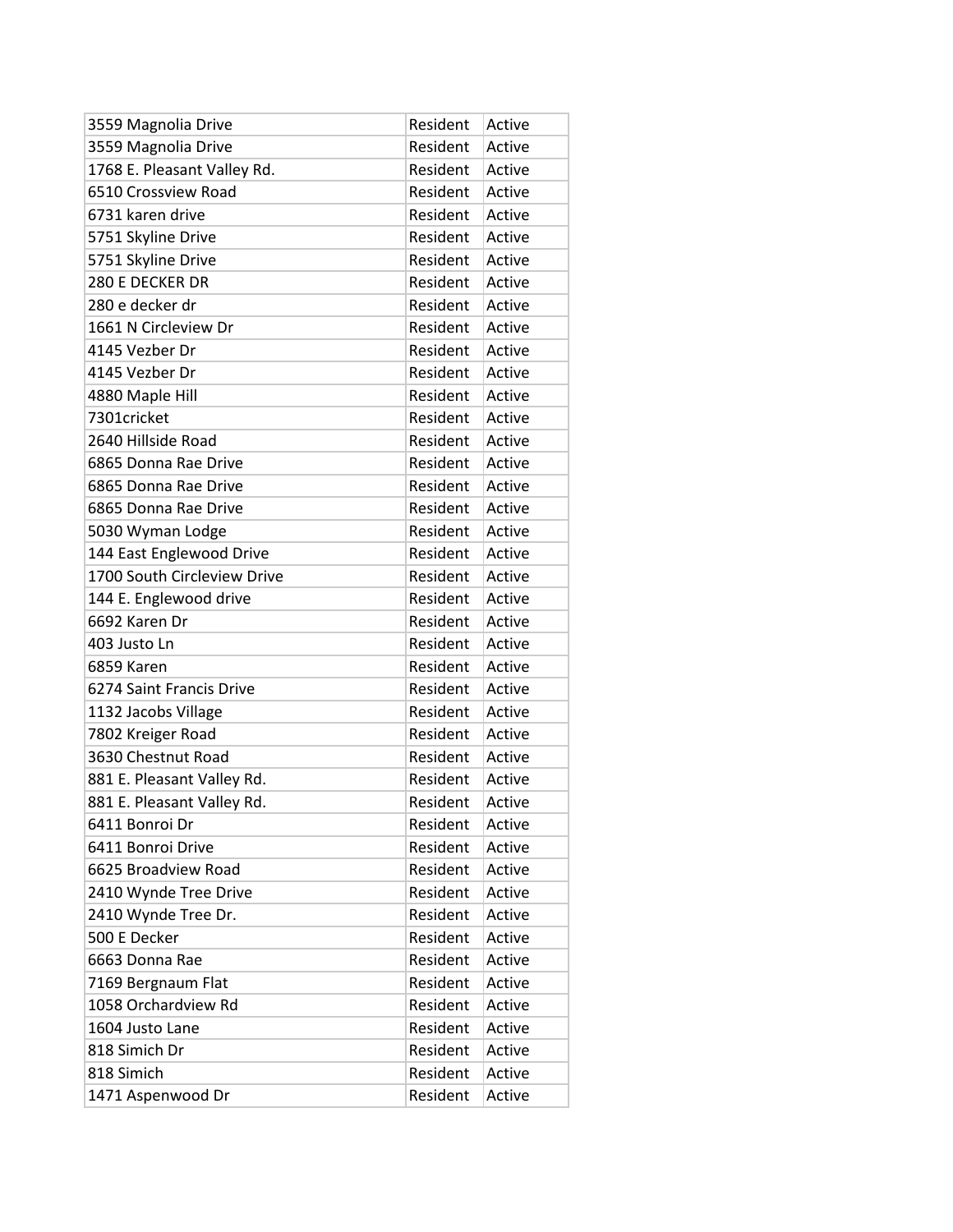| 1560 East Pleasant Valley road | Resident | Active |
|--------------------------------|----------|--------|
| 1560 East Pleasant Valley road | Resident | Active |
| 7193 Seven Hills Blvd          | Resident | Active |
| 2621 East Hill Circle          | Resident | Active |
| 6827 Karen Dr                  | Resident | Active |
| 7867 Daniel Drive              | Resident | Active |
| 7867 Daniel Dr                 | Resident | Active |
| 4518 Longwood avenue           | Resident | Active |
| 344 twilight dr                | Resident | Active |
| 344 Twilight Dr                | Resident | Active |
| 1230 e pleasant valley         | Resident | Active |
| 6364 tanglewood lane           | Resident | Active |
| 6364 tanglewood lane           | Resident | Active |
| 6159 Fieldstone Trail          | Resident | Active |
| 1948 Hillside                  | Resident | Active |
| 5760 Darrow Dr                 | Resident | Active |
| 1915 Cherry Lane               | Resident | Active |
| 3599 Magnolia Dr               | Resident | Active |
| 3599 Magnolia Dr               | Resident | Active |
| 6186 St. Joseph                | Resident | Active |
| 3121 Parmalee Dr.              | Resident | Active |
| 3121 Parmalee Dr.              | Resident | Active |
| 1751 Applewood Dr              | Resident | Active |
| 680 E Pleasant Valley          | Resident | Active |
| 1235 E. Ridgewood Dr.          | Resident | Active |
| 1235 E. Ridgewood Dr.          | Resident | Active |
| 7595 Pleasant Run Dr           | Resident | Active |
| 9859 Jalen Estates             | Resident | Active |
| 6250 Carlyle                   | Resident | Active |
| 6250 Carlyle Dr.               | Resident | Active |
| 6243 Gale Dr                   | Resident | Active |
| 7766 Laverne Turnpike          | Resident | Active |
| 7677 McCreary Rd               | Resident | Active |
| 7677 MC CREARY RD              | Resident | Active |
| 1133 E Ridgewood Dr            | Resident | Active |
| 2220 Parmalee Drive            | Resident | Active |
| 898 E. Meadowlawn Blvd.        | Resident | Active |
| 445 Ridgewood Dr.              | Resident | Active |
| 2641 Parmalee Drive            | Resident | Active |
| 6258 Saint Francis Dr          | Resident | Active |
| 7680 Cherrywood Ln             | Resident | Active |
| 723 E. Hillsdale Ave.          | Resident | Active |
| 90 Panorama Drive              | Resident | Active |
| 575 Falling Leaf Dr            | Resident | Active |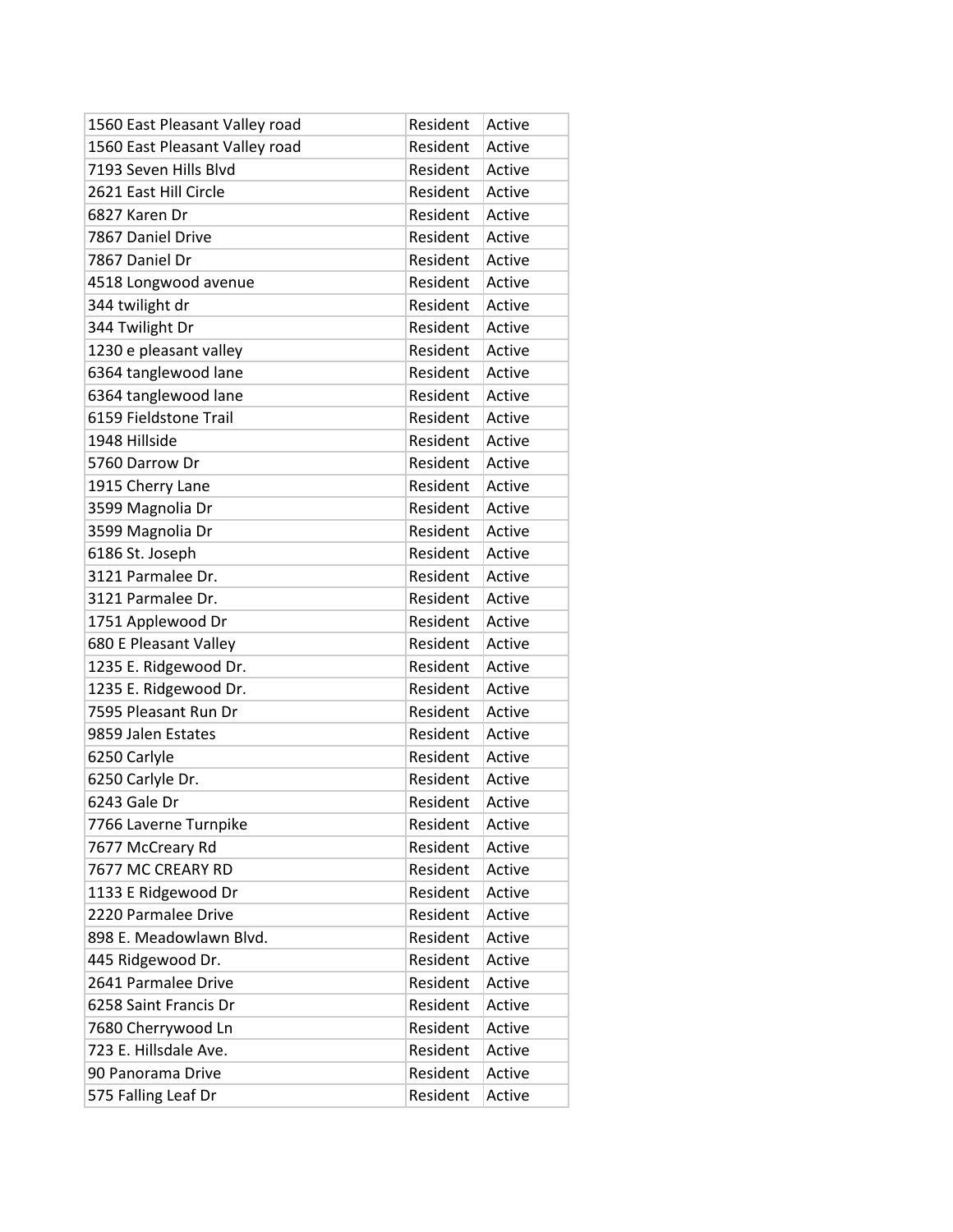| 575 Falling Leaf Dr        | Resident | Active |
|----------------------------|----------|--------|
| 3885 Shelly Drive          | Resident | Active |
| 3885 Shelly dr             | Resident | Active |
| 6981 Broadview Rd          | Resident | Active |
| 4480 Vezber Dr             | Resident | Active |
| 3489 Magnolia Drive        | Resident | Active |
| 3489 Magnolia Drive        | Resident | Active |
| 2280 Parmalee Drive        | Resident | Active |
| 2280 Parmalee drive        | Resident | Active |
| 5705 W Longridge Dr        | Resident | Active |
| 7111 Rustic Oval           | Resident | Active |
| 6117 Cabrini Ln            | Resident | Active |
| 3253 Forest Overlook Dr    | Resident | Active |
| 7959 CRESTHILL DR          | Resident | Active |
| 471 E Decker Dr            | Resident | Active |
| 6511 Tanglewood In         | Resident | Active |
| 6511 Tanglewood In         | Resident | Active |
| 2962 SHELLY DR             | Resident | Active |
| 6139 SAINT JOSEPH DRIVE    | Resident | Active |
| 7089 Rustic Oval           | Resident | Active |
| 7089 RustiCOval            | Resident | Active |
| 1247 E Dartmoor            | Resident | Active |
| 345 Starlight Dr           | Resident | Active |
| 973 Simich Dr              | Resident | Active |
| 7949 CRESTHILL NDRIVE      | Resident | Active |
| 7949 CRESTHILL DRIVE       | Resident | Active |
| 7771 McCreary Rd.          | Resident | Active |
| 7771 McCreary Rd.          | Resident | Active |
| 6790 Drexel Drive          | Resident | Active |
| 4644 E. Pleasant Valley Rd | Resident | Active |
| 686 E. Meadowlawn Blvd     | Resident | Active |
| 7124 Rustic Oval           | Resident | Active |
| 686 E Meadowlawn           | Resident | Active |
| 650 Scenic Lane            | Resident | Active |
| 3336 Lotus Lane            | Resident | Active |
| 3336 Lotus Lane            | Resident | Active |
| 550 Orchardview Road       | Resident | Active |
| 3265 VEZBER DR             | Resident | Active |
| 391 Orchardview Rd         | Resident | Active |
| 391 Orchardview Rd.        | Resident | Active |
| 4234 Vezber Drive          | Resident | Active |
| 1067 E Parkhaven Dr        | Resident | Active |
| 395 Cherry Ln              | Resident | Active |
| 395 Cherry                 | Resident | Active |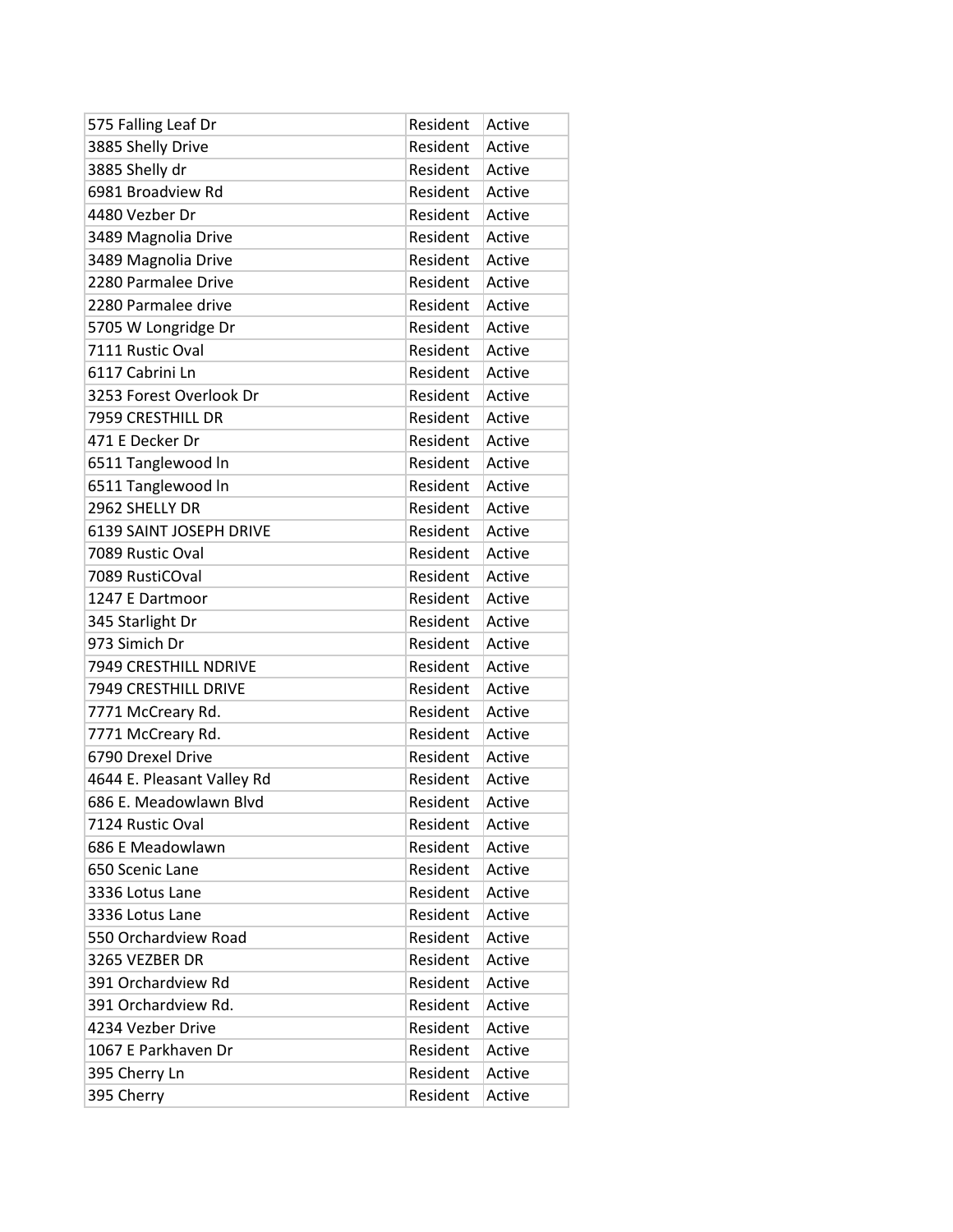| Resident | Active |
|----------|--------|
| Resident | Active |
| Resident | Active |
| Resident | Active |
| Resident | Active |
| Resident | Active |
| Resident | Active |
| Resident | Active |
| Resident | Active |
| Resident | Active |
| Resident | Active |
| Resident | Active |
| Resident | Active |
| Resident | Active |
| Resident | Active |
| Resident | Active |
| Resident | Active |
| Resident | Active |
| Resident | Active |
| Resident | Active |
| Resident | Active |
| Resident | Active |
| Resident | Active |
| Resident | Active |
| Resident | Active |
| Resident | Active |
| Resident | Active |
| Resident | Active |
| Resident | Active |
| Resident | Active |
| Resident | Active |
| Resident | Active |
| Resident | Active |
| Resident | Active |
| Resident | Active |
| Resident | Active |
| Resident | Active |
| Resident | Active |
| Resident | Active |
| Resident | Active |
| Resident | Active |
| Resident | Active |
| Resident | Active |
| Resident | Active |
|          |        |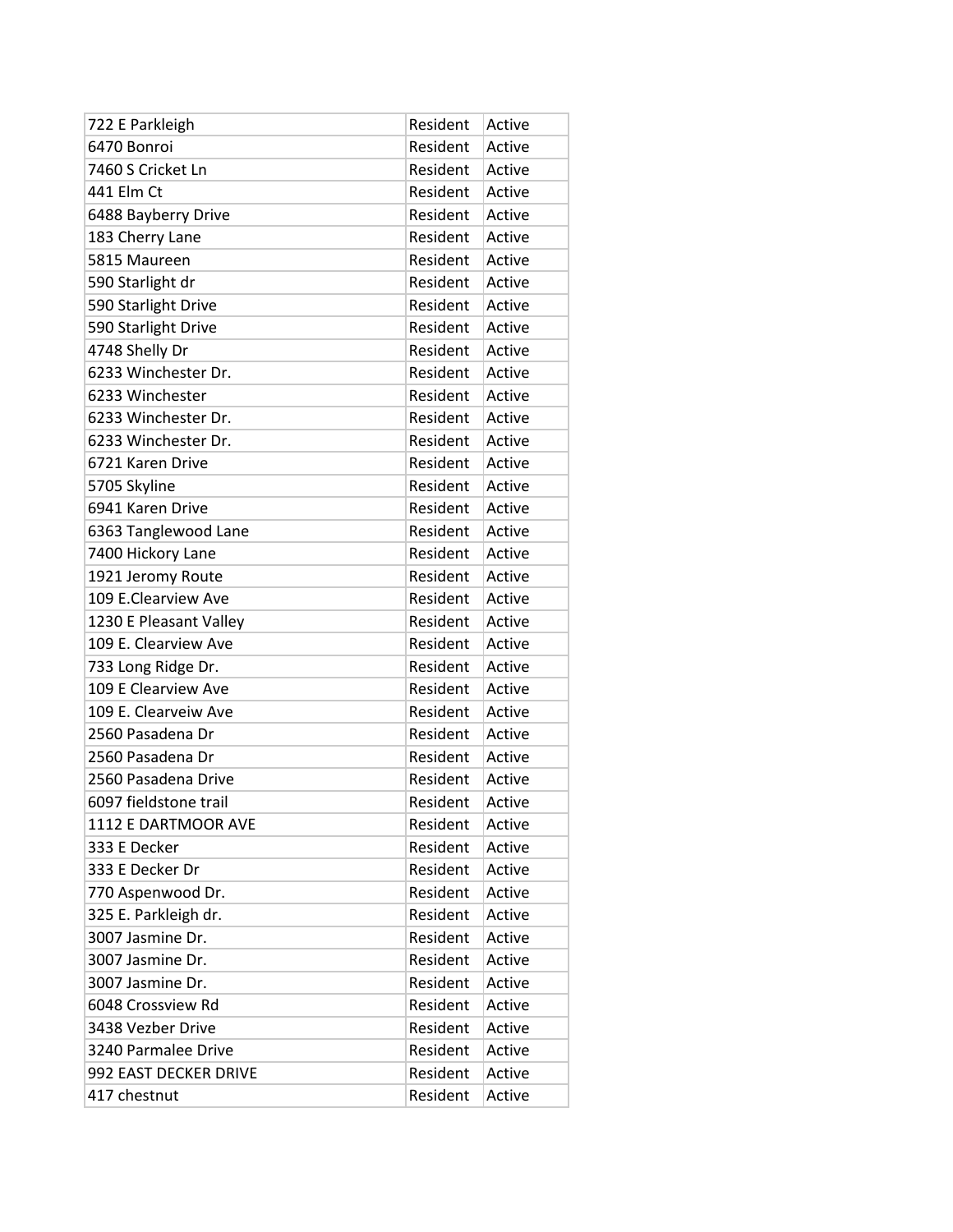| 417 chestnut rd              | Resident | Active |
|------------------------------|----------|--------|
| 7660 Plumwood Lane           | Resident | Active |
| 661 Aspenwood Dr.            | Resident | Active |
| 1613 N CIRCLE VIEW DR        | Resident | Active |
| 1613 N CIRCLE VIEW DR        | Resident | Active |
| 6891 Broadview Rd            | Resident | Active |
| 7670 Edgewood Ln             | Resident | Active |
| 1524 North Circle View Drive | Resident | Active |
| 120 panorama dr              | Resident | Active |
| 271 STARLIGHT DR.            | Resident | Active |
| 271 Starlight Dr.            | Resident | Active |
| 271 Starlight Dr.            | Resident | Active |
| 3767 Kristen Ct.             | Resident | Active |
| 3767 Kristen Ct              | Resident | Active |
| 6201 Crossview rd            | Resident | Active |
| 6470 Bayberry                | Resident | Active |
| 4653 Maple Hill Drive        | Resident | Active |
| 4653 Maple Hill Drive        | Resident | Active |
| 4653 Maple Hill Drive        | Resident | Active |
| 722 E Meadowlawn             | Resident | Active |
| 722 E Clearview              | Resident | Active |
| 5653 Beacon Hill Dr          | Resident | Active |
| 5653 Beacon Hill Dr.         | Resident | Active |
| 910 E Parkleigh Dr           | Resident | Active |
| 180 E Dartmoor               | Resident | Active |
| 2879 Shady Lane              | Resident | Active |
| 6155 St. Francis Dr.         | Resident | Active |
| 801 Primrose                 | Resident | Active |
| 494 Twilight                 | Resident | Active |
| 5506 Beacon Hill Court       | Resident | Active |
| 6202 Carlyle                 | Resident | Active |
| 3168 Chestnut Rd             | Resident | Active |
| 3168 Chestnut Rd             | Resident | Active |
| 525 Falling Leaf Dr          | Resident | Active |
| 7797 McCreary                | Resident | Active |
| 6530 Tanglewood Lane         | Resident | Active |
| 1235 Simich Drive            | Resident | Active |
| 1235 Simich Drive            | Resident | Active |
| 3452 Hillside                | Resident | Active |
| 609 E Dawnwood Dr            | Resident | Active |
| 6703 Donna Rae Dr            | Resident | Active |
| 6703 Donna Rae Dr            | Resident | Active |
| 6700 Donna Rae Drive         | Resident | Active |
| 2730 Hillside                | Resident | Active |
|                              |          |        |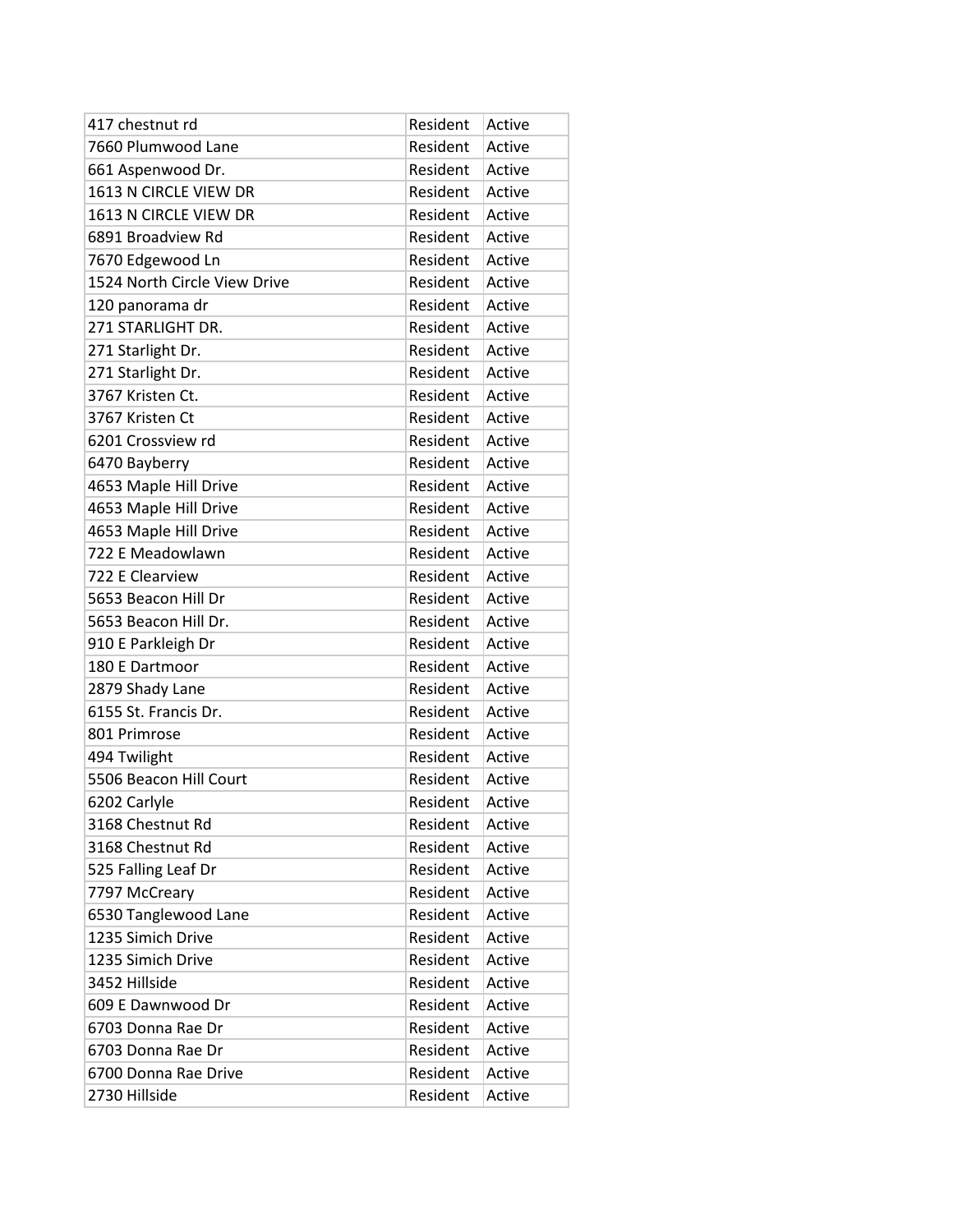| 7400 Hickory Ln           | Resident | Active |
|---------------------------|----------|--------|
| 404 Falling Leaf Dr.      | Resident | Active |
| 6187 St. Francis          | Resident | Active |
| 2700 Belmont              | Resident | Active |
| 953 E Dartmoor            | Resident | Active |
| 1100 Aspenwood Dr         | Resident | Active |
| 1100 Aspenwood Dr         | Resident | Active |
| 725 Nemet Drive           | Resident | Active |
| 9559 Ortiz Knolls         | Resident | Active |
| 3407 Jasmine Drive        | Resident | Active |
| 5667 Rangeview Dr         | Resident | Active |
| 5667 Rangeview Dr         | Resident | Active |
| 1043 East Dartmoor Avenue | Resident | Active |
| 843 E Parkleigh Dr        | Resident | Active |
| 1741 Nemet Drive          | Resident | Active |
| 1741 Nemet                | Resident | Active |
| 1741 nemet                | Resident | Active |
| 263 Cherry In             | Resident | Active |
| 263 Cherry Lane           | Resident | Active |
| 263 Cherry Lane           | Resident | Active |
| 2480 WYNDE TREE DRIVE     | Resident | Active |
| 5820 Graydon              | Resident | Active |
| 1093 simich drive         | Resident | Active |
| 1093 Simich drive         | Resident | Active |
| 1444 Firethorn Drive      | Resident | Active |
| 1541 Blanda Club          | Resident | Active |
| 6690 Glenella Dr          | Resident | Active |
| 444 Starlight Dr          | Resident | Active |
| 444 starlight dr          | Resident | Active |
| 7880 Cresthill Drive      | Resident | Active |
| 7880 Cresthill Drive      | Resident | Active |
| 7880 Cresthill Dr.        | Resident | Active |
| 171 East 314th            | Resident | Active |
| 1587 Meadowlane           | Resident | Active |
| 7354 Cricket Lane         | Resident | Active |
| 148 Chestnut Rd           | Resident | Active |
| 540 Chestnut Road         | Resident | Active |
| 2880 Dorset Dr.           | Resident | Active |
| 7115 Seven Hills Blvd.    | Resident | Active |
| 745 N. Skyline Drive      | Resident | Active |
| 1146 Parkview             | Resident | Active |
| 65838 Angelo Mill         | Resident | Active |
| 847 Walker Field          | Resident | Active |
| 7882 Filomena Shore       | Resident | Active |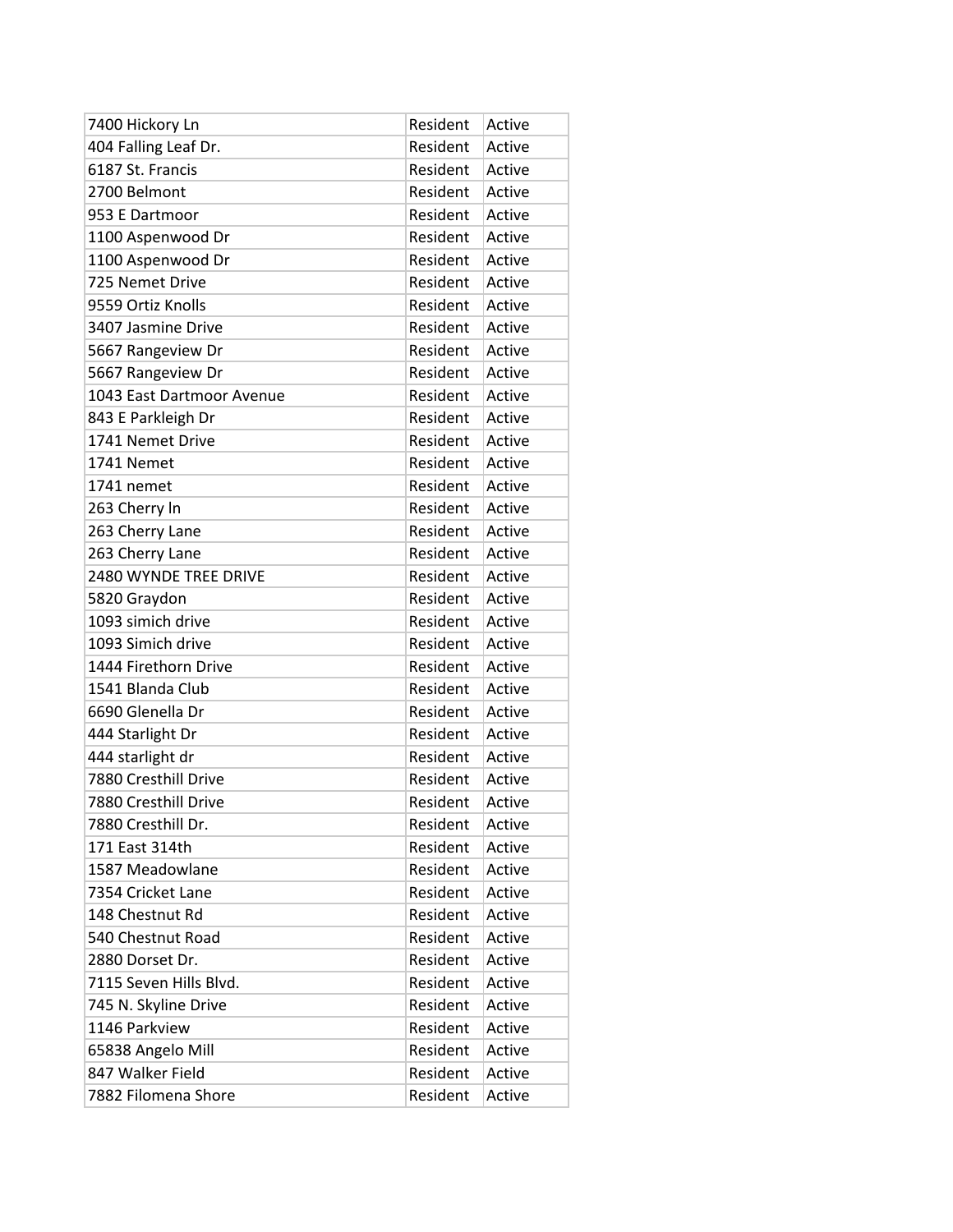| Resident<br>6404 Gale Drive<br>Active<br>6404 Gale Drive<br>Resident<br>Active<br>Resident<br>6404 Gale Drive<br>Active<br>4424 Maple Hill Dr<br>Resident<br>Active<br>4424 Maple Hill Drive<br>Resident<br>Active<br>4424 Maple Hill Drive<br>Resident<br>Active<br>5605 Essex Dr<br>Resident<br>Active<br>7580 McCreary Road<br>Resident<br>Active<br>Resident<br>260 Maron Lane<br>Active<br>6540 Ruth Dr.<br>Resident<br>Active<br>Resident<br>966 Primrose Drive<br>Active<br>Resident<br>1295 orchardview rd<br>Active<br>Resident<br>952 Parkview Drive<br>Active<br>Resident<br>961 EAST DARTMOOR AVE<br>Active<br>Resident<br>961 E Dartmoor<br>Active<br>961 East Dartmoor Ave<br>Resident<br>Active<br>Resident<br>288 E Dartmoor Ave<br>Active<br>Resident<br>288 East Dartmoor Ave<br>Active<br>197 Mapleview<br>Resident<br>Active<br>6157 Cabrini<br>Resident<br>Active<br>5624 Beacon Hill Drive<br>Resident<br>Active<br>722 E Hillsdale Ave<br>Resident<br>Active<br>6421 Bonroi dr.<br>Resident<br>Active<br>Resident<br>7341 Hickory Lane<br>Active<br>5760 Skyline Drive<br>Resident<br>Active<br>301 E. PARKHAVEN DR.<br>Resident<br>Active<br>301 E. PARKHAVEN DR.<br>Resident<br>Active<br>6606 Crossview Road<br>Resident<br>Active<br>441 N Skyline Dr<br>Resident<br>Active<br>441 N SKYLINE DRIVE<br>Resident<br>Active<br>5735 Essex Dr<br>Resident<br>Active<br>Resident<br>5735 Essex Drive<br>Active<br>Resident<br>8133 Cronin Heights<br>Active<br>Resident<br>1092 E Dartmoor Ave<br>Active<br>1075 John Glenn Drive<br>Resident<br>Active<br>6239 Crossview Rde.<br>Resident<br>Active<br>Resident<br>2300 S Mary Ln<br>Active<br>651 E Meadowlawn Blvd<br>Resident<br>Active<br>Resident<br>6772 Karen Drive<br>Active<br>549 N Skyline Dr<br>Resident<br>Active<br>4109 Chestnut Road<br>Resident<br>Active<br>4109 Chestnut Road<br>Resident<br>Active<br>Resident<br>4109 Chestnut Road<br>Active | 68343 Vilma Rapids | Resident | Active |
|-------------------------------------------------------------------------------------------------------------------------------------------------------------------------------------------------------------------------------------------------------------------------------------------------------------------------------------------------------------------------------------------------------------------------------------------------------------------------------------------------------------------------------------------------------------------------------------------------------------------------------------------------------------------------------------------------------------------------------------------------------------------------------------------------------------------------------------------------------------------------------------------------------------------------------------------------------------------------------------------------------------------------------------------------------------------------------------------------------------------------------------------------------------------------------------------------------------------------------------------------------------------------------------------------------------------------------------------------------------------------------------------------------------------------------------------------------------------------------------------------------------------------------------------------------------------------------------------------------------------------------------------------------------------------------------------------------------------------------------------------------------------------------------------------------------------------------------------------------------------------------------------------------------------------------------------|--------------------|----------|--------|
|                                                                                                                                                                                                                                                                                                                                                                                                                                                                                                                                                                                                                                                                                                                                                                                                                                                                                                                                                                                                                                                                                                                                                                                                                                                                                                                                                                                                                                                                                                                                                                                                                                                                                                                                                                                                                                                                                                                                           |                    |          |        |
|                                                                                                                                                                                                                                                                                                                                                                                                                                                                                                                                                                                                                                                                                                                                                                                                                                                                                                                                                                                                                                                                                                                                                                                                                                                                                                                                                                                                                                                                                                                                                                                                                                                                                                                                                                                                                                                                                                                                           |                    |          |        |
|                                                                                                                                                                                                                                                                                                                                                                                                                                                                                                                                                                                                                                                                                                                                                                                                                                                                                                                                                                                                                                                                                                                                                                                                                                                                                                                                                                                                                                                                                                                                                                                                                                                                                                                                                                                                                                                                                                                                           |                    |          |        |
|                                                                                                                                                                                                                                                                                                                                                                                                                                                                                                                                                                                                                                                                                                                                                                                                                                                                                                                                                                                                                                                                                                                                                                                                                                                                                                                                                                                                                                                                                                                                                                                                                                                                                                                                                                                                                                                                                                                                           |                    |          |        |
|                                                                                                                                                                                                                                                                                                                                                                                                                                                                                                                                                                                                                                                                                                                                                                                                                                                                                                                                                                                                                                                                                                                                                                                                                                                                                                                                                                                                                                                                                                                                                                                                                                                                                                                                                                                                                                                                                                                                           |                    |          |        |
|                                                                                                                                                                                                                                                                                                                                                                                                                                                                                                                                                                                                                                                                                                                                                                                                                                                                                                                                                                                                                                                                                                                                                                                                                                                                                                                                                                                                                                                                                                                                                                                                                                                                                                                                                                                                                                                                                                                                           |                    |          |        |
|                                                                                                                                                                                                                                                                                                                                                                                                                                                                                                                                                                                                                                                                                                                                                                                                                                                                                                                                                                                                                                                                                                                                                                                                                                                                                                                                                                                                                                                                                                                                                                                                                                                                                                                                                                                                                                                                                                                                           |                    |          |        |
|                                                                                                                                                                                                                                                                                                                                                                                                                                                                                                                                                                                                                                                                                                                                                                                                                                                                                                                                                                                                                                                                                                                                                                                                                                                                                                                                                                                                                                                                                                                                                                                                                                                                                                                                                                                                                                                                                                                                           |                    |          |        |
|                                                                                                                                                                                                                                                                                                                                                                                                                                                                                                                                                                                                                                                                                                                                                                                                                                                                                                                                                                                                                                                                                                                                                                                                                                                                                                                                                                                                                                                                                                                                                                                                                                                                                                                                                                                                                                                                                                                                           |                    |          |        |
|                                                                                                                                                                                                                                                                                                                                                                                                                                                                                                                                                                                                                                                                                                                                                                                                                                                                                                                                                                                                                                                                                                                                                                                                                                                                                                                                                                                                                                                                                                                                                                                                                                                                                                                                                                                                                                                                                                                                           |                    |          |        |
|                                                                                                                                                                                                                                                                                                                                                                                                                                                                                                                                                                                                                                                                                                                                                                                                                                                                                                                                                                                                                                                                                                                                                                                                                                                                                                                                                                                                                                                                                                                                                                                                                                                                                                                                                                                                                                                                                                                                           |                    |          |        |
|                                                                                                                                                                                                                                                                                                                                                                                                                                                                                                                                                                                                                                                                                                                                                                                                                                                                                                                                                                                                                                                                                                                                                                                                                                                                                                                                                                                                                                                                                                                                                                                                                                                                                                                                                                                                                                                                                                                                           |                    |          |        |
|                                                                                                                                                                                                                                                                                                                                                                                                                                                                                                                                                                                                                                                                                                                                                                                                                                                                                                                                                                                                                                                                                                                                                                                                                                                                                                                                                                                                                                                                                                                                                                                                                                                                                                                                                                                                                                                                                                                                           |                    |          |        |
|                                                                                                                                                                                                                                                                                                                                                                                                                                                                                                                                                                                                                                                                                                                                                                                                                                                                                                                                                                                                                                                                                                                                                                                                                                                                                                                                                                                                                                                                                                                                                                                                                                                                                                                                                                                                                                                                                                                                           |                    |          |        |
|                                                                                                                                                                                                                                                                                                                                                                                                                                                                                                                                                                                                                                                                                                                                                                                                                                                                                                                                                                                                                                                                                                                                                                                                                                                                                                                                                                                                                                                                                                                                                                                                                                                                                                                                                                                                                                                                                                                                           |                    |          |        |
|                                                                                                                                                                                                                                                                                                                                                                                                                                                                                                                                                                                                                                                                                                                                                                                                                                                                                                                                                                                                                                                                                                                                                                                                                                                                                                                                                                                                                                                                                                                                                                                                                                                                                                                                                                                                                                                                                                                                           |                    |          |        |
|                                                                                                                                                                                                                                                                                                                                                                                                                                                                                                                                                                                                                                                                                                                                                                                                                                                                                                                                                                                                                                                                                                                                                                                                                                                                                                                                                                                                                                                                                                                                                                                                                                                                                                                                                                                                                                                                                                                                           |                    |          |        |
|                                                                                                                                                                                                                                                                                                                                                                                                                                                                                                                                                                                                                                                                                                                                                                                                                                                                                                                                                                                                                                                                                                                                                                                                                                                                                                                                                                                                                                                                                                                                                                                                                                                                                                                                                                                                                                                                                                                                           |                    |          |        |
|                                                                                                                                                                                                                                                                                                                                                                                                                                                                                                                                                                                                                                                                                                                                                                                                                                                                                                                                                                                                                                                                                                                                                                                                                                                                                                                                                                                                                                                                                                                                                                                                                                                                                                                                                                                                                                                                                                                                           |                    |          |        |
|                                                                                                                                                                                                                                                                                                                                                                                                                                                                                                                                                                                                                                                                                                                                                                                                                                                                                                                                                                                                                                                                                                                                                                                                                                                                                                                                                                                                                                                                                                                                                                                                                                                                                                                                                                                                                                                                                                                                           |                    |          |        |
|                                                                                                                                                                                                                                                                                                                                                                                                                                                                                                                                                                                                                                                                                                                                                                                                                                                                                                                                                                                                                                                                                                                                                                                                                                                                                                                                                                                                                                                                                                                                                                                                                                                                                                                                                                                                                                                                                                                                           |                    |          |        |
|                                                                                                                                                                                                                                                                                                                                                                                                                                                                                                                                                                                                                                                                                                                                                                                                                                                                                                                                                                                                                                                                                                                                                                                                                                                                                                                                                                                                                                                                                                                                                                                                                                                                                                                                                                                                                                                                                                                                           |                    |          |        |
|                                                                                                                                                                                                                                                                                                                                                                                                                                                                                                                                                                                                                                                                                                                                                                                                                                                                                                                                                                                                                                                                                                                                                                                                                                                                                                                                                                                                                                                                                                                                                                                                                                                                                                                                                                                                                                                                                                                                           |                    |          |        |
|                                                                                                                                                                                                                                                                                                                                                                                                                                                                                                                                                                                                                                                                                                                                                                                                                                                                                                                                                                                                                                                                                                                                                                                                                                                                                                                                                                                                                                                                                                                                                                                                                                                                                                                                                                                                                                                                                                                                           |                    |          |        |
|                                                                                                                                                                                                                                                                                                                                                                                                                                                                                                                                                                                                                                                                                                                                                                                                                                                                                                                                                                                                                                                                                                                                                                                                                                                                                                                                                                                                                                                                                                                                                                                                                                                                                                                                                                                                                                                                                                                                           |                    |          |        |
|                                                                                                                                                                                                                                                                                                                                                                                                                                                                                                                                                                                                                                                                                                                                                                                                                                                                                                                                                                                                                                                                                                                                                                                                                                                                                                                                                                                                                                                                                                                                                                                                                                                                                                                                                                                                                                                                                                                                           |                    |          |        |
|                                                                                                                                                                                                                                                                                                                                                                                                                                                                                                                                                                                                                                                                                                                                                                                                                                                                                                                                                                                                                                                                                                                                                                                                                                                                                                                                                                                                                                                                                                                                                                                                                                                                                                                                                                                                                                                                                                                                           |                    |          |        |
|                                                                                                                                                                                                                                                                                                                                                                                                                                                                                                                                                                                                                                                                                                                                                                                                                                                                                                                                                                                                                                                                                                                                                                                                                                                                                                                                                                                                                                                                                                                                                                                                                                                                                                                                                                                                                                                                                                                                           |                    |          |        |
|                                                                                                                                                                                                                                                                                                                                                                                                                                                                                                                                                                                                                                                                                                                                                                                                                                                                                                                                                                                                                                                                                                                                                                                                                                                                                                                                                                                                                                                                                                                                                                                                                                                                                                                                                                                                                                                                                                                                           |                    |          |        |
|                                                                                                                                                                                                                                                                                                                                                                                                                                                                                                                                                                                                                                                                                                                                                                                                                                                                                                                                                                                                                                                                                                                                                                                                                                                                                                                                                                                                                                                                                                                                                                                                                                                                                                                                                                                                                                                                                                                                           |                    |          |        |
|                                                                                                                                                                                                                                                                                                                                                                                                                                                                                                                                                                                                                                                                                                                                                                                                                                                                                                                                                                                                                                                                                                                                                                                                                                                                                                                                                                                                                                                                                                                                                                                                                                                                                                                                                                                                                                                                                                                                           |                    |          |        |
|                                                                                                                                                                                                                                                                                                                                                                                                                                                                                                                                                                                                                                                                                                                                                                                                                                                                                                                                                                                                                                                                                                                                                                                                                                                                                                                                                                                                                                                                                                                                                                                                                                                                                                                                                                                                                                                                                                                                           |                    |          |        |
|                                                                                                                                                                                                                                                                                                                                                                                                                                                                                                                                                                                                                                                                                                                                                                                                                                                                                                                                                                                                                                                                                                                                                                                                                                                                                                                                                                                                                                                                                                                                                                                                                                                                                                                                                                                                                                                                                                                                           |                    |          |        |
|                                                                                                                                                                                                                                                                                                                                                                                                                                                                                                                                                                                                                                                                                                                                                                                                                                                                                                                                                                                                                                                                                                                                                                                                                                                                                                                                                                                                                                                                                                                                                                                                                                                                                                                                                                                                                                                                                                                                           |                    |          |        |
|                                                                                                                                                                                                                                                                                                                                                                                                                                                                                                                                                                                                                                                                                                                                                                                                                                                                                                                                                                                                                                                                                                                                                                                                                                                                                                                                                                                                                                                                                                                                                                                                                                                                                                                                                                                                                                                                                                                                           |                    |          |        |
|                                                                                                                                                                                                                                                                                                                                                                                                                                                                                                                                                                                                                                                                                                                                                                                                                                                                                                                                                                                                                                                                                                                                                                                                                                                                                                                                                                                                                                                                                                                                                                                                                                                                                                                                                                                                                                                                                                                                           |                    |          |        |
|                                                                                                                                                                                                                                                                                                                                                                                                                                                                                                                                                                                                                                                                                                                                                                                                                                                                                                                                                                                                                                                                                                                                                                                                                                                                                                                                                                                                                                                                                                                                                                                                                                                                                                                                                                                                                                                                                                                                           |                    |          |        |
|                                                                                                                                                                                                                                                                                                                                                                                                                                                                                                                                                                                                                                                                                                                                                                                                                                                                                                                                                                                                                                                                                                                                                                                                                                                                                                                                                                                                                                                                                                                                                                                                                                                                                                                                                                                                                                                                                                                                           |                    |          |        |
|                                                                                                                                                                                                                                                                                                                                                                                                                                                                                                                                                                                                                                                                                                                                                                                                                                                                                                                                                                                                                                                                                                                                                                                                                                                                                                                                                                                                                                                                                                                                                                                                                                                                                                                                                                                                                                                                                                                                           |                    |          |        |
|                                                                                                                                                                                                                                                                                                                                                                                                                                                                                                                                                                                                                                                                                                                                                                                                                                                                                                                                                                                                                                                                                                                                                                                                                                                                                                                                                                                                                                                                                                                                                                                                                                                                                                                                                                                                                                                                                                                                           |                    |          |        |
|                                                                                                                                                                                                                                                                                                                                                                                                                                                                                                                                                                                                                                                                                                                                                                                                                                                                                                                                                                                                                                                                                                                                                                                                                                                                                                                                                                                                                                                                                                                                                                                                                                                                                                                                                                                                                                                                                                                                           |                    |          |        |
|                                                                                                                                                                                                                                                                                                                                                                                                                                                                                                                                                                                                                                                                                                                                                                                                                                                                                                                                                                                                                                                                                                                                                                                                                                                                                                                                                                                                                                                                                                                                                                                                                                                                                                                                                                                                                                                                                                                                           |                    |          |        |
|                                                                                                                                                                                                                                                                                                                                                                                                                                                                                                                                                                                                                                                                                                                                                                                                                                                                                                                                                                                                                                                                                                                                                                                                                                                                                                                                                                                                                                                                                                                                                                                                                                                                                                                                                                                                                                                                                                                                           |                    |          |        |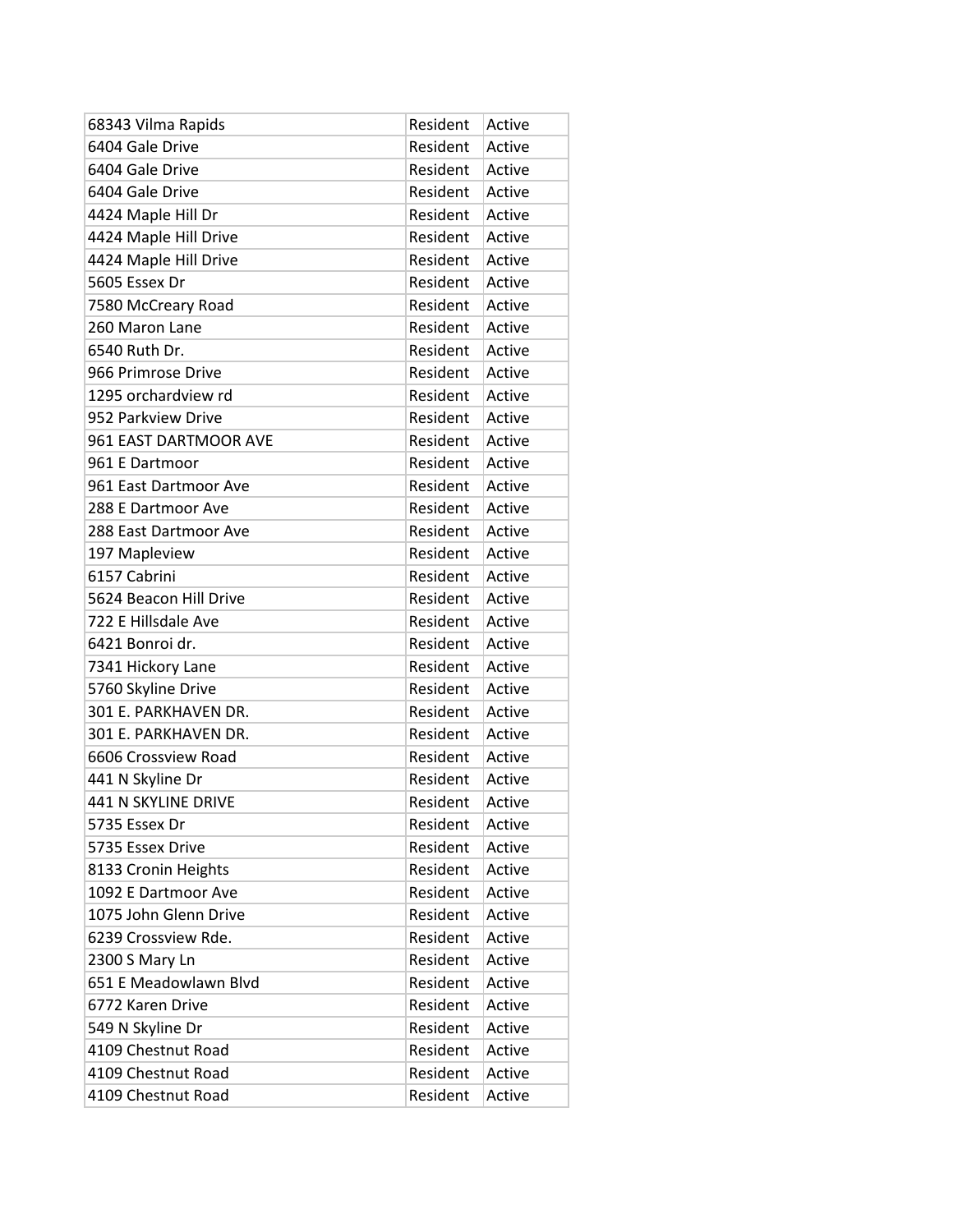| 4109 Chestnut Road      | Resident | Active |
|-------------------------|----------|--------|
| 16155 Lowell Corner     | Resident | Active |
| 448 Mapleview Drive     | Resident | Active |
| 490 Mapleview Drive     | Resident | Active |
| 3180 VEZBER DR          | Resident | Active |
| 1721 E Sprague Rd       | Resident | Active |
| 1127 Firethorn Drive    | Resident | Active |
| 1127 Firethorn Drove    | Resident | Active |
| <b>800 FIRETHORN DR</b> | Resident | Active |
| 987 E Decker            | Resident | Active |
| 6402 Bonroi Dr          | Resident | Active |
| 873 E Parkhaven Dr      | Resident | Active |
| 6762 Glenella Drive     | Resident | Active |
| 937 E. Parkleigh Dr     | Resident | Active |
| 6762 Glenella Drive     | Resident | Active |
| 6330 Ruth Dr.           | Resident | Active |
| 6721 Cheryl Ann Dr.     | Resident | Active |
| 687 East hillsdale ave  | Resident | Active |
| 3972 Alla Drive         | Resident | Active |
| 3972 Alla Drive         | Resident | Active |
| 970 Scenic Lane         | Resident | Active |
| 1122 Primrose Drive     | Resident | Active |
| 7675 Plumwood Lane      | Resident | Active |
| 7675 Plumwood Lane      | Resident | Active |
| 126 JUSTO LANE          | Resident | Active |
| 483 Scenic Lane         | Resident | Active |
| 418 Beulah Fields       | Resident | Active |
| 2434 Shady Lane         | Resident | Active |
| 2740 Vezber             | Resident | Active |
| 2740 Vezber Dr          | Resident | Active |
| 2740 Vezber Dr          | Resident | Active |
| 651 Orcahrdview Ave.    | Resident | Active |
| 2301 North Mary Ln      | Resident | Active |
| 2930 E Ridgewood Dr     | Resident | Active |
| 555 Longridge Dr        | Resident | Active |
| 385 Orchardview Road    | Resident | Active |
| 6151 Meadview Dr        | Resident | Active |
| 7561 Elaine Drive       | Resident | Active |
| 430 Scenic Lane         | Resident | Active |
| 109 East Englewood Dr.  | Resident | Active |
| 361 E Dawnwood          | Resident | Active |
| 7735 EDGEWOOD LANE      | Resident | Active |
| 840 Twilight Dr.        | Resident | Active |
| 1058 Orchardview        | Resident | Active |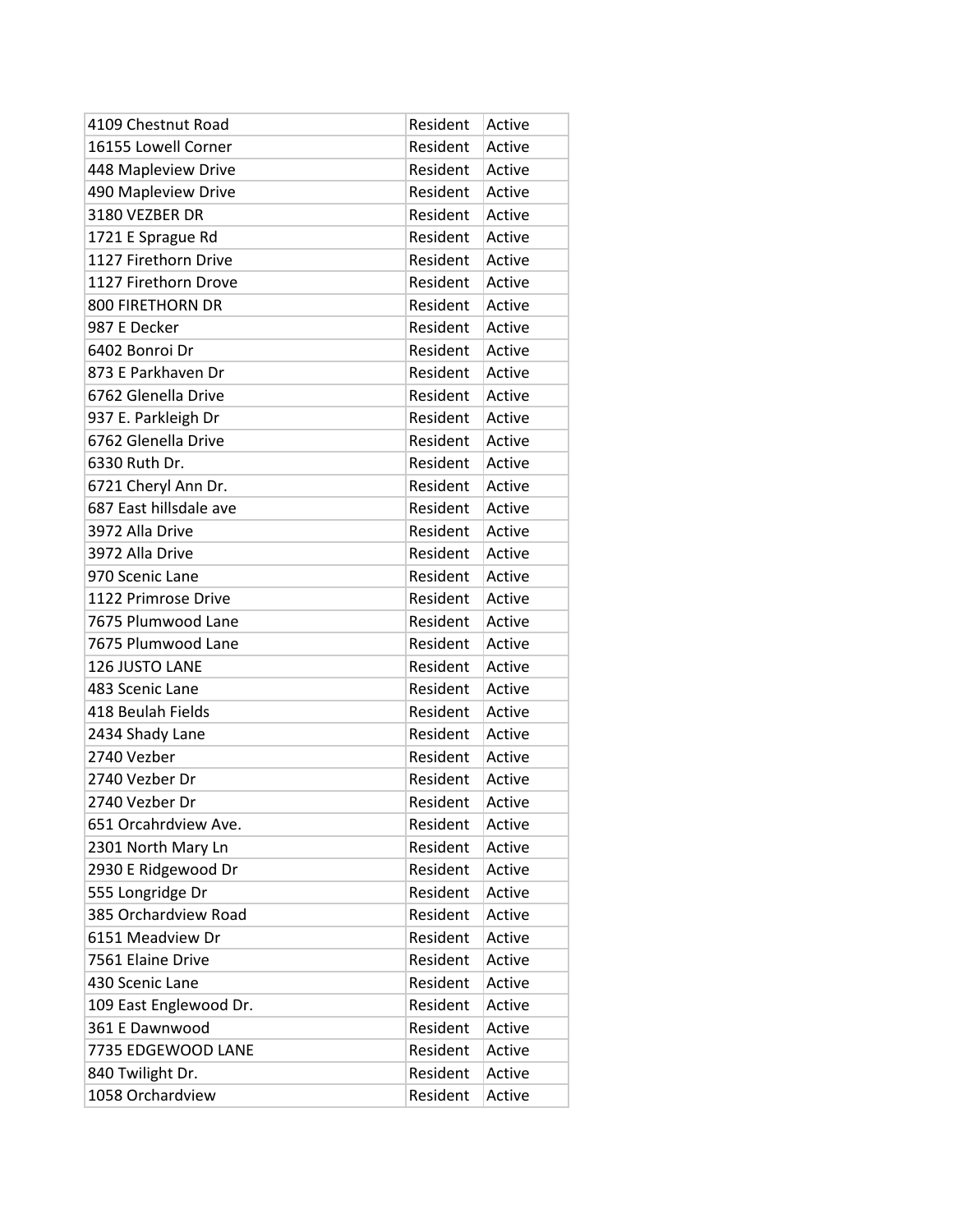| 5751 Rock Haven Dr          | Resident | Active |
|-----------------------------|----------|--------|
| 5751 Rock Haven Dr          | Resident | Active |
| 5751 ROCK HAVEN DR          | Resident | Active |
| 76042 Dickens Mill          | Resident | Active |
| 430 Justo Lane              | Resident | Active |
| 6424 Bonroi Dr              | Resident | Active |
| 6424 Bonroi Dr              | Resident | Active |
| 5830 Mural Drive            | Resident | Active |
| 7631 Edgewood Lane          | Resident | Active |
| 7631 Edgewood Lane          | Resident | Active |
| 7631 Edgewood Lane          | Resident | Active |
| 328 Alfredo Trail           | Resident | Active |
| 1100 West 9th Street        | Resident | Active |
| 1100 West 9th Street        | Resident | Active |
| 3051 Vincent Drive          | Resident | Active |
| 615 East Clearview          | Resident | Active |
| 1604 justo lane             | Resident | Active |
| 6244 Gale Dr                | Resident | Active |
| 6633 Donna Rae Drive        | Resident | Active |
| 3610 Sparrow Flight Drive   | Resident | Active |
| 3610 Sparrow Flight Drive   | Resident | Active |
| 7783 Edgewood Lane          | Resident | Active |
| 7783 Edgewood Ln            | Resident | Active |
| 1069 N Skyline              | Resident | Active |
| 6466 Tanglewood Lane        | Resident | Active |
| 7651 edgewood In            | Resident | Active |
| 1560 S. Circleview Dr       | Resident | Active |
| 394 Mapleview Dr            | Resident | Active |
| 394 Mapleview Dr            | Resident | Active |
| 3266 VEZBER DR              | Resident | Active |
| 3000 Dorset                 | Resident | Active |
| 56994 Roob Roads            | Resident | Active |
| 10440 MacGyver Mount        | Resident | Active |
| 6101 Cabrini Ln             | Resident | Active |
| 6745 Parkgate Oval          | Resident | Active |
| 7620 Plumwood Lane          | Resident | Active |
| 610 Parkview Drive          | Resident | Active |
| 610 Parkview Drive          | Resident | Active |
| 610 Parkview Drive          | Resident | Active |
| 5580 West Longridge Rd      | Resident | Active |
| 1201 E. Pleasant Valley Rd. | Resident | Active |
| 1201 E. Pleasant Valley Rd. | Resident | Active |
| 1025 Twilight Dr            | Resident | Active |
| 994 Starlight Dr            | Resident | Active |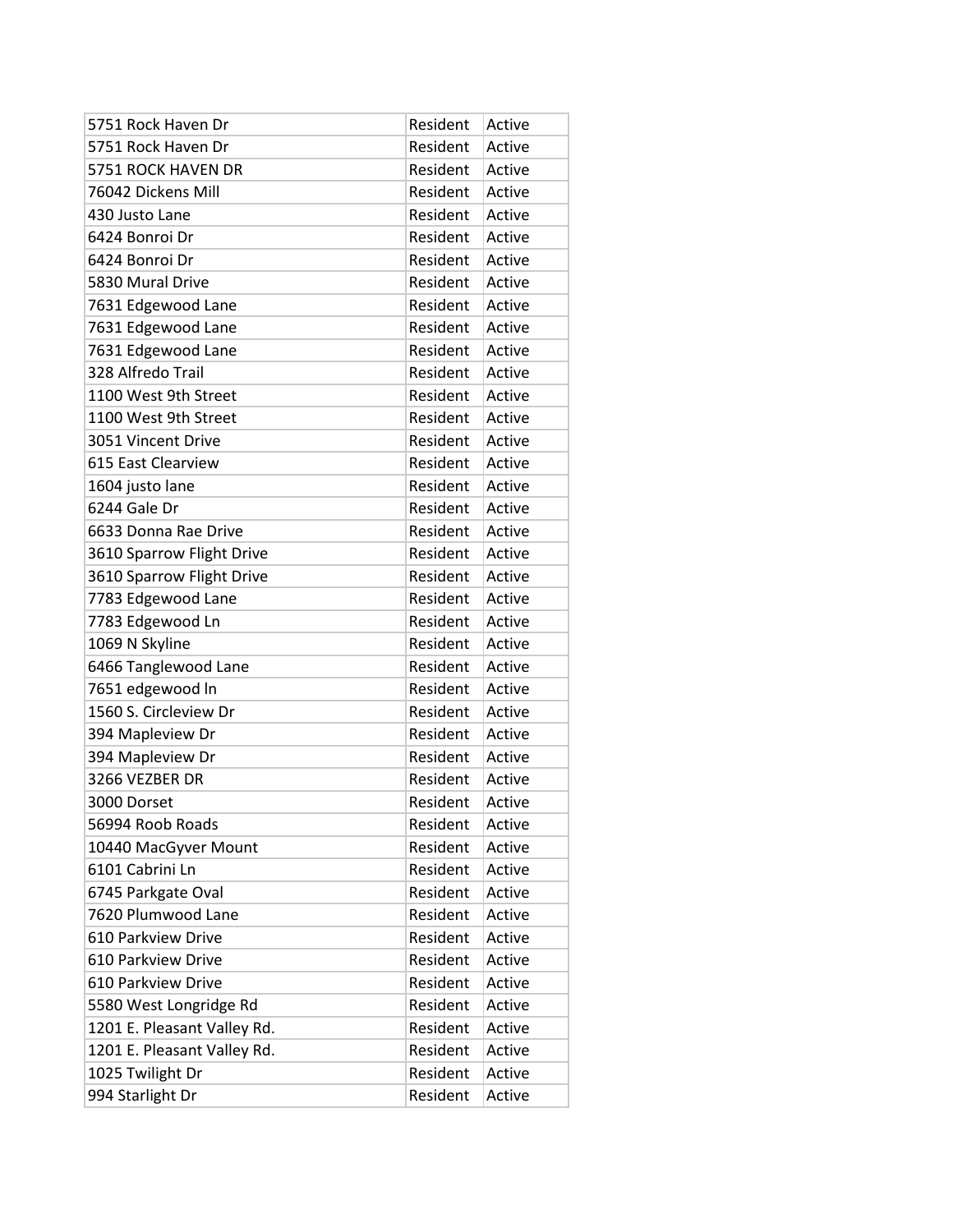| 348 Justo Lane             | Resident | Active |
|----------------------------|----------|--------|
| 348 Justo Lane             | Resident | Active |
| 5616 N Circle View Drive   | Resident | Active |
| 3051 Parmalee Drive        | Resident | Active |
| 1019 Joy Oval              | Resident | Active |
| 1019 Joy Oval              | Resident | Active |
| 1019 Joy Oval              | Resident | Active |
| 3113 Hillside Rd           | Resident | Active |
| 7099 - 7105 Broadview Road | Resident | Active |
| 948 Buckridge Hill         | Resident | Active |
| 4576 Rollingview Dr.       | Resident | Active |
| 252 E. Dartmoor Avenue     | Resident | Active |
| 6270 Logan Dr.             | Resident | Active |
| 5625 Essex Dr              | Resident | Active |
| 7480 Ludwin Drive          | Resident | Active |
| 7105 Broadview Rd          | Resident | Active |
| 7105 Broadview Rd          | Resident | Active |
| 7099 Broadview Rd          | Resident | Active |
| 741 starlight              | Resident | Active |
| 7286 Hickory Lane          | Resident | Active |
| 630 Longridge Dr           | Resident | Active |
| 1060 Nemet                 | Resident | Active |
| 336 E. Ridgewood Dr.       | Resident | Active |
| 336 East Ridgewood Drive   | Resident | Active |
| 1535                       | Resident | Active |
| 336 East Ridgewood Dr      | Resident | Active |
| 214 Cherry Lane            | Resident | Active |
| 5955 Mural Drive           | Resident | Active |
| 5955 Mural Drive           | Resident | Active |
| 1369 Firethorn             | Resident | Active |
| 5960 Mural Dr.             | Resident | Active |
| 1026 E. Dartmoor Ave.      | Resident | Active |
| 1026 E. Dartmoor Ave.      | Resident | Active |
| 1026 E. Dartmoor Ave.      | Resident | Active |
| 3492 Alla Dr               | Resident | Active |
| 6840 Donna Rae             | Resident | Active |
| 6840 Donna Rae Dr          | Resident | Active |
| 3681 chestnut rd           | Resident | Active |
| 3681 chestnut rd           | Resident | Active |
| 5793 Kuenzer Drive         | Resident | Active |
| 3101 hillside rd           | Resident | Active |
| 974 Winchester Oval        | Resident | Active |
| 487 Justo Lane             | Resident | Active |
| 5714 Cascade               | Resident | Active |
|                            |          |        |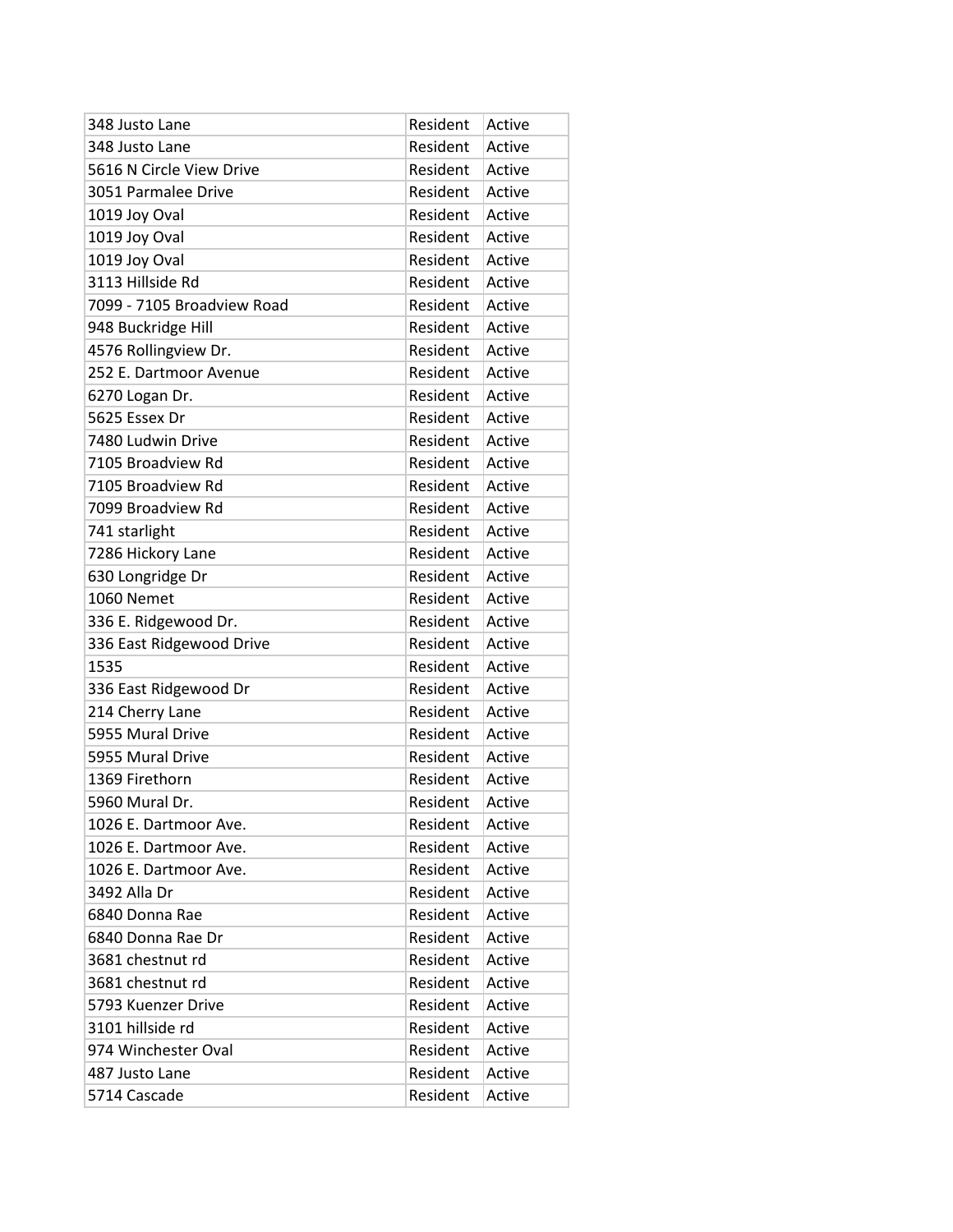| 6401 Bayberry Dr<br>Resident<br>Active<br>6401 Bayberry Drive<br>Resident<br>Active<br>846 E Meadowlawn Blvd<br>Resident<br>Active<br>Resident<br>1280 Nemet Drive<br>Active<br>Resident<br>1280 Nemet Dr<br>Active<br>Resident<br>Active<br>1280 Nemet Drive<br>Resident<br>1280 Nemet Dr.<br>Active<br>Resident<br>1280 Nemet Drive<br>Active<br>Resident<br>6446 Bonroi Drive<br>Active<br>1520 Driftwood Drive<br>Resident<br>Active<br>567 Starlight Drive<br>Resident<br>Active<br>6274 St Francis Drive<br>Resident<br>Active<br>812 Talford Drive<br>Resident<br>Active<br>Resident<br>5736 DARROW DR<br>Active<br>Resident<br>5736 DARROW DR<br>Active<br>661 Parkview Dr<br>Resident<br>Active<br>Resident<br>771 Aspenwood Drive<br>Active<br>771 Aspenwood Drive<br>Resident<br>Active<br>771 Aspenwood Drive<br>Resident<br>Active<br>9931 Quigley Inlet<br>Resident<br>Active<br>933 Meadview<br>Resident<br>Active<br>7670 Edgewood Lane<br>Resident<br>Active<br>7670 Edgewood Lane<br>Resident<br>Active<br>4341 Gene Drive<br>Resident<br>Active<br>6443 Gale Dr.<br>Resident<br>Active<br>Resident<br>3301 Sparrow Flight Dr<br>Active<br>6195 St Francis Dr<br>Resident<br>Active<br>5885 MUral Dr.<br>Resident<br>Active<br>4555 Shelly Dr<br>Resident<br>Active<br>5885 Mural<br>Resident<br>Active<br>5885 Mural Dr.<br>Resident<br>Active<br>6161 Ruth Drive<br>Resident<br>Active<br>6761 Glenella<br>Resident<br>Active<br>809 Meadview Dr<br>Resident<br>Active<br>Resident<br>809 Meadview Dr<br>Active<br>Resident<br>809 Meadview Dr<br>Active<br>Resident<br>809 MEADVIEW DR<br>Active<br>7852 Elmhurst Dr.<br>Resident<br>Active |                                 |          |        |
|------------------------------------------------------------------------------------------------------------------------------------------------------------------------------------------------------------------------------------------------------------------------------------------------------------------------------------------------------------------------------------------------------------------------------------------------------------------------------------------------------------------------------------------------------------------------------------------------------------------------------------------------------------------------------------------------------------------------------------------------------------------------------------------------------------------------------------------------------------------------------------------------------------------------------------------------------------------------------------------------------------------------------------------------------------------------------------------------------------------------------------------------------------------------------------------------------------------------------------------------------------------------------------------------------------------------------------------------------------------------------------------------------------------------------------------------------------------------------------------------------------------------------------------------------------------------------------------------------------------------------------------------------------------|---------------------------------|----------|--------|
|                                                                                                                                                                                                                                                                                                                                                                                                                                                                                                                                                                                                                                                                                                                                                                                                                                                                                                                                                                                                                                                                                                                                                                                                                                                                                                                                                                                                                                                                                                                                                                                                                                                                  |                                 |          |        |
|                                                                                                                                                                                                                                                                                                                                                                                                                                                                                                                                                                                                                                                                                                                                                                                                                                                                                                                                                                                                                                                                                                                                                                                                                                                                                                                                                                                                                                                                                                                                                                                                                                                                  |                                 |          |        |
|                                                                                                                                                                                                                                                                                                                                                                                                                                                                                                                                                                                                                                                                                                                                                                                                                                                                                                                                                                                                                                                                                                                                                                                                                                                                                                                                                                                                                                                                                                                                                                                                                                                                  |                                 |          |        |
|                                                                                                                                                                                                                                                                                                                                                                                                                                                                                                                                                                                                                                                                                                                                                                                                                                                                                                                                                                                                                                                                                                                                                                                                                                                                                                                                                                                                                                                                                                                                                                                                                                                                  |                                 |          |        |
|                                                                                                                                                                                                                                                                                                                                                                                                                                                                                                                                                                                                                                                                                                                                                                                                                                                                                                                                                                                                                                                                                                                                                                                                                                                                                                                                                                                                                                                                                                                                                                                                                                                                  |                                 |          |        |
|                                                                                                                                                                                                                                                                                                                                                                                                                                                                                                                                                                                                                                                                                                                                                                                                                                                                                                                                                                                                                                                                                                                                                                                                                                                                                                                                                                                                                                                                                                                                                                                                                                                                  |                                 |          |        |
|                                                                                                                                                                                                                                                                                                                                                                                                                                                                                                                                                                                                                                                                                                                                                                                                                                                                                                                                                                                                                                                                                                                                                                                                                                                                                                                                                                                                                                                                                                                                                                                                                                                                  |                                 |          |        |
|                                                                                                                                                                                                                                                                                                                                                                                                                                                                                                                                                                                                                                                                                                                                                                                                                                                                                                                                                                                                                                                                                                                                                                                                                                                                                                                                                                                                                                                                                                                                                                                                                                                                  |                                 |          |        |
|                                                                                                                                                                                                                                                                                                                                                                                                                                                                                                                                                                                                                                                                                                                                                                                                                                                                                                                                                                                                                                                                                                                                                                                                                                                                                                                                                                                                                                                                                                                                                                                                                                                                  |                                 |          |        |
|                                                                                                                                                                                                                                                                                                                                                                                                                                                                                                                                                                                                                                                                                                                                                                                                                                                                                                                                                                                                                                                                                                                                                                                                                                                                                                                                                                                                                                                                                                                                                                                                                                                                  |                                 |          |        |
|                                                                                                                                                                                                                                                                                                                                                                                                                                                                                                                                                                                                                                                                                                                                                                                                                                                                                                                                                                                                                                                                                                                                                                                                                                                                                                                                                                                                                                                                                                                                                                                                                                                                  |                                 |          |        |
|                                                                                                                                                                                                                                                                                                                                                                                                                                                                                                                                                                                                                                                                                                                                                                                                                                                                                                                                                                                                                                                                                                                                                                                                                                                                                                                                                                                                                                                                                                                                                                                                                                                                  |                                 |          |        |
|                                                                                                                                                                                                                                                                                                                                                                                                                                                                                                                                                                                                                                                                                                                                                                                                                                                                                                                                                                                                                                                                                                                                                                                                                                                                                                                                                                                                                                                                                                                                                                                                                                                                  |                                 |          |        |
|                                                                                                                                                                                                                                                                                                                                                                                                                                                                                                                                                                                                                                                                                                                                                                                                                                                                                                                                                                                                                                                                                                                                                                                                                                                                                                                                                                                                                                                                                                                                                                                                                                                                  |                                 |          |        |
|                                                                                                                                                                                                                                                                                                                                                                                                                                                                                                                                                                                                                                                                                                                                                                                                                                                                                                                                                                                                                                                                                                                                                                                                                                                                                                                                                                                                                                                                                                                                                                                                                                                                  |                                 |          |        |
|                                                                                                                                                                                                                                                                                                                                                                                                                                                                                                                                                                                                                                                                                                                                                                                                                                                                                                                                                                                                                                                                                                                                                                                                                                                                                                                                                                                                                                                                                                                                                                                                                                                                  |                                 |          |        |
|                                                                                                                                                                                                                                                                                                                                                                                                                                                                                                                                                                                                                                                                                                                                                                                                                                                                                                                                                                                                                                                                                                                                                                                                                                                                                                                                                                                                                                                                                                                                                                                                                                                                  |                                 |          |        |
|                                                                                                                                                                                                                                                                                                                                                                                                                                                                                                                                                                                                                                                                                                                                                                                                                                                                                                                                                                                                                                                                                                                                                                                                                                                                                                                                                                                                                                                                                                                                                                                                                                                                  |                                 |          |        |
|                                                                                                                                                                                                                                                                                                                                                                                                                                                                                                                                                                                                                                                                                                                                                                                                                                                                                                                                                                                                                                                                                                                                                                                                                                                                                                                                                                                                                                                                                                                                                                                                                                                                  |                                 |          |        |
|                                                                                                                                                                                                                                                                                                                                                                                                                                                                                                                                                                                                                                                                                                                                                                                                                                                                                                                                                                                                                                                                                                                                                                                                                                                                                                                                                                                                                                                                                                                                                                                                                                                                  |                                 |          |        |
|                                                                                                                                                                                                                                                                                                                                                                                                                                                                                                                                                                                                                                                                                                                                                                                                                                                                                                                                                                                                                                                                                                                                                                                                                                                                                                                                                                                                                                                                                                                                                                                                                                                                  |                                 |          |        |
|                                                                                                                                                                                                                                                                                                                                                                                                                                                                                                                                                                                                                                                                                                                                                                                                                                                                                                                                                                                                                                                                                                                                                                                                                                                                                                                                                                                                                                                                                                                                                                                                                                                                  |                                 |          |        |
|                                                                                                                                                                                                                                                                                                                                                                                                                                                                                                                                                                                                                                                                                                                                                                                                                                                                                                                                                                                                                                                                                                                                                                                                                                                                                                                                                                                                                                                                                                                                                                                                                                                                  |                                 |          |        |
|                                                                                                                                                                                                                                                                                                                                                                                                                                                                                                                                                                                                                                                                                                                                                                                                                                                                                                                                                                                                                                                                                                                                                                                                                                                                                                                                                                                                                                                                                                                                                                                                                                                                  |                                 |          |        |
|                                                                                                                                                                                                                                                                                                                                                                                                                                                                                                                                                                                                                                                                                                                                                                                                                                                                                                                                                                                                                                                                                                                                                                                                                                                                                                                                                                                                                                                                                                                                                                                                                                                                  |                                 |          |        |
|                                                                                                                                                                                                                                                                                                                                                                                                                                                                                                                                                                                                                                                                                                                                                                                                                                                                                                                                                                                                                                                                                                                                                                                                                                                                                                                                                                                                                                                                                                                                                                                                                                                                  |                                 |          |        |
|                                                                                                                                                                                                                                                                                                                                                                                                                                                                                                                                                                                                                                                                                                                                                                                                                                                                                                                                                                                                                                                                                                                                                                                                                                                                                                                                                                                                                                                                                                                                                                                                                                                                  |                                 |          |        |
|                                                                                                                                                                                                                                                                                                                                                                                                                                                                                                                                                                                                                                                                                                                                                                                                                                                                                                                                                                                                                                                                                                                                                                                                                                                                                                                                                                                                                                                                                                                                                                                                                                                                  |                                 |          |        |
|                                                                                                                                                                                                                                                                                                                                                                                                                                                                                                                                                                                                                                                                                                                                                                                                                                                                                                                                                                                                                                                                                                                                                                                                                                                                                                                                                                                                                                                                                                                                                                                                                                                                  |                                 |          |        |
|                                                                                                                                                                                                                                                                                                                                                                                                                                                                                                                                                                                                                                                                                                                                                                                                                                                                                                                                                                                                                                                                                                                                                                                                                                                                                                                                                                                                                                                                                                                                                                                                                                                                  |                                 |          |        |
|                                                                                                                                                                                                                                                                                                                                                                                                                                                                                                                                                                                                                                                                                                                                                                                                                                                                                                                                                                                                                                                                                                                                                                                                                                                                                                                                                                                                                                                                                                                                                                                                                                                                  |                                 |          |        |
|                                                                                                                                                                                                                                                                                                                                                                                                                                                                                                                                                                                                                                                                                                                                                                                                                                                                                                                                                                                                                                                                                                                                                                                                                                                                                                                                                                                                                                                                                                                                                                                                                                                                  |                                 |          |        |
|                                                                                                                                                                                                                                                                                                                                                                                                                                                                                                                                                                                                                                                                                                                                                                                                                                                                                                                                                                                                                                                                                                                                                                                                                                                                                                                                                                                                                                                                                                                                                                                                                                                                  |                                 |          |        |
|                                                                                                                                                                                                                                                                                                                                                                                                                                                                                                                                                                                                                                                                                                                                                                                                                                                                                                                                                                                                                                                                                                                                                                                                                                                                                                                                                                                                                                                                                                                                                                                                                                                                  |                                 |          |        |
|                                                                                                                                                                                                                                                                                                                                                                                                                                                                                                                                                                                                                                                                                                                                                                                                                                                                                                                                                                                                                                                                                                                                                                                                                                                                                                                                                                                                                                                                                                                                                                                                                                                                  |                                 |          |        |
|                                                                                                                                                                                                                                                                                                                                                                                                                                                                                                                                                                                                                                                                                                                                                                                                                                                                                                                                                                                                                                                                                                                                                                                                                                                                                                                                                                                                                                                                                                                                                                                                                                                                  |                                 |          |        |
|                                                                                                                                                                                                                                                                                                                                                                                                                                                                                                                                                                                                                                                                                                                                                                                                                                                                                                                                                                                                                                                                                                                                                                                                                                                                                                                                                                                                                                                                                                                                                                                                                                                                  |                                 |          |        |
|                                                                                                                                                                                                                                                                                                                                                                                                                                                                                                                                                                                                                                                                                                                                                                                                                                                                                                                                                                                                                                                                                                                                                                                                                                                                                                                                                                                                                                                                                                                                                                                                                                                                  |                                 |          |        |
| Resident<br>155 Justo Lane<br>Active                                                                                                                                                                                                                                                                                                                                                                                                                                                                                                                                                                                                                                                                                                                                                                                                                                                                                                                                                                                                                                                                                                                                                                                                                                                                                                                                                                                                                                                                                                                                                                                                                             |                                 |          |        |
| Resident<br>2975 Vincent Dr.<br>Active                                                                                                                                                                                                                                                                                                                                                                                                                                                                                                                                                                                                                                                                                                                                                                                                                                                                                                                                                                                                                                                                                                                                                                                                                                                                                                                                                                                                                                                                                                                                                                                                                           |                                 |          |        |
| Resident<br>930 E Decker<br>Active                                                                                                                                                                                                                                                                                                                                                                                                                                                                                                                                                                                                                                                                                                                                                                                                                                                                                                                                                                                                                                                                                                                                                                                                                                                                                                                                                                                                                                                                                                                                                                                                                               |                                 |          |        |
| 930 East Decker Dr<br>Resident<br>Active                                                                                                                                                                                                                                                                                                                                                                                                                                                                                                                                                                                                                                                                                                                                                                                                                                                                                                                                                                                                                                                                                                                                                                                                                                                                                                                                                                                                                                                                                                                                                                                                                         |                                 |          |        |
|                                                                                                                                                                                                                                                                                                                                                                                                                                                                                                                                                                                                                                                                                                                                                                                                                                                                                                                                                                                                                                                                                                                                                                                                                                                                                                                                                                                                                                                                                                                                                                                                                                                                  | 3751 ROCKSIDE RD                |          | Active |
|                                                                                                                                                                                                                                                                                                                                                                                                                                                                                                                                                                                                                                                                                                                                                                                                                                                                                                                                                                                                                                                                                                                                                                                                                                                                                                                                                                                                                                                                                                                                                                                                                                                                  | 517 Starlight Drive<br>Resident | Resident |        |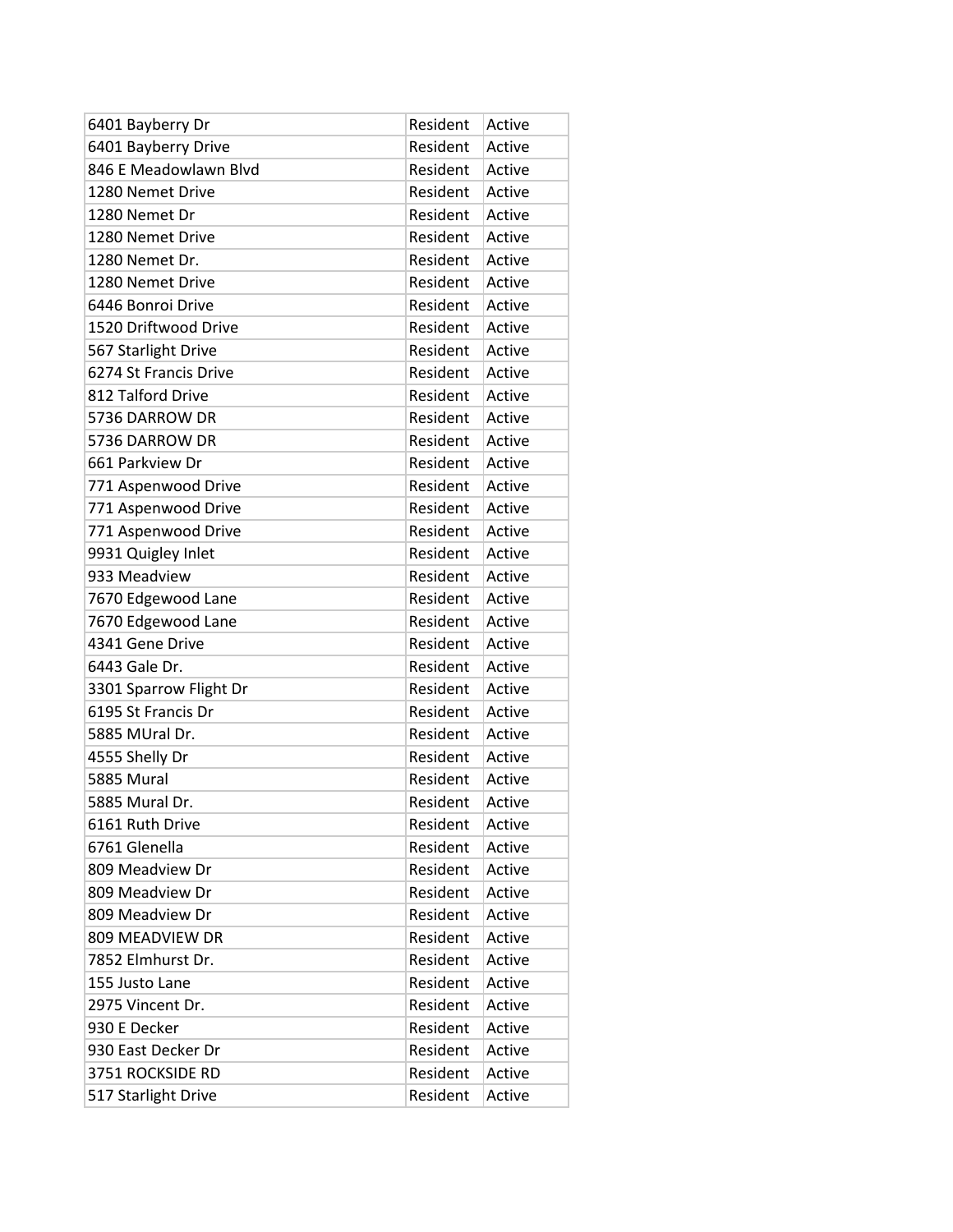| 517 Starlight Drive       | Resident | Active |
|---------------------------|----------|--------|
| 29 Skyview Drive          | Resident | Active |
| 517 Starlight Drive       | Resident | Active |
| 517 Starlight Drive       | Resident | Active |
| 690 TWILIGHT DR           | Resident | Active |
| 690 Twilight              | Resident | Active |
| 1051 Rockside Rd          | Resident | Active |
| 1051 Rockside rd          | Resident | Active |
| 1051 Rockside Rd          | Resident | Active |
| 1051 Rockside Rd          | Resident | Active |
| 6550 Ruth Drive           | Resident | Active |
| 6567 GALE DR.             | Resident | Active |
| 6567 gale dr              | Resident | Active |
| 6567 GALE DR.             | Resident | Active |
| 6567 GALE DR              | Resident | Active |
| 6192 Winchester Drive     | Resident | Active |
| 6192 Winchester Drive     | Resident | Active |
| 364 Cherry Lane           | Resident | Active |
| 551 FALLING LEAF DRIVE    | Resident | Active |
| 3713 Alla                 | Resident | Active |
| 6821 Drexel               | Resident | Active |
| 410 orchardview           | Resident | Active |
| 410 Orchardview Rd        | Resident | Active |
| 6399 Crossview Rd         | Resident | Active |
| 7325 Summitview Dr        | Resident | Active |
| 4021 alla drive           | Resident | Active |
| 4021 alla drive           | Resident | Active |
| 6262 Winchester Drive     | Resident | Active |
| 107 E Sprague Rd          | Resident | Active |
| 3180 Parmalee Dr          | Resident | Active |
| 6180 Meadview             | Resident | Active |
| 6180 Meadview Dr.         | Resident | Active |
| 6180 Meadview dr          | Resident | Active |
| <b>6128 WINCHESTER DR</b> | Resident | Active |
| 2640 Parmalee Drive       | Resident | Active |
| 1940 E Parkhaven          | Resident | Active |
| 994 Chestnut Road         | Resident | Active |
| 3233 Forest Overlook      | Resident | Active |
| 32601 Anita Crossroad     | Resident | Active |
| 8434 Esther Mission       | Resident | Active |
| 1420 Scenic Lane          | Resident | Active |
| 124 Mapleview Drive       | Resident | Active |
| 0905 Maeve Walks          | Resident | Active |
|                           |          |        |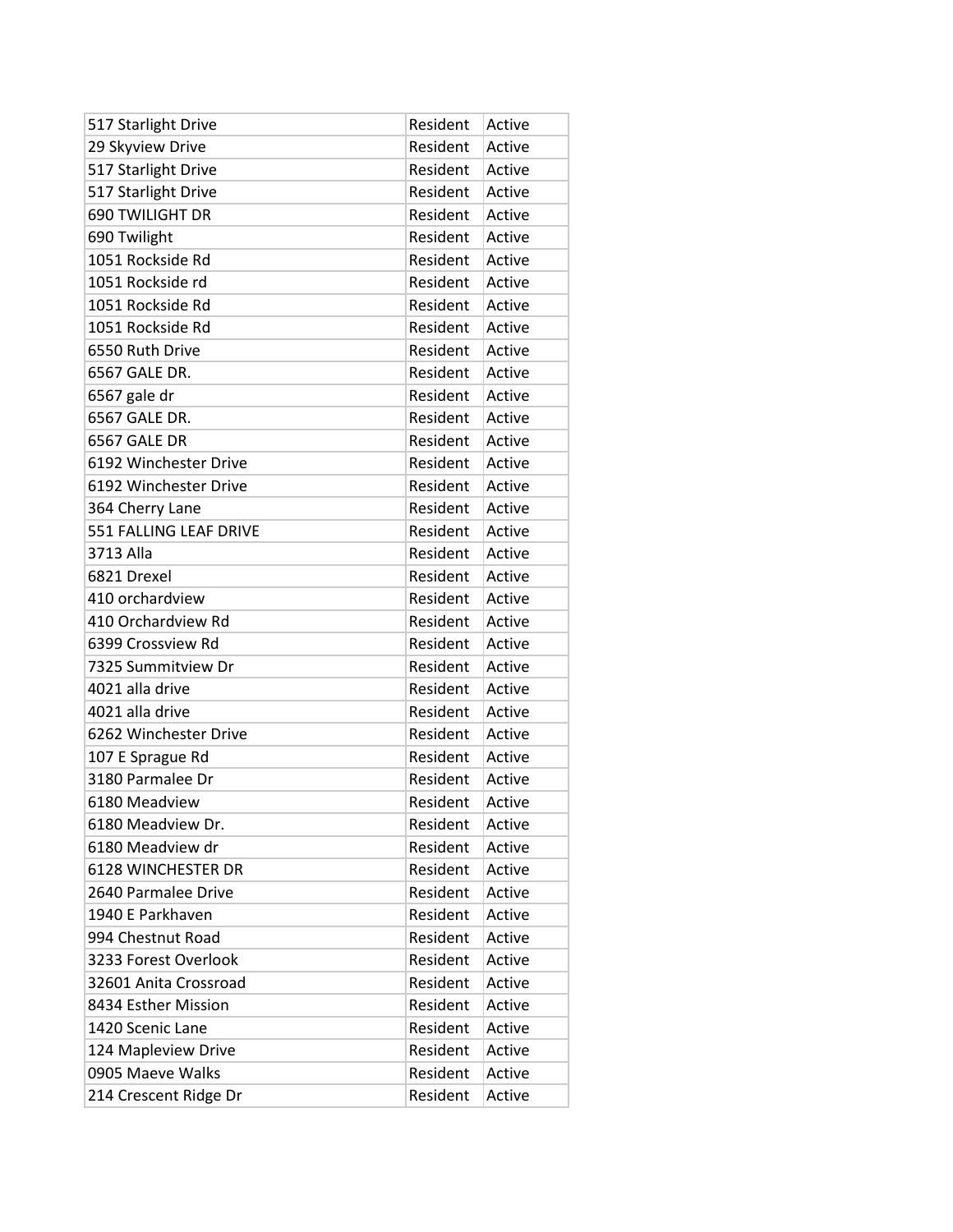| 3160 Alla Dr.          | Resident | Active |
|------------------------|----------|--------|
| 6183 E Dartmoor        | Resident | Active |
| 6183 E Dartmoor Ave    | Resident | Active |
| 371 Starlight Dr       | Resident | Active |
| 6266 St Francis Drive  | Resident | Active |
| 796 firethorn dr       | Resident | Active |
| 6805 Cheryl Ann Dr     | Resident | Active |
| 6154 Carlyle Drive     | Resident | Active |
| 2303 S. Mary Ln        | Resident | Active |
| 6154 Carlyle Drive     | Resident | Active |
| 7055 Seven Hills Blvd  | Resident | Active |
| 433 East Clearview Ave | Resident | Active |
| 2441 Vezber            | Resident | Active |
| 5503 Beacon Hill Ct.   | Resident | Active |
| 7771 McCreary Rd       | Resident | Active |
| 1489 Parkview dr.      | Resident | Active |
| 1523 Scenic Lane       | Resident | Active |
| 917 E Dartmoor         | Resident | Active |
| 2473 E Sprague Road    | Resident | Active |
| 2473 E Sprague Rd      | Resident | Active |
| 2880 Hillside          | Resident | Active |
| 6189 Cabrini Lane      | Resident | Active |
| 6189 Cabrini Lane      | Resident | Active |
| 6189 Cabrini Lane      | Resident | Active |
| 3192 Vincent Dr        | Resident | Active |
| 6148 Meaview Drive     | Resident | Active |
| 7656 Pleasant Run Dr   | Resident | Active |
| 6296 hastings          | Resident | Active |
| 7208 Laura Lee Lane    | Resident | Active |
| 7208 Laura Lee Lane    | Resident | Active |
| 7208 Laura Lee Lane    | Resident | Active |
| 6163                   | Resident | Active |
| 5815 5815 Mural Dr     | Resident | Active |
| 321 Orchardview Ave    | Resident | Active |
| 216 E. Parkleigh Drive | Resident | Active |
| 1595 E Parkhaven Dr    | Resident | Active |
| 7767 Edgewood Lane     | Resident | Active |
| 7767 Edgewood lane     | Resident | Active |
| 7767 Edgewood lane     | Resident | Active |
| 2600 E Ridgewood Dr    | Resident | Active |
| 2600 e rigewood dr     | Resident | Active |
| 155 Village Drive      | Resident | Active |
| 7546 Oakwood           | Resident | Active |
| 7546 Oakwood drive     | Resident | Active |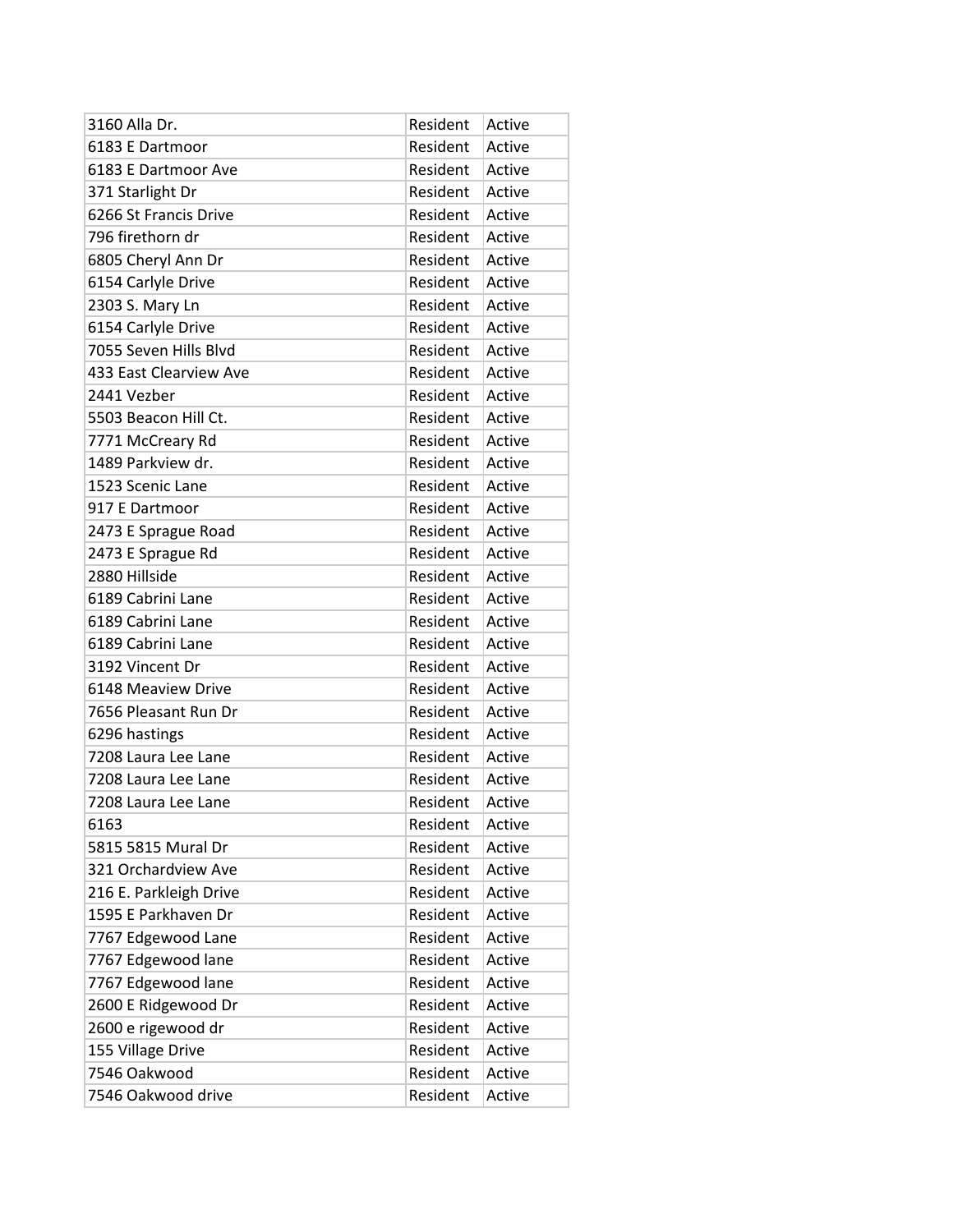| 7546 Oakwood drive     | Resident | Active |
|------------------------|----------|--------|
| 3952 Shelly Drive      | Resident | Active |
| 3952 Shelly Drive      | Resident | Active |
| 285 Village Dr         | Resident | Active |
| 6145 Winchester drive  | Resident | Active |
| 6145 Winchester Drive  | Resident | Active |
| 940 Starlight Drive    | Resident | Active |
| 940 Starlight Drive    | Resident | Active |
| 940 Starlight Drive    | Resident | Active |
| 873 E. PARKHAVEN DRIVE | Resident | Active |
| 6424 Gale Dr.          | Resident | Active |
| 3117 Wynde Tree Drive  | Resident | Active |
| 4680 main hill drive   | Resident | Active |
| 1381 NEMET DRIVE       | Resident | Active |
| 1185 Mayfair           | Resident | Active |
| 1207 Bonnieview Ave.   | Resident | Active |
| 718 Twilight           | Resident | Active |
| 122 Village Dr.        | Resident | Active |
| 917 Meadview Dr        | Resident | Active |
| 5947 graydon drive     | Resident | Active |
| 845 E Meadowlawn BL    | Resident | Active |
| 758 E Meadowlawn BL    | Resident | Active |
| 2560 Voyager Circle    | Resident | Active |
| 298 Zachary Station    | Resident | Active |
| 917 E. Dartmoor Ave.   | Resident | Active |
| Vincent Dr.            | Resident | Active |
| 6515 Bonroi Drive      | Resident | Active |
| 625 Ridgeview DR       | Resident | Active |
| 361 E Dawnwood Dr      | Resident | Active |
| 421 Twilight Drive     | Resident | Active |
| 6711 Broadview Rd      | Resident | Active |
| 6711 Broadview Rd      | Resident | Active |
| 6711 Broadview Rd      | Resident | Active |
| 6711 Broadview         | Resident | Active |
| 6122 Saint Francis Dr. | Resident | Active |
| 4680 Gabrielle Inlet   | Resident | Active |
| 3075 Shady lane        | Resident | Active |
| 7681 Walnutwood Dr.    | Resident | Active |
| 6459 BAYBERRY DR       | Resident | Active |
| 220 Starlight          | Resident | Active |
| 4681 main hill dr.     | Resident | Active |
| 3360 Pasadena Drive    | Resident | Active |
| 3360 Pasadena Dr       | Resident | Active |
| 3360 PASADENA DRIVE    | Resident | Active |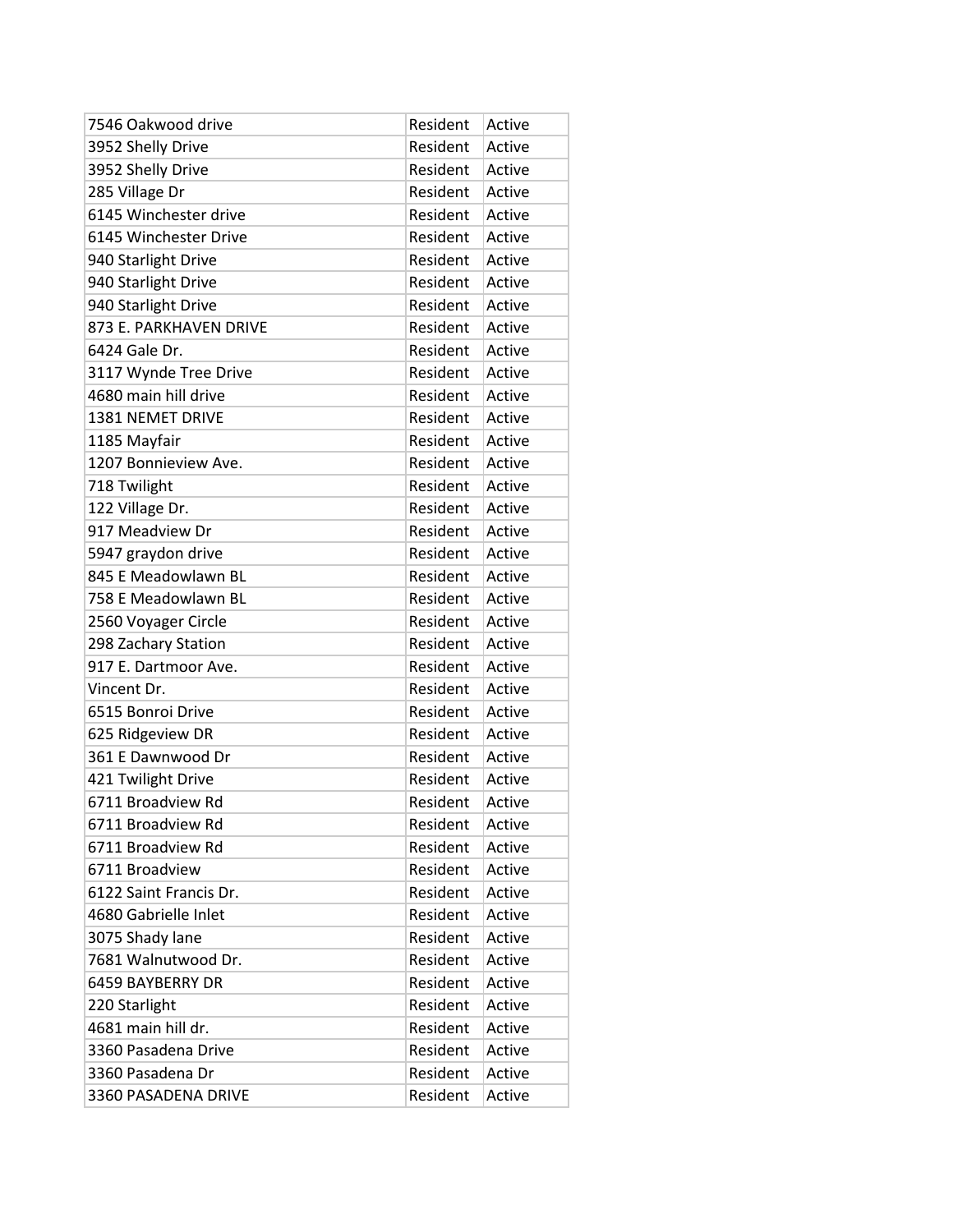| 6438 Tanglewood Lane           | Resident | Active |
|--------------------------------|----------|--------|
| 6438 Tanglewood Lane           | Resident | Active |
| 6424 Bonroi Drive              | Resident | Active |
| 410 Orchardview Drive          | Resident | Active |
| 2700 Mary Lane                 | Resident | Active |
| 2700 Mary Lane                 | Resident | Active |
| 578 Nemet Drive                | Resident | Active |
| 101 Falling Leaf Drive         | Resident | Active |
| 5645 Essex                     | Resident | Active |
| 101 Falling Leaf Drive         | Resident | Active |
| 578 East Clearview Ave         | Resident | Active |
| 5680 Essex Dr                  | Resident | Active |
| 5680 essex dr                  | Resident | Active |
| 3889 E. Pleasant Valley Rd.    | Resident | Active |
| 5680 Essex Dr                  | Resident | Active |
| 3889 East Pleasant Valley Road | Resident | Active |
| 3889 East Pleasant Valley Road | Resident | Active |
| 3336 Lotus Lane                | Resident | Active |
| 3336 Lotus Lane                | Resident | Active |
| 710 nemet drive                | Resident | Active |
| 7449 S Cricket Ln              | Resident | Active |
| 1295 Simich Drive              | Resident | Active |
| 994 E. Dartmoor Ave.           | Resident | Active |
| 850 ridgeview dr               | Resident | Active |
| 3286 Jasmine Drive             | Resident | Active |
| 211 Orchardview Road           | Resident | Active |
| 3217 Lotus Lane                | Resident | Active |
| 3529                           | Resident | Active |
| 708 East Parkhaven             | Resident | Active |
| 6251 Saint Joseph Dr           | Resident | Active |
| 6251 Saint Joseph Drive        | Resident | Active |
| 6781 Cheryl Ann Drive          | Resident | Active |
| 3265 Wynde Tree Drive          | Resident | Active |
| 144 East Hillsdale Ave.        | Resident | Active |
| 1211 E Parkhaven Drive         | Resident | Active |
| 6215 Meadview Drive            | Resident | Active |
| 6215 Meadview Drive            | Resident | Active |
| 1626 Cherry Lane               | Resident | Active |
| 2667 shady lane                | Resident | Active |
| 2667 shady lane                | Resident | Active |
| 3351 Vezber Dr.                | Resident | Active |
| 7909 Schuster Underpass        | Resident | Active |
| 3351 Vezber                    | Resident | Active |
| 59375 Rodriguez Garden         | Resident | Active |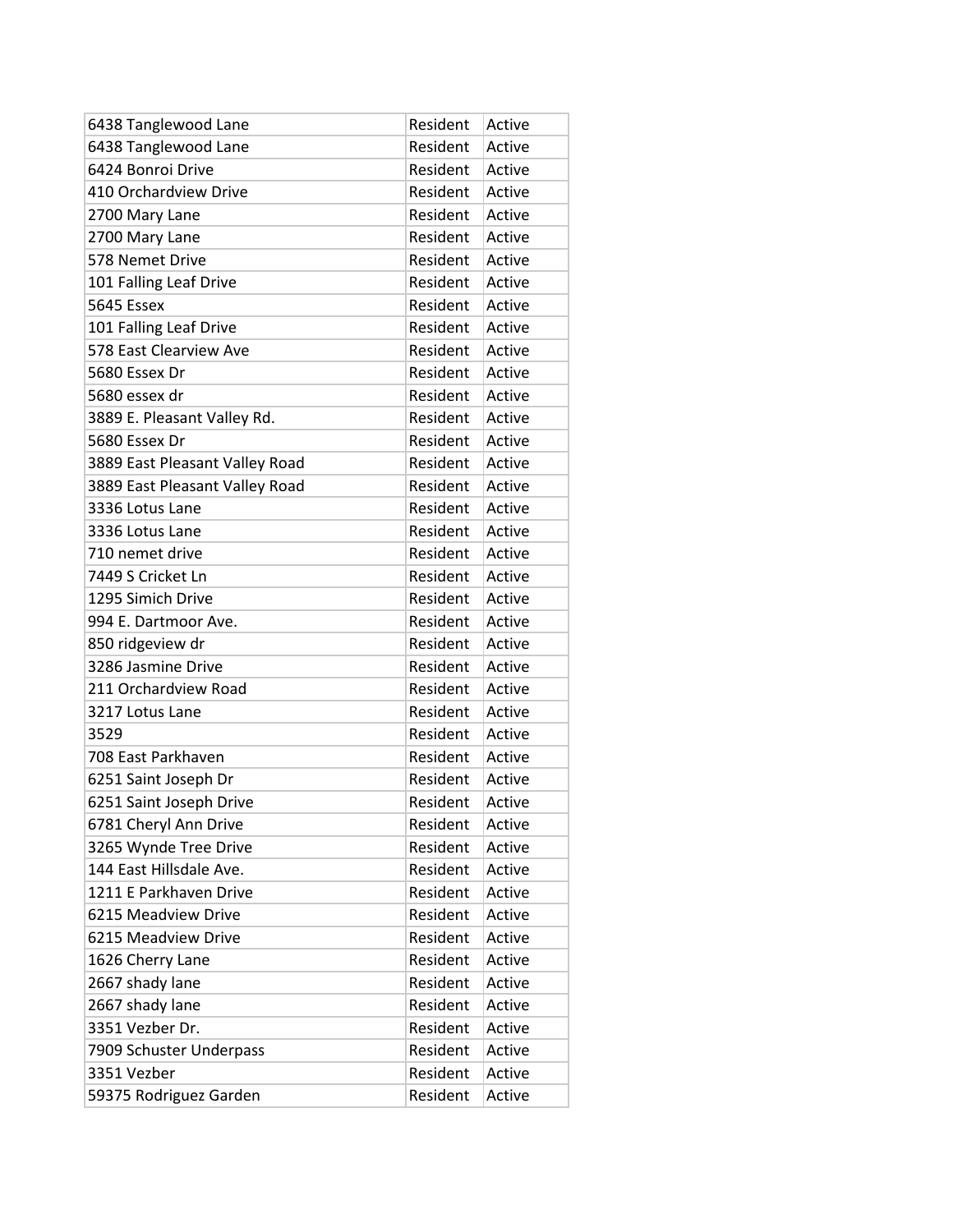| 2281 Parmalee Dr.        | Resident | Active |
|--------------------------|----------|--------|
| 6156 Cabrini Lane        | Resident | Active |
| 1005 Simich Dr           | Resident | Active |
| 2812 Shady Ln            | Resident | Active |
| 2567 N Mary Ln           | Resident | Active |
| 2567 N Mary Ln           | Resident | Active |
| 2567 N Mary Ln           | Resident | Active |
| 5981 Northview Dr        | Resident | Active |
| 5940 Northview Dr        | Resident | Active |
| 1524 S Circleview        | Resident | Active |
| 825 Meadview             | Resident | Active |
| 2896 Shady Lane          | Resident | Active |
| 3585 Pasadena Drive      | Resident | Active |
| 5732 Cascade Drive       | Resident | Active |
| 5620 Essex Dr            | Resident | Active |
| 5620 Essex               | Resident | Active |
| 6915 Donna Rae Dr        | Resident | Active |
| 6915 Donna Rae Dr.       | Resident | Active |
| 851 East Parkleigh Drive | Resident | Active |
| 6911 Drexel Dr           | Resident | Active |
| 2593 Shady Lane          | Resident | Active |
| 841 Meadview Drive       | Resident | Active |
| 7551 Pleasant Run Drive  | Resident | Active |
| 6024 Crossview           | Resident | Active |
| 3220 Forest Overlook     | Resident | Active |
| 7900 cresthill dr        | Resident | Active |
| 6522 Tanglewood Lane     | Resident | Active |
| 991 John Glenn Drive     | Resident | Active |
| 145 E Englewood Dr.      | Resident | Active |
| 991 john Glenn drive     | Resident | Active |
| 2650 Belmont Drive       | Resident | Active |
| 2348 Rockside            | Resident | Active |
| 6931 Drexel Dr           | Resident | Active |
| 95 Starlight Drive       | Resident | Active |
| 95 Starlight Drive       | Resident | Active |
| 116 E Ridgewood          | Resident | Active |
| 733 N. Skyline Dr        | Resident | Active |
| 6752 Glenella            | Resident | Active |
| 6752 Glenella Dr         | Resident | Active |
| 6752 Glenella Dr         | Resident | Active |
| 921 E. Parkhaven Drive   | Resident | Active |
| 6464 Crossview           | Resident | Active |
| 6464 Crossview Rd        | Resident | Active |
| 909 East Dartmoor        | Resident | Active |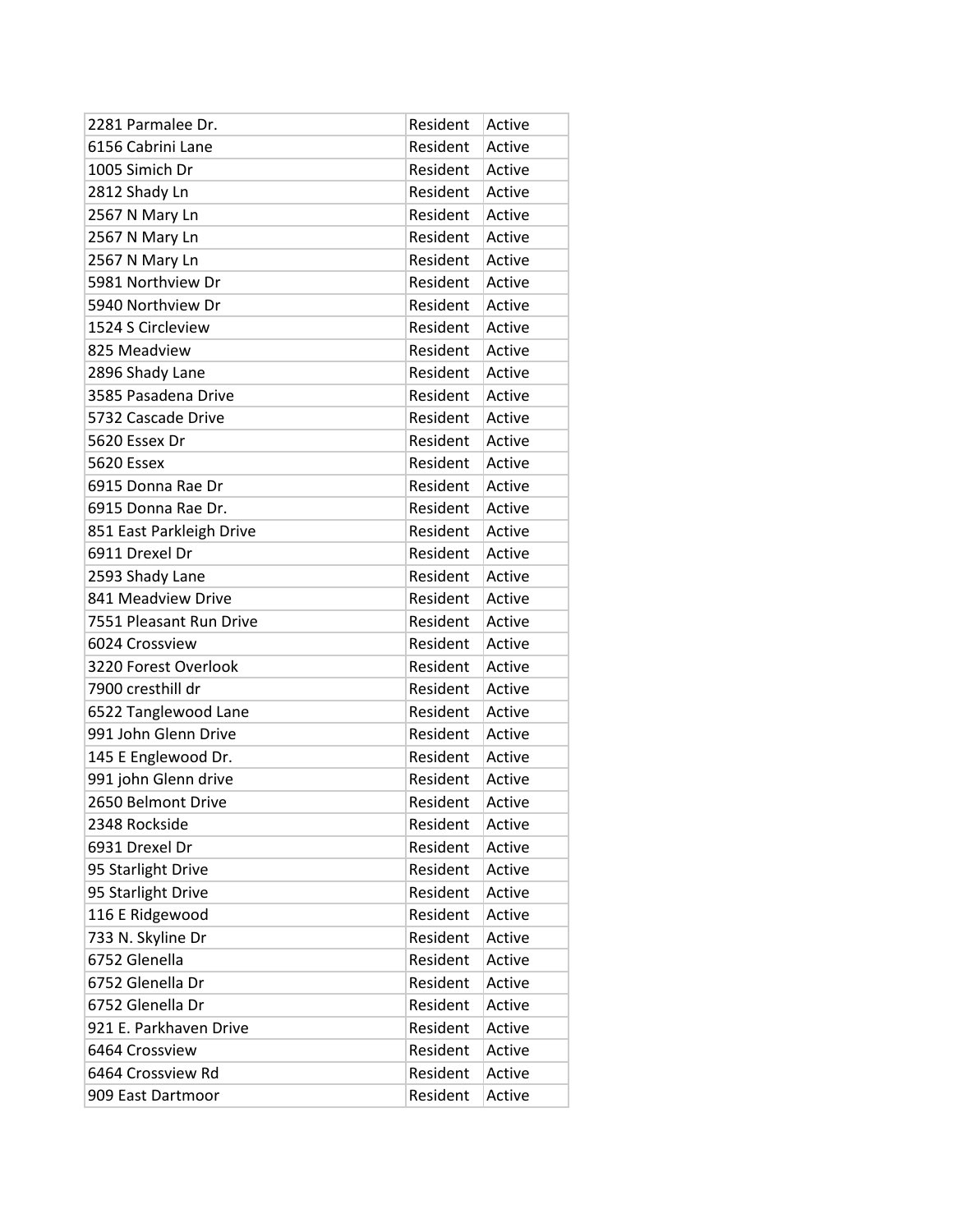| Resident<br>Active<br>7750 mccreary rd<br>6183 fieldstone Trail<br>Resident<br>Active<br>6090 Fieldstone Trail<br>Resident<br>Active<br>2708 Ted Harbor<br>Resident<br>Active<br>Resident<br>Active<br>6269 Hastings Dr.<br>0485 Eichmann Stravenue<br>Resident<br>Active<br>Resident<br>95 Starlight<br>Active<br>3917 Rockside<br>Resident<br>Active<br>Resident<br>1390 Applewood Drive<br>Active<br>1390 applewood drive<br>Resident<br>Active<br>2021 Rockside<br>Resident<br>Active<br>Resident<br>672 Cherry Lane<br>Active<br>1679 Meadowlane Road<br>Resident<br>Active<br>Resident<br>953 East Dartmoor Ave<br>Active<br>Resident<br>935 John Glenn<br>Active<br>Resident<br>2415 E Ridgewood<br>Active<br>6210 Fieldstone Trail<br>Resident<br>Active<br>1047 John Glenn Drive<br>Resident<br>Active<br>1185 E Dartmoor<br>Resident<br>Active<br>Resident<br>Active<br>3476 Magnolia<br>7088 Rustic Oval<br>Resident<br>Active<br>Resident<br>1930 Doyle Gateway<br>Active<br>6782 Cheryl Ann Dr<br>Resident<br>Active<br>634 Champlin Junctions<br>Resident<br>Active<br>7705 McCreary Road<br>Resident<br>Active<br>4068 Cindy Ln.<br>Resident<br>Active<br>1228 Orcardview Rd<br>Resident<br>Active<br>Resident<br>Active<br>6823 Bryant Ln<br>4214 East Pleasant Valley Road<br>Resident<br>Active<br>446 Ridgeview Drive<br>Resident<br>Active<br>827 Howe Lakes<br>Resident<br>Active<br>6099 St. Francis Dr.<br>Resident<br>Active<br>Resident<br>495 Cherry Lane<br>Active<br>Resident<br>495 Cherry Lane<br>Active<br>Resident<br>495 Cherry Lane<br>Active<br>5608 Pinnacle Park Drive<br>Resident<br>Active<br>2510 E. Ridgewood Drive<br>Resident<br>Active<br>7510 Ludwin Drive<br>Resident<br>Active<br>Resident<br>6209 crossview<br>Active<br>6209 crossview rd<br>Resident<br>Active<br>6209 crossview rd<br>Resident<br>Active<br>Resident<br>6209 Crossview<br>Active<br>Resident<br>7147 Rustic Oval<br>Active | 909 East Dartmoor Ave | Resident | Active |
|-----------------------------------------------------------------------------------------------------------------------------------------------------------------------------------------------------------------------------------------------------------------------------------------------------------------------------------------------------------------------------------------------------------------------------------------------------------------------------------------------------------------------------------------------------------------------------------------------------------------------------------------------------------------------------------------------------------------------------------------------------------------------------------------------------------------------------------------------------------------------------------------------------------------------------------------------------------------------------------------------------------------------------------------------------------------------------------------------------------------------------------------------------------------------------------------------------------------------------------------------------------------------------------------------------------------------------------------------------------------------------------------------------------------------------------------------------------------------------------------------------------------------------------------------------------------------------------------------------------------------------------------------------------------------------------------------------------------------------------------------------------------------------------------------------------------------------------------------------------------------------------------------------------------------------------------------|-----------------------|----------|--------|
|                                                                                                                                                                                                                                                                                                                                                                                                                                                                                                                                                                                                                                                                                                                                                                                                                                                                                                                                                                                                                                                                                                                                                                                                                                                                                                                                                                                                                                                                                                                                                                                                                                                                                                                                                                                                                                                                                                                                               |                       |          |        |
|                                                                                                                                                                                                                                                                                                                                                                                                                                                                                                                                                                                                                                                                                                                                                                                                                                                                                                                                                                                                                                                                                                                                                                                                                                                                                                                                                                                                                                                                                                                                                                                                                                                                                                                                                                                                                                                                                                                                               |                       |          |        |
|                                                                                                                                                                                                                                                                                                                                                                                                                                                                                                                                                                                                                                                                                                                                                                                                                                                                                                                                                                                                                                                                                                                                                                                                                                                                                                                                                                                                                                                                                                                                                                                                                                                                                                                                                                                                                                                                                                                                               |                       |          |        |
|                                                                                                                                                                                                                                                                                                                                                                                                                                                                                                                                                                                                                                                                                                                                                                                                                                                                                                                                                                                                                                                                                                                                                                                                                                                                                                                                                                                                                                                                                                                                                                                                                                                                                                                                                                                                                                                                                                                                               |                       |          |        |
|                                                                                                                                                                                                                                                                                                                                                                                                                                                                                                                                                                                                                                                                                                                                                                                                                                                                                                                                                                                                                                                                                                                                                                                                                                                                                                                                                                                                                                                                                                                                                                                                                                                                                                                                                                                                                                                                                                                                               |                       |          |        |
|                                                                                                                                                                                                                                                                                                                                                                                                                                                                                                                                                                                                                                                                                                                                                                                                                                                                                                                                                                                                                                                                                                                                                                                                                                                                                                                                                                                                                                                                                                                                                                                                                                                                                                                                                                                                                                                                                                                                               |                       |          |        |
|                                                                                                                                                                                                                                                                                                                                                                                                                                                                                                                                                                                                                                                                                                                                                                                                                                                                                                                                                                                                                                                                                                                                                                                                                                                                                                                                                                                                                                                                                                                                                                                                                                                                                                                                                                                                                                                                                                                                               |                       |          |        |
|                                                                                                                                                                                                                                                                                                                                                                                                                                                                                                                                                                                                                                                                                                                                                                                                                                                                                                                                                                                                                                                                                                                                                                                                                                                                                                                                                                                                                                                                                                                                                                                                                                                                                                                                                                                                                                                                                                                                               |                       |          |        |
|                                                                                                                                                                                                                                                                                                                                                                                                                                                                                                                                                                                                                                                                                                                                                                                                                                                                                                                                                                                                                                                                                                                                                                                                                                                                                                                                                                                                                                                                                                                                                                                                                                                                                                                                                                                                                                                                                                                                               |                       |          |        |
|                                                                                                                                                                                                                                                                                                                                                                                                                                                                                                                                                                                                                                                                                                                                                                                                                                                                                                                                                                                                                                                                                                                                                                                                                                                                                                                                                                                                                                                                                                                                                                                                                                                                                                                                                                                                                                                                                                                                               |                       |          |        |
|                                                                                                                                                                                                                                                                                                                                                                                                                                                                                                                                                                                                                                                                                                                                                                                                                                                                                                                                                                                                                                                                                                                                                                                                                                                                                                                                                                                                                                                                                                                                                                                                                                                                                                                                                                                                                                                                                                                                               |                       |          |        |
|                                                                                                                                                                                                                                                                                                                                                                                                                                                                                                                                                                                                                                                                                                                                                                                                                                                                                                                                                                                                                                                                                                                                                                                                                                                                                                                                                                                                                                                                                                                                                                                                                                                                                                                                                                                                                                                                                                                                               |                       |          |        |
|                                                                                                                                                                                                                                                                                                                                                                                                                                                                                                                                                                                                                                                                                                                                                                                                                                                                                                                                                                                                                                                                                                                                                                                                                                                                                                                                                                                                                                                                                                                                                                                                                                                                                                                                                                                                                                                                                                                                               |                       |          |        |
|                                                                                                                                                                                                                                                                                                                                                                                                                                                                                                                                                                                                                                                                                                                                                                                                                                                                                                                                                                                                                                                                                                                                                                                                                                                                                                                                                                                                                                                                                                                                                                                                                                                                                                                                                                                                                                                                                                                                               |                       |          |        |
|                                                                                                                                                                                                                                                                                                                                                                                                                                                                                                                                                                                                                                                                                                                                                                                                                                                                                                                                                                                                                                                                                                                                                                                                                                                                                                                                                                                                                                                                                                                                                                                                                                                                                                                                                                                                                                                                                                                                               |                       |          |        |
|                                                                                                                                                                                                                                                                                                                                                                                                                                                                                                                                                                                                                                                                                                                                                                                                                                                                                                                                                                                                                                                                                                                                                                                                                                                                                                                                                                                                                                                                                                                                                                                                                                                                                                                                                                                                                                                                                                                                               |                       |          |        |
|                                                                                                                                                                                                                                                                                                                                                                                                                                                                                                                                                                                                                                                                                                                                                                                                                                                                                                                                                                                                                                                                                                                                                                                                                                                                                                                                                                                                                                                                                                                                                                                                                                                                                                                                                                                                                                                                                                                                               |                       |          |        |
|                                                                                                                                                                                                                                                                                                                                                                                                                                                                                                                                                                                                                                                                                                                                                                                                                                                                                                                                                                                                                                                                                                                                                                                                                                                                                                                                                                                                                                                                                                                                                                                                                                                                                                                                                                                                                                                                                                                                               |                       |          |        |
|                                                                                                                                                                                                                                                                                                                                                                                                                                                                                                                                                                                                                                                                                                                                                                                                                                                                                                                                                                                                                                                                                                                                                                                                                                                                                                                                                                                                                                                                                                                                                                                                                                                                                                                                                                                                                                                                                                                                               |                       |          |        |
|                                                                                                                                                                                                                                                                                                                                                                                                                                                                                                                                                                                                                                                                                                                                                                                                                                                                                                                                                                                                                                                                                                                                                                                                                                                                                                                                                                                                                                                                                                                                                                                                                                                                                                                                                                                                                                                                                                                                               |                       |          |        |
|                                                                                                                                                                                                                                                                                                                                                                                                                                                                                                                                                                                                                                                                                                                                                                                                                                                                                                                                                                                                                                                                                                                                                                                                                                                                                                                                                                                                                                                                                                                                                                                                                                                                                                                                                                                                                                                                                                                                               |                       |          |        |
|                                                                                                                                                                                                                                                                                                                                                                                                                                                                                                                                                                                                                                                                                                                                                                                                                                                                                                                                                                                                                                                                                                                                                                                                                                                                                                                                                                                                                                                                                                                                                                                                                                                                                                                                                                                                                                                                                                                                               |                       |          |        |
|                                                                                                                                                                                                                                                                                                                                                                                                                                                                                                                                                                                                                                                                                                                                                                                                                                                                                                                                                                                                                                                                                                                                                                                                                                                                                                                                                                                                                                                                                                                                                                                                                                                                                                                                                                                                                                                                                                                                               |                       |          |        |
|                                                                                                                                                                                                                                                                                                                                                                                                                                                                                                                                                                                                                                                                                                                                                                                                                                                                                                                                                                                                                                                                                                                                                                                                                                                                                                                                                                                                                                                                                                                                                                                                                                                                                                                                                                                                                                                                                                                                               |                       |          |        |
|                                                                                                                                                                                                                                                                                                                                                                                                                                                                                                                                                                                                                                                                                                                                                                                                                                                                                                                                                                                                                                                                                                                                                                                                                                                                                                                                                                                                                                                                                                                                                                                                                                                                                                                                                                                                                                                                                                                                               |                       |          |        |
|                                                                                                                                                                                                                                                                                                                                                                                                                                                                                                                                                                                                                                                                                                                                                                                                                                                                                                                                                                                                                                                                                                                                                                                                                                                                                                                                                                                                                                                                                                                                                                                                                                                                                                                                                                                                                                                                                                                                               |                       |          |        |
|                                                                                                                                                                                                                                                                                                                                                                                                                                                                                                                                                                                                                                                                                                                                                                                                                                                                                                                                                                                                                                                                                                                                                                                                                                                                                                                                                                                                                                                                                                                                                                                                                                                                                                                                                                                                                                                                                                                                               |                       |          |        |
|                                                                                                                                                                                                                                                                                                                                                                                                                                                                                                                                                                                                                                                                                                                                                                                                                                                                                                                                                                                                                                                                                                                                                                                                                                                                                                                                                                                                                                                                                                                                                                                                                                                                                                                                                                                                                                                                                                                                               |                       |          |        |
|                                                                                                                                                                                                                                                                                                                                                                                                                                                                                                                                                                                                                                                                                                                                                                                                                                                                                                                                                                                                                                                                                                                                                                                                                                                                                                                                                                                                                                                                                                                                                                                                                                                                                                                                                                                                                                                                                                                                               |                       |          |        |
|                                                                                                                                                                                                                                                                                                                                                                                                                                                                                                                                                                                                                                                                                                                                                                                                                                                                                                                                                                                                                                                                                                                                                                                                                                                                                                                                                                                                                                                                                                                                                                                                                                                                                                                                                                                                                                                                                                                                               |                       |          |        |
|                                                                                                                                                                                                                                                                                                                                                                                                                                                                                                                                                                                                                                                                                                                                                                                                                                                                                                                                                                                                                                                                                                                                                                                                                                                                                                                                                                                                                                                                                                                                                                                                                                                                                                                                                                                                                                                                                                                                               |                       |          |        |
|                                                                                                                                                                                                                                                                                                                                                                                                                                                                                                                                                                                                                                                                                                                                                                                                                                                                                                                                                                                                                                                                                                                                                                                                                                                                                                                                                                                                                                                                                                                                                                                                                                                                                                                                                                                                                                                                                                                                               |                       |          |        |
|                                                                                                                                                                                                                                                                                                                                                                                                                                                                                                                                                                                                                                                                                                                                                                                                                                                                                                                                                                                                                                                                                                                                                                                                                                                                                                                                                                                                                                                                                                                                                                                                                                                                                                                                                                                                                                                                                                                                               |                       |          |        |
|                                                                                                                                                                                                                                                                                                                                                                                                                                                                                                                                                                                                                                                                                                                                                                                                                                                                                                                                                                                                                                                                                                                                                                                                                                                                                                                                                                                                                                                                                                                                                                                                                                                                                                                                                                                                                                                                                                                                               |                       |          |        |
|                                                                                                                                                                                                                                                                                                                                                                                                                                                                                                                                                                                                                                                                                                                                                                                                                                                                                                                                                                                                                                                                                                                                                                                                                                                                                                                                                                                                                                                                                                                                                                                                                                                                                                                                                                                                                                                                                                                                               |                       |          |        |
|                                                                                                                                                                                                                                                                                                                                                                                                                                                                                                                                                                                                                                                                                                                                                                                                                                                                                                                                                                                                                                                                                                                                                                                                                                                                                                                                                                                                                                                                                                                                                                                                                                                                                                                                                                                                                                                                                                                                               |                       |          |        |
|                                                                                                                                                                                                                                                                                                                                                                                                                                                                                                                                                                                                                                                                                                                                                                                                                                                                                                                                                                                                                                                                                                                                                                                                                                                                                                                                                                                                                                                                                                                                                                                                                                                                                                                                                                                                                                                                                                                                               |                       |          |        |
|                                                                                                                                                                                                                                                                                                                                                                                                                                                                                                                                                                                                                                                                                                                                                                                                                                                                                                                                                                                                                                                                                                                                                                                                                                                                                                                                                                                                                                                                                                                                                                                                                                                                                                                                                                                                                                                                                                                                               |                       |          |        |
|                                                                                                                                                                                                                                                                                                                                                                                                                                                                                                                                                                                                                                                                                                                                                                                                                                                                                                                                                                                                                                                                                                                                                                                                                                                                                                                                                                                                                                                                                                                                                                                                                                                                                                                                                                                                                                                                                                                                               |                       |          |        |
|                                                                                                                                                                                                                                                                                                                                                                                                                                                                                                                                                                                                                                                                                                                                                                                                                                                                                                                                                                                                                                                                                                                                                                                                                                                                                                                                                                                                                                                                                                                                                                                                                                                                                                                                                                                                                                                                                                                                               |                       |          |        |
|                                                                                                                                                                                                                                                                                                                                                                                                                                                                                                                                                                                                                                                                                                                                                                                                                                                                                                                                                                                                                                                                                                                                                                                                                                                                                                                                                                                                                                                                                                                                                                                                                                                                                                                                                                                                                                                                                                                                               |                       |          |        |
|                                                                                                                                                                                                                                                                                                                                                                                                                                                                                                                                                                                                                                                                                                                                                                                                                                                                                                                                                                                                                                                                                                                                                                                                                                                                                                                                                                                                                                                                                                                                                                                                                                                                                                                                                                                                                                                                                                                                               |                       |          |        |
|                                                                                                                                                                                                                                                                                                                                                                                                                                                                                                                                                                                                                                                                                                                                                                                                                                                                                                                                                                                                                                                                                                                                                                                                                                                                                                                                                                                                                                                                                                                                                                                                                                                                                                                                                                                                                                                                                                                                               |                       |          |        |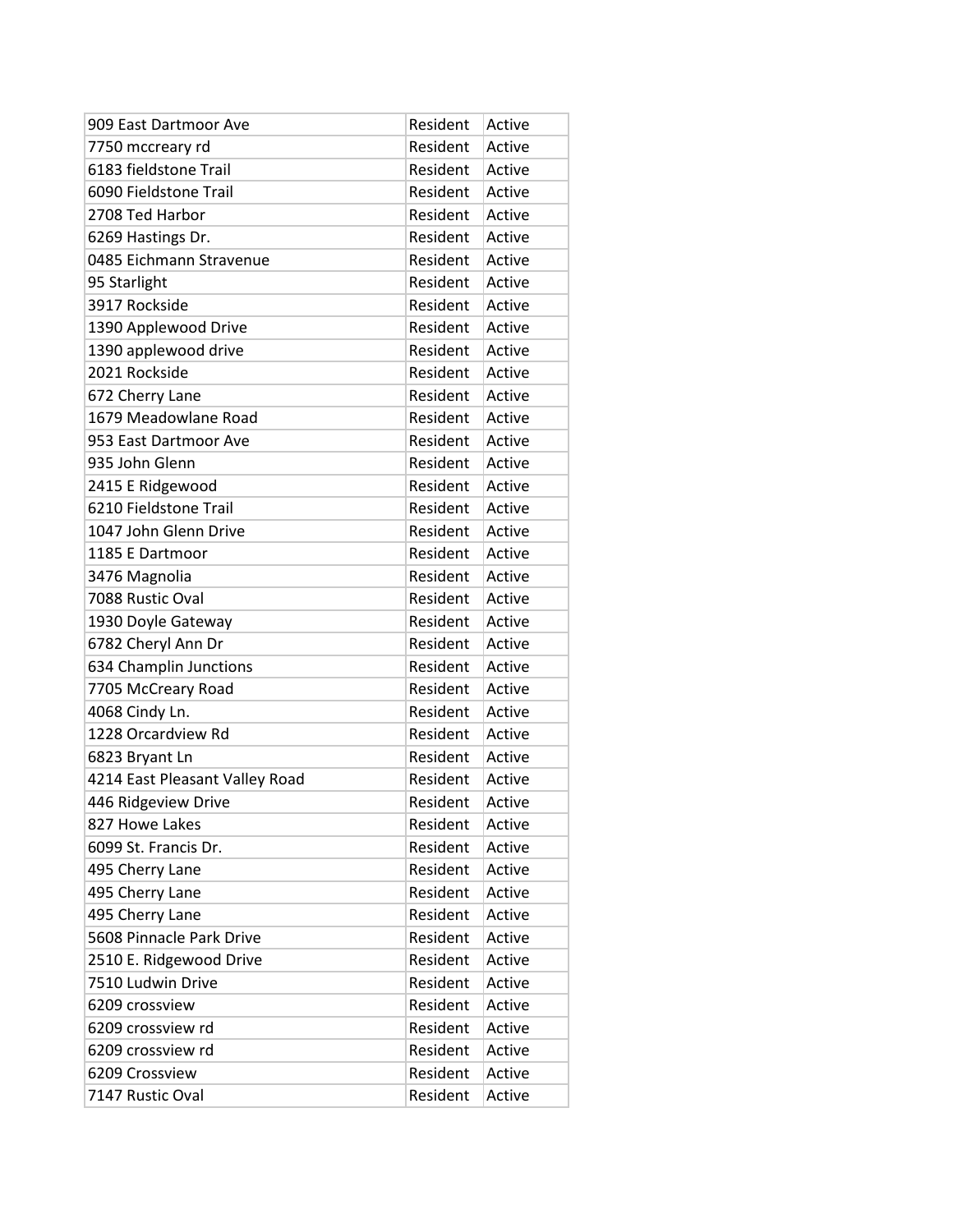| 6155 Carlyle              | Resident | Active |
|---------------------------|----------|--------|
| 6219 St. Joseph Dr.       | Resident | Active |
| 4251 Shelly Dr            | Resident | Active |
| 2340 Parmalee             | Resident | Active |
| 506 E Parkleigh           | Resident | Active |
| 971 E Parkhaven Dr        | Resident | Active |
| 636 Meadowlane            | Resident | Active |
| 838 E Dartmoor            | Resident | Active |
| 324 East Dartmoor         | Resident | Active |
| 3757 Alla Drive           | Resident | Active |
| 889 E Dartmoor            | Resident | Active |
| 4431 Perry Circle         | Resident | Active |
| 3185 Sparrow Flight Drive | Resident | Active |
| 3185 Sparrow Flight Drive | Resident | Active |
| 3185 Sparrow Flight Drive | Resident | Active |
| 7879 Cresthill            | Resident | Active |
| 470 E Dartmoor            | Resident | Active |
| 470 East Dartmoor Avenue  | Resident | Active |
| 6011 Northview Drive      | Resident | Active |
| 7671 Walnutwood           | Resident | Active |
| 5595 Chatham Dr           | Resident | Active |
| 5595 Chatham Dr           | Resident | Active |
| 6812 Parkgate Oval        | Resident | Active |
| 1520 Meadowlane Rd        | Resident | Active |
| 566 Parkview Dr           | Resident | Active |
| 1059 orchardview          | Resident | Active |
| 7611 Edgewood Lane        | Resident | Active |
| 7611 Edgewood Lane        | Resident | Active |
| 2640 Easthill Circle      | Resident | Active |
| 2640 East Hill Circle     | Resident | Active |
| 3351 Shelly               | Resident | Active |
| 6198 crossview rd.        | Resident | Active |
| 6198 crossview rd         | Resident | Active |
| 6210 Carlyle              | Resident | Active |
| 6156 Meadview             | Resident | Active |
| 324 E. Hillsdale Ave      | Resident | Active |
| 1654 Hanford              | Resident | Active |
| 2575 Voyager Circle       | Resident | Active |
| 5640 W. Longridge Dr.     | Resident | Active |
| 1407 Meadowlane Rd        | Resident | Active |
| 6568 gale dr              | Resident | Active |
| 6915 Donna Rae Drive      | Resident | Active |
| 255 Maron Lane            | Resident | Active |
| 2450 South Mary Lane      | Resident | Active |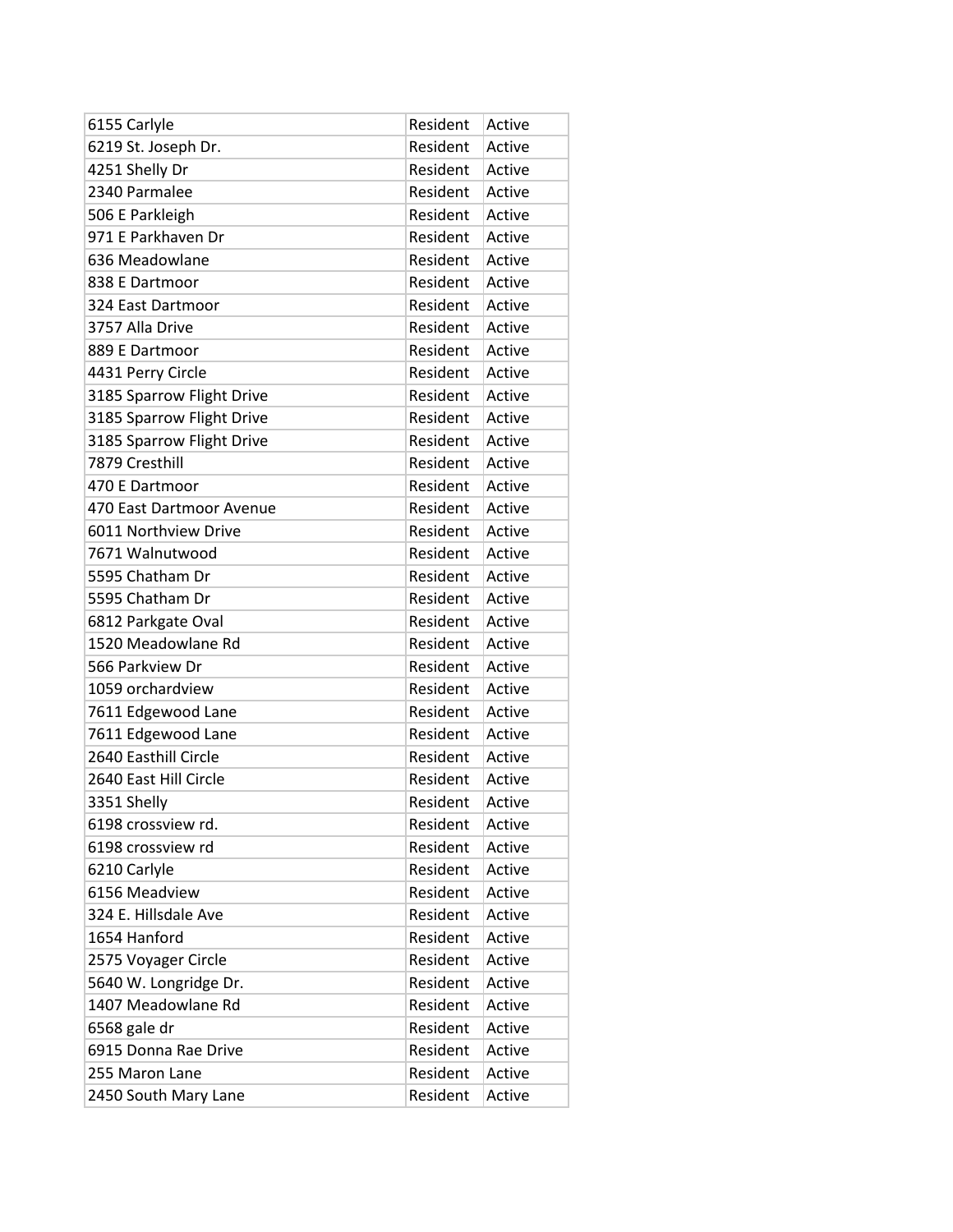| 3286 Jasmine Drive        | Resident | Active |
|---------------------------|----------|--------|
| <b>6881 DREXEL DRIVE</b>  | Resident | Active |
| 687 E. Dartmoor Ave       | Resident | Active |
| 1520 Driftwood DR         | Resident | Active |
| 687 East Dartmoor Avenue  | Resident | Active |
| 1520 Driftwood DR         | Resident | Active |
| 270 Nemet Dr.             | Resident | Active |
| 1124 E Dartmoor           | Resident | Active |
| 7650 Walnutwood Dr        | Resident | Active |
| 1301 Justo Lane           | Resident | Active |
| 2701 Parmalee Dr          | Resident | Active |
| 2701 Parmalee Drive       | Resident | Active |
| 1300 Aspenwood Dr         | Resident | Active |
| 2701 Parmalee Drive       | Resident | Active |
| 200 East Parkhaven Drive  | Resident | Active |
| 200 East Parkhaven Drive  | Resident | Active |
| 289 E. Parkleigh Drive    | Resident | Active |
| 335 Mapleview             | Resident | Active |
| 4393 Shelly Dr            | Resident | Active |
| 952 Meadview Dr           | Resident | Active |
| 1040 Skyline Dr.          | Resident | Active |
| 410 Long Ridge            | Resident | Active |
| 371 Mapleview             | Resident | Active |
| 6251 St. Francis          | Resident | Active |
| 4071 E Sprague Rd         | Resident | Active |
| 818 E. Dartmoor Ave       | Resident | Active |
| 818 E Dartmoor Ave        | Resident | Active |
| 818 E. Dartmoor Ave       | Resident | Active |
| 506 E Meadowlawn Blvd     | Resident | Active |
| 3466 Jasmine Drive        | Resident | Active |
| 540 Twilight Drive        | Resident | Active |
| 37 E Parkleigh Dr         | Resident | Active |
| 1451 East Parkhaven Drive | Resident | Active |
| 4285 Chestnut             | Resident | Active |
| 7816 McCreary Road        | Resident | Active |
| 6821 Glenella Dr.         | Resident | Active |
| 6821 Glenella Dr.         | Resident | Active |
| 449 chestnut rd           | Resident | Active |
| 293 Justo Lane            | Resident | Active |
| 855 E Ridgewood Dr        | Resident | Active |
| 855 East Ridgewood Drive  | Resident | Active |
| 479 Elm Court             | Resident | Active |
| 479 Elm Court             | Resident | Active |
| 395 Twilight Dr.          | Resident | Active |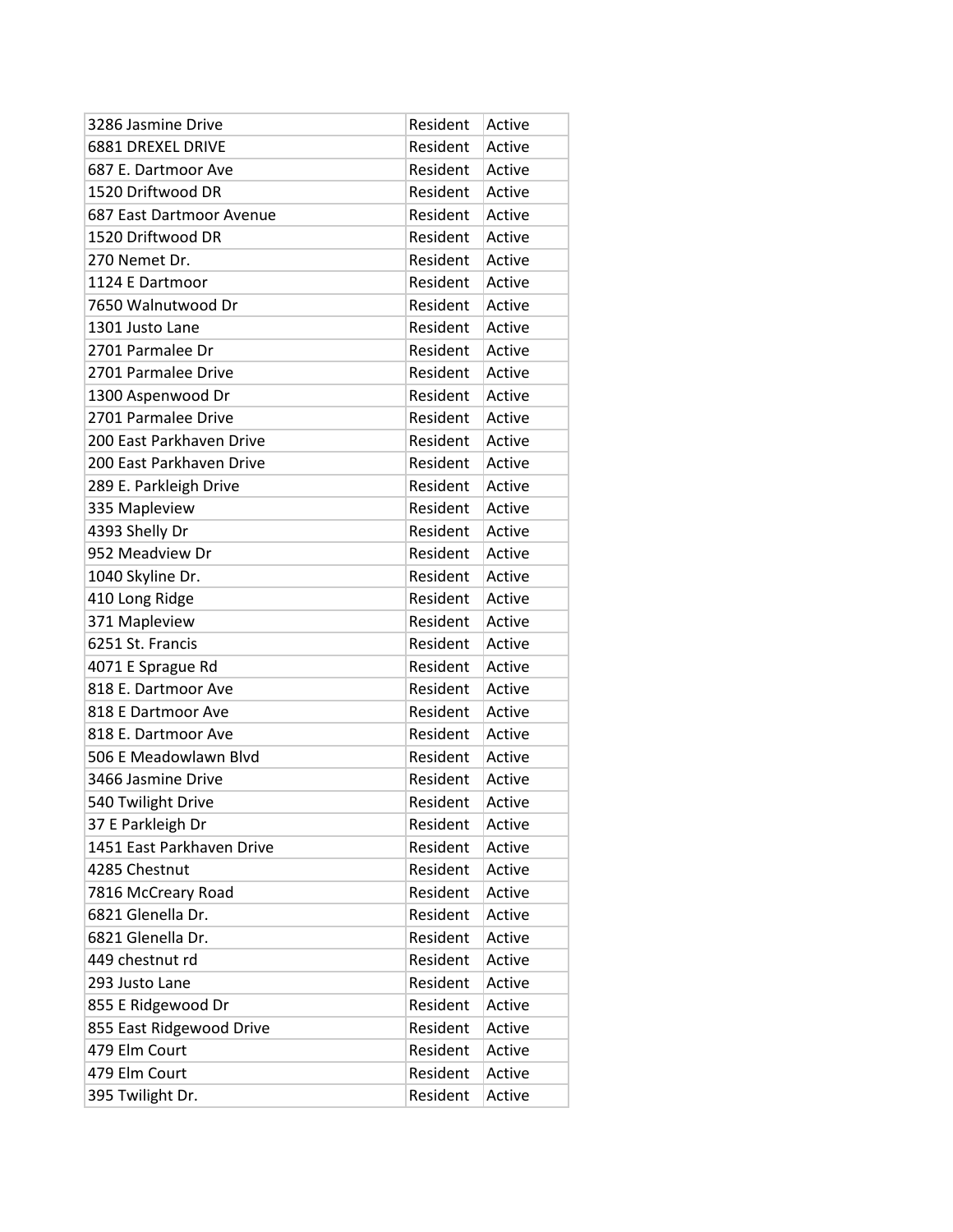| 3405 Alla Drive         | Resident | Active |
|-------------------------|----------|--------|
| 3405 Alla Dr.           | Resident | Active |
| 3246 Chestnut Road      | Resident | Active |
| 444 4th St              | Resident | Active |
| 541 Chestnut Rd         | Resident | Active |
| 541 Chestnut Road       | Resident | Active |
| 541 Chestnut            | Resident | Active |
| 6039 Crossview          | Resident | Active |
| 307 Evelyn              | Resident | Active |
| 1472 Aspenwood Drive    | Resident | Active |
| 1472 aspenwood drive    | Resident | Active |
| 1472 Aspenwood Drive    | Resident | Active |
| 1472 Aspenwood Drive    | Resident | Active |
| 1472 Aspenwood Drive    | Resident | Active |
| 1472 Aspenwood Dr       | Resident | Active |
| 6811 Drexel Dr          | Resident | Active |
| 267 Justo Ln            | Resident | Active |
| 3313 Pasadena           | Resident | Active |
| 1136 Orchardview Ave    | Resident | Active |
| 5853 Graydon Drive      | Resident | Active |
| 5853 Graydon Drive      | Resident | Active |
| 2900 Parmalee           | Resident | Active |
| 3559 magnolia dr        | Resident | Active |
| 3559 magnolia dr        | Resident | Active |
| 7614 mccreary rd        | Resident | Active |
| 798 Nemet Drive         | Resident | Active |
| 798 Nemet Drive         | Resident | Active |
| 6250 St Francis         | Resident | Active |
| 200 Village Dr          | Resident | Active |
| 6212 Cabrini            | Resident | Active |
| 3181 Parmalee           | Resident | Active |
| 6575 Ruth Drive         | Resident | Active |
| 5509 Beacon Hill Court  | Resident | Active |
| 3175 Chestnut Road      | Resident | Active |
| 6191 Fieldstone Trail   | Resident | Active |
| 1067 East Parkhaven Dr. | Resident | Active |
| 4018 SHELLY DRIVE       | Resident | Active |
| 4311 Gene               | Resident | Active |
| 991 Aspenwood           | Resident | Active |
| 741 Starlight Drive     | Resident | Active |
| 1051 Parkview Dr.       | Resident | Active |
| 1051 Parkview Dr        | Resident | Active |
| 1051 Parkview           | Resident | Active |
| 3123 Pasadena Dr        | Resident | Active |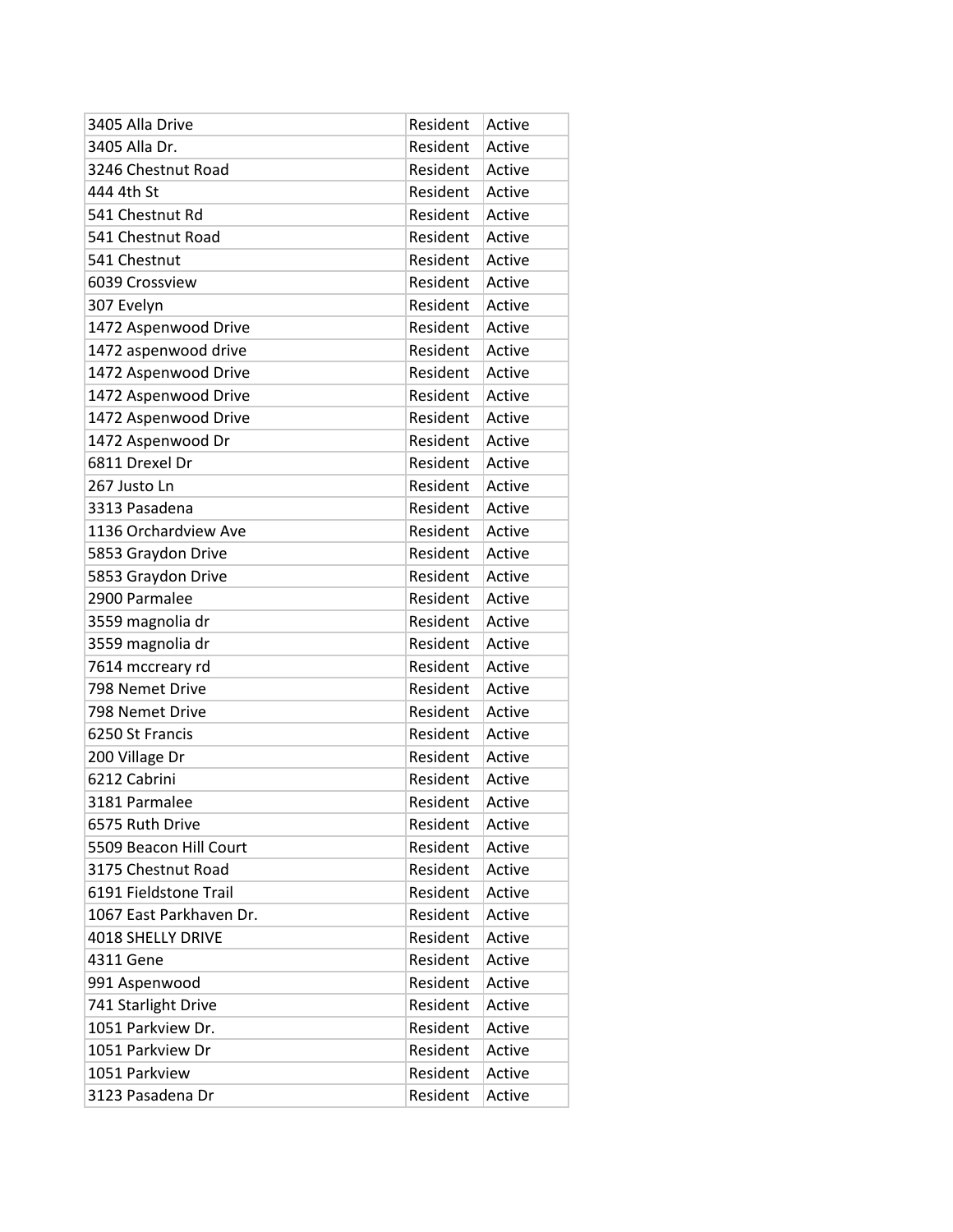| 4881 Rollingview Drive    | Resident | Active |
|---------------------------|----------|--------|
| 7671 Cherrywood           | Resident | Active |
| 6725 Glenella Drive       | Resident | Active |
| 105 Panorama Dr           | Resident | Active |
| 105 Panorama Dr           | Resident | Active |
| 791 Twilight Dr           | Resident | Active |
| <b>791 TWILIGHT DRIVE</b> | Resident | Active |
| 791 Twilight Drive        | Resident | Active |
| 791 Twilight Drive        | Resident | Active |
| 798 Vern Lake             | Resident | Active |
| 6963 Donna Rae            | Resident | Active |
| 7195 Rustic Oval          | Resident | Active |
| 7195 Rustic Oval          | Resident | Active |
| 6253 Cabrini Lane         | Resident | Active |
| 1303 East Dartmoor Ave    | Resident | Active |
| 95937 Claud Turnpike      | Resident | Active |
| 4424 RollingviewDr.       | Resident | Active |
| 4050 Maple Hill Dr        | Resident | Active |
| 4671 Main Hill Drive      | Resident | Active |
| <b>6655 BROADVIEW RD</b>  | Resident | Active |
| 2404 Vezber               | Resident | Active |
| 980 East Dartmoor Ave     | Resident | Active |
| 980 East Dartmoor Ave     | Resident | Active |
| 5770 N CROSSVIEW RD       | Resident | Active |
| 6268 Fieldstone Trail     | Resident | Active |
| 210 Justo Lane            | Resident | Active |
| 6256 Hastings Drive       | Resident | Active |
| 389 meadowlane road       | Resident | Active |
| 279 evelyn ave            | Resident | Active |
| 279 Evelyn Ave            | Resident | Active |
| 279 evelyn ave            | Resident | Active |
| 6374 Crossview Rd         | Resident | Active |
| 6374 Crossview            | Resident | Active |
| 6374 Crossview Rd         | Resident | Active |
| 6374 Crossview Rd         | Resident | Active |
| 5830 Graydon Drive        | Resident | Active |
| 1376 Justo Ln             | Resident | Active |
| 6526 BONROI DR.           | Resident | Active |
| 351 East Decker Drive     | Resident | Active |
| 351 East Decker Drive     | Resident | Active |
| 5652 Rangeview Dr         | Resident | Active |
| 5881 Graydon Drive        | Resident | Active |
| 5613 Beacon Hill Drive    | Resident | Active |
| 5613 Beacon Hill Drive    | Resident | Active |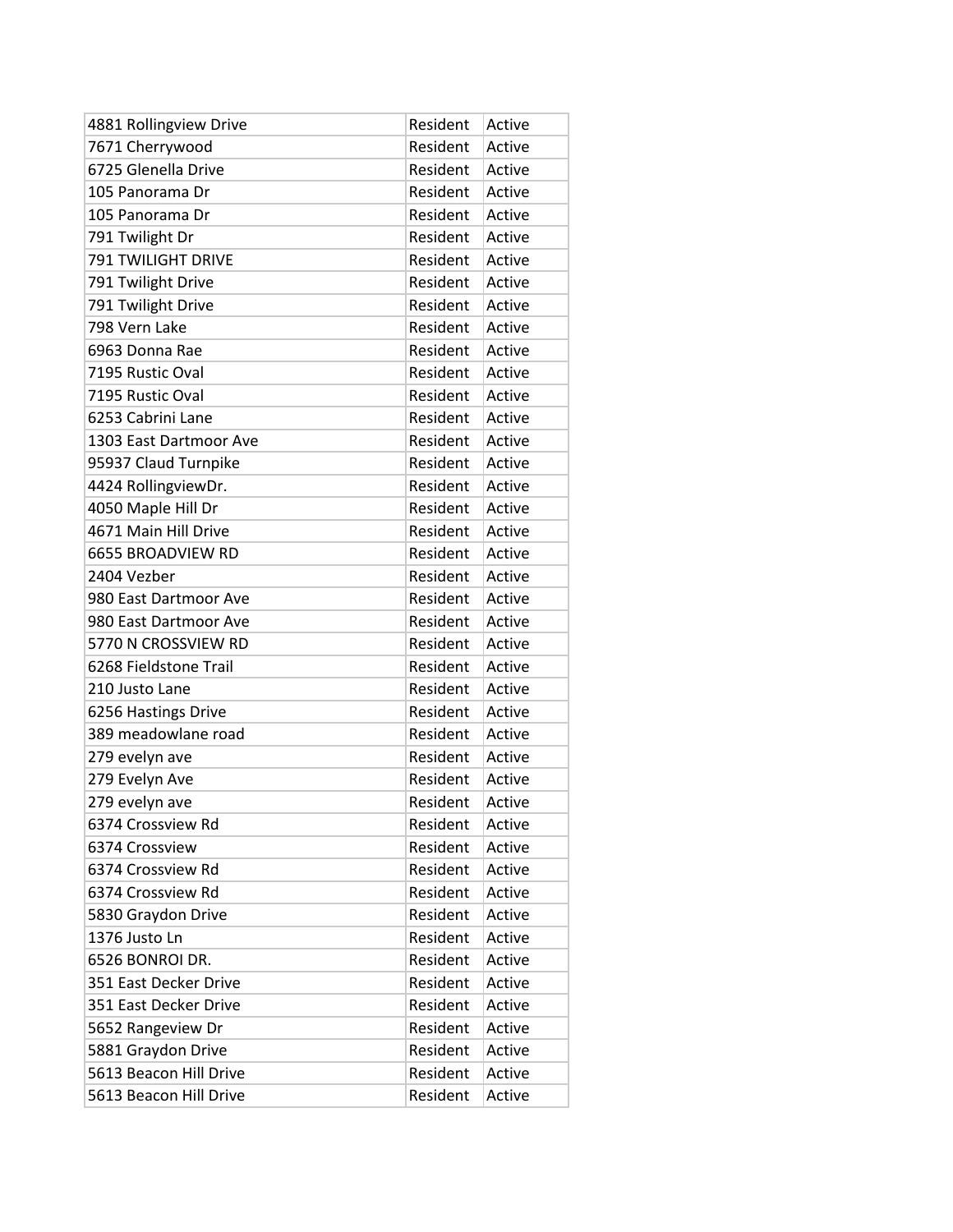| Resident<br>Active<br>7626 McCreary<br>Resident<br>6411 Bayberry Drive<br>Active<br>1561 Aspenwood Drive<br>Resident<br>Active<br>1355 N Skyline Dr<br>Resident<br>Active<br>5769 Darrow Dr.<br>Resident<br>Active<br>Resident<br>2580 voyager circle<br>Active<br>958 Meadview Drive<br>Resident<br>Active<br>Resident<br>1242 Long Ridge<br>Active<br>446 Nemet Dr<br>Resident<br>Active<br>Resident<br>446 Nemet Dr<br>Active<br>Resident<br>7340 Hickory Lane<br>Active<br>6320 Ruth Drive<br>Resident<br>Active<br>36 E Clearview Ave<br>Resident<br>Active<br>Resident<br>6259 Hastings Drive<br>Active<br>4707 vezber<br>Resident<br>Active<br>3840 alla<br>Resident<br>Active<br>Resident<br>560 E. Dawnwood Drive<br>Active<br>3250 Forest Overlook Dr<br>Resident<br>Active<br>Resident<br>457 Harvest Ln<br>Active<br>Resident<br>4067 Deer Run<br>Active<br>470 Twilight Drive<br>Resident<br>Active<br>757 Parkview Drive<br>Resident<br>Active<br>Resident<br>757 Parkview Drive<br>Active<br>6384 Crossview Rd<br>Resident<br>Active<br>Resident<br>6447 Crossview Rd<br>Active<br>Resident<br>3347 jasmine drive<br>Active<br>3347 JASMINE DRIVE<br>Resident<br>Active<br>Resident<br>7407 Hickory Lane<br>Active<br>715 Mapleview Drive<br>Resident<br>Active<br>715 Mapleview Drive<br>Resident<br>Active<br>Resident<br>Active<br>5836 Maureen Dr.<br>Resident<br>5836 Maureen Dr.<br>Active<br>Resident<br>797 Firethorn Drive<br>Active<br>6354 GALE DRIVE<br>Resident<br>Active<br>2565 VOYAGER CIRCLE<br>Resident<br>Active<br>Resident<br>1051 E Dartmoor Ave<br>Active<br>1005 E. Ridgewood Drive<br>Resident<br>Active<br>Resident<br>6816 Parkgate Oval<br>Active<br>Resident<br>6816 Parkgate Oval<br>Active<br>2643 Pasadena Dr.<br>Resident<br>Active<br>1379 bittersweet dr<br>Resident<br>Active<br>1089 John Glenn Dr<br>Resident<br>Active<br>Resident<br>6242 crossview road<br>Active | 793 E. Dartmoor Ave. | Resident | Active |
|---------------------------------------------------------------------------------------------------------------------------------------------------------------------------------------------------------------------------------------------------------------------------------------------------------------------------------------------------------------------------------------------------------------------------------------------------------------------------------------------------------------------------------------------------------------------------------------------------------------------------------------------------------------------------------------------------------------------------------------------------------------------------------------------------------------------------------------------------------------------------------------------------------------------------------------------------------------------------------------------------------------------------------------------------------------------------------------------------------------------------------------------------------------------------------------------------------------------------------------------------------------------------------------------------------------------------------------------------------------------------------------------------------------------------------------------------------------------------------------------------------------------------------------------------------------------------------------------------------------------------------------------------------------------------------------------------------------------------------------------------------------------------------------------------------------------------------------------------------------------------------------------------------------------------|----------------------|----------|--------|
|                                                                                                                                                                                                                                                                                                                                                                                                                                                                                                                                                                                                                                                                                                                                                                                                                                                                                                                                                                                                                                                                                                                                                                                                                                                                                                                                                                                                                                                                                                                                                                                                                                                                                                                                                                                                                                                                                                                           |                      |          |        |
|                                                                                                                                                                                                                                                                                                                                                                                                                                                                                                                                                                                                                                                                                                                                                                                                                                                                                                                                                                                                                                                                                                                                                                                                                                                                                                                                                                                                                                                                                                                                                                                                                                                                                                                                                                                                                                                                                                                           |                      |          |        |
|                                                                                                                                                                                                                                                                                                                                                                                                                                                                                                                                                                                                                                                                                                                                                                                                                                                                                                                                                                                                                                                                                                                                                                                                                                                                                                                                                                                                                                                                                                                                                                                                                                                                                                                                                                                                                                                                                                                           |                      |          |        |
|                                                                                                                                                                                                                                                                                                                                                                                                                                                                                                                                                                                                                                                                                                                                                                                                                                                                                                                                                                                                                                                                                                                                                                                                                                                                                                                                                                                                                                                                                                                                                                                                                                                                                                                                                                                                                                                                                                                           |                      |          |        |
|                                                                                                                                                                                                                                                                                                                                                                                                                                                                                                                                                                                                                                                                                                                                                                                                                                                                                                                                                                                                                                                                                                                                                                                                                                                                                                                                                                                                                                                                                                                                                                                                                                                                                                                                                                                                                                                                                                                           |                      |          |        |
|                                                                                                                                                                                                                                                                                                                                                                                                                                                                                                                                                                                                                                                                                                                                                                                                                                                                                                                                                                                                                                                                                                                                                                                                                                                                                                                                                                                                                                                                                                                                                                                                                                                                                                                                                                                                                                                                                                                           |                      |          |        |
|                                                                                                                                                                                                                                                                                                                                                                                                                                                                                                                                                                                                                                                                                                                                                                                                                                                                                                                                                                                                                                                                                                                                                                                                                                                                                                                                                                                                                                                                                                                                                                                                                                                                                                                                                                                                                                                                                                                           |                      |          |        |
|                                                                                                                                                                                                                                                                                                                                                                                                                                                                                                                                                                                                                                                                                                                                                                                                                                                                                                                                                                                                                                                                                                                                                                                                                                                                                                                                                                                                                                                                                                                                                                                                                                                                                                                                                                                                                                                                                                                           |                      |          |        |
|                                                                                                                                                                                                                                                                                                                                                                                                                                                                                                                                                                                                                                                                                                                                                                                                                                                                                                                                                                                                                                                                                                                                                                                                                                                                                                                                                                                                                                                                                                                                                                                                                                                                                                                                                                                                                                                                                                                           |                      |          |        |
|                                                                                                                                                                                                                                                                                                                                                                                                                                                                                                                                                                                                                                                                                                                                                                                                                                                                                                                                                                                                                                                                                                                                                                                                                                                                                                                                                                                                                                                                                                                                                                                                                                                                                                                                                                                                                                                                                                                           |                      |          |        |
|                                                                                                                                                                                                                                                                                                                                                                                                                                                                                                                                                                                                                                                                                                                                                                                                                                                                                                                                                                                                                                                                                                                                                                                                                                                                                                                                                                                                                                                                                                                                                                                                                                                                                                                                                                                                                                                                                                                           |                      |          |        |
|                                                                                                                                                                                                                                                                                                                                                                                                                                                                                                                                                                                                                                                                                                                                                                                                                                                                                                                                                                                                                                                                                                                                                                                                                                                                                                                                                                                                                                                                                                                                                                                                                                                                                                                                                                                                                                                                                                                           |                      |          |        |
|                                                                                                                                                                                                                                                                                                                                                                                                                                                                                                                                                                                                                                                                                                                                                                                                                                                                                                                                                                                                                                                                                                                                                                                                                                                                                                                                                                                                                                                                                                                                                                                                                                                                                                                                                                                                                                                                                                                           |                      |          |        |
|                                                                                                                                                                                                                                                                                                                                                                                                                                                                                                                                                                                                                                                                                                                                                                                                                                                                                                                                                                                                                                                                                                                                                                                                                                                                                                                                                                                                                                                                                                                                                                                                                                                                                                                                                                                                                                                                                                                           |                      |          |        |
|                                                                                                                                                                                                                                                                                                                                                                                                                                                                                                                                                                                                                                                                                                                                                                                                                                                                                                                                                                                                                                                                                                                                                                                                                                                                                                                                                                                                                                                                                                                                                                                                                                                                                                                                                                                                                                                                                                                           |                      |          |        |
|                                                                                                                                                                                                                                                                                                                                                                                                                                                                                                                                                                                                                                                                                                                                                                                                                                                                                                                                                                                                                                                                                                                                                                                                                                                                                                                                                                                                                                                                                                                                                                                                                                                                                                                                                                                                                                                                                                                           |                      |          |        |
|                                                                                                                                                                                                                                                                                                                                                                                                                                                                                                                                                                                                                                                                                                                                                                                                                                                                                                                                                                                                                                                                                                                                                                                                                                                                                                                                                                                                                                                                                                                                                                                                                                                                                                                                                                                                                                                                                                                           |                      |          |        |
|                                                                                                                                                                                                                                                                                                                                                                                                                                                                                                                                                                                                                                                                                                                                                                                                                                                                                                                                                                                                                                                                                                                                                                                                                                                                                                                                                                                                                                                                                                                                                                                                                                                                                                                                                                                                                                                                                                                           |                      |          |        |
|                                                                                                                                                                                                                                                                                                                                                                                                                                                                                                                                                                                                                                                                                                                                                                                                                                                                                                                                                                                                                                                                                                                                                                                                                                                                                                                                                                                                                                                                                                                                                                                                                                                                                                                                                                                                                                                                                                                           |                      |          |        |
|                                                                                                                                                                                                                                                                                                                                                                                                                                                                                                                                                                                                                                                                                                                                                                                                                                                                                                                                                                                                                                                                                                                                                                                                                                                                                                                                                                                                                                                                                                                                                                                                                                                                                                                                                                                                                                                                                                                           |                      |          |        |
|                                                                                                                                                                                                                                                                                                                                                                                                                                                                                                                                                                                                                                                                                                                                                                                                                                                                                                                                                                                                                                                                                                                                                                                                                                                                                                                                                                                                                                                                                                                                                                                                                                                                                                                                                                                                                                                                                                                           |                      |          |        |
|                                                                                                                                                                                                                                                                                                                                                                                                                                                                                                                                                                                                                                                                                                                                                                                                                                                                                                                                                                                                                                                                                                                                                                                                                                                                                                                                                                                                                                                                                                                                                                                                                                                                                                                                                                                                                                                                                                                           |                      |          |        |
|                                                                                                                                                                                                                                                                                                                                                                                                                                                                                                                                                                                                                                                                                                                                                                                                                                                                                                                                                                                                                                                                                                                                                                                                                                                                                                                                                                                                                                                                                                                                                                                                                                                                                                                                                                                                                                                                                                                           |                      |          |        |
|                                                                                                                                                                                                                                                                                                                                                                                                                                                                                                                                                                                                                                                                                                                                                                                                                                                                                                                                                                                                                                                                                                                                                                                                                                                                                                                                                                                                                                                                                                                                                                                                                                                                                                                                                                                                                                                                                                                           |                      |          |        |
|                                                                                                                                                                                                                                                                                                                                                                                                                                                                                                                                                                                                                                                                                                                                                                                                                                                                                                                                                                                                                                                                                                                                                                                                                                                                                                                                                                                                                                                                                                                                                                                                                                                                                                                                                                                                                                                                                                                           |                      |          |        |
|                                                                                                                                                                                                                                                                                                                                                                                                                                                                                                                                                                                                                                                                                                                                                                                                                                                                                                                                                                                                                                                                                                                                                                                                                                                                                                                                                                                                                                                                                                                                                                                                                                                                                                                                                                                                                                                                                                                           |                      |          |        |
|                                                                                                                                                                                                                                                                                                                                                                                                                                                                                                                                                                                                                                                                                                                                                                                                                                                                                                                                                                                                                                                                                                                                                                                                                                                                                                                                                                                                                                                                                                                                                                                                                                                                                                                                                                                                                                                                                                                           |                      |          |        |
|                                                                                                                                                                                                                                                                                                                                                                                                                                                                                                                                                                                                                                                                                                                                                                                                                                                                                                                                                                                                                                                                                                                                                                                                                                                                                                                                                                                                                                                                                                                                                                                                                                                                                                                                                                                                                                                                                                                           |                      |          |        |
|                                                                                                                                                                                                                                                                                                                                                                                                                                                                                                                                                                                                                                                                                                                                                                                                                                                                                                                                                                                                                                                                                                                                                                                                                                                                                                                                                                                                                                                                                                                                                                                                                                                                                                                                                                                                                                                                                                                           |                      |          |        |
|                                                                                                                                                                                                                                                                                                                                                                                                                                                                                                                                                                                                                                                                                                                                                                                                                                                                                                                                                                                                                                                                                                                                                                                                                                                                                                                                                                                                                                                                                                                                                                                                                                                                                                                                                                                                                                                                                                                           |                      |          |        |
|                                                                                                                                                                                                                                                                                                                                                                                                                                                                                                                                                                                                                                                                                                                                                                                                                                                                                                                                                                                                                                                                                                                                                                                                                                                                                                                                                                                                                                                                                                                                                                                                                                                                                                                                                                                                                                                                                                                           |                      |          |        |
|                                                                                                                                                                                                                                                                                                                                                                                                                                                                                                                                                                                                                                                                                                                                                                                                                                                                                                                                                                                                                                                                                                                                                                                                                                                                                                                                                                                                                                                                                                                                                                                                                                                                                                                                                                                                                                                                                                                           |                      |          |        |
|                                                                                                                                                                                                                                                                                                                                                                                                                                                                                                                                                                                                                                                                                                                                                                                                                                                                                                                                                                                                                                                                                                                                                                                                                                                                                                                                                                                                                                                                                                                                                                                                                                                                                                                                                                                                                                                                                                                           |                      |          |        |
|                                                                                                                                                                                                                                                                                                                                                                                                                                                                                                                                                                                                                                                                                                                                                                                                                                                                                                                                                                                                                                                                                                                                                                                                                                                                                                                                                                                                                                                                                                                                                                                                                                                                                                                                                                                                                                                                                                                           |                      |          |        |
|                                                                                                                                                                                                                                                                                                                                                                                                                                                                                                                                                                                                                                                                                                                                                                                                                                                                                                                                                                                                                                                                                                                                                                                                                                                                                                                                                                                                                                                                                                                                                                                                                                                                                                                                                                                                                                                                                                                           |                      |          |        |
|                                                                                                                                                                                                                                                                                                                                                                                                                                                                                                                                                                                                                                                                                                                                                                                                                                                                                                                                                                                                                                                                                                                                                                                                                                                                                                                                                                                                                                                                                                                                                                                                                                                                                                                                                                                                                                                                                                                           |                      |          |        |
|                                                                                                                                                                                                                                                                                                                                                                                                                                                                                                                                                                                                                                                                                                                                                                                                                                                                                                                                                                                                                                                                                                                                                                                                                                                                                                                                                                                                                                                                                                                                                                                                                                                                                                                                                                                                                                                                                                                           |                      |          |        |
|                                                                                                                                                                                                                                                                                                                                                                                                                                                                                                                                                                                                                                                                                                                                                                                                                                                                                                                                                                                                                                                                                                                                                                                                                                                                                                                                                                                                                                                                                                                                                                                                                                                                                                                                                                                                                                                                                                                           |                      |          |        |
|                                                                                                                                                                                                                                                                                                                                                                                                                                                                                                                                                                                                                                                                                                                                                                                                                                                                                                                                                                                                                                                                                                                                                                                                                                                                                                                                                                                                                                                                                                                                                                                                                                                                                                                                                                                                                                                                                                                           |                      |          |        |
|                                                                                                                                                                                                                                                                                                                                                                                                                                                                                                                                                                                                                                                                                                                                                                                                                                                                                                                                                                                                                                                                                                                                                                                                                                                                                                                                                                                                                                                                                                                                                                                                                                                                                                                                                                                                                                                                                                                           |                      |          |        |
|                                                                                                                                                                                                                                                                                                                                                                                                                                                                                                                                                                                                                                                                                                                                                                                                                                                                                                                                                                                                                                                                                                                                                                                                                                                                                                                                                                                                                                                                                                                                                                                                                                                                                                                                                                                                                                                                                                                           |                      |          |        |
|                                                                                                                                                                                                                                                                                                                                                                                                                                                                                                                                                                                                                                                                                                                                                                                                                                                                                                                                                                                                                                                                                                                                                                                                                                                                                                                                                                                                                                                                                                                                                                                                                                                                                                                                                                                                                                                                                                                           |                      |          |        |
|                                                                                                                                                                                                                                                                                                                                                                                                                                                                                                                                                                                                                                                                                                                                                                                                                                                                                                                                                                                                                                                                                                                                                                                                                                                                                                                                                                                                                                                                                                                                                                                                                                                                                                                                                                                                                                                                                                                           |                      |          |        |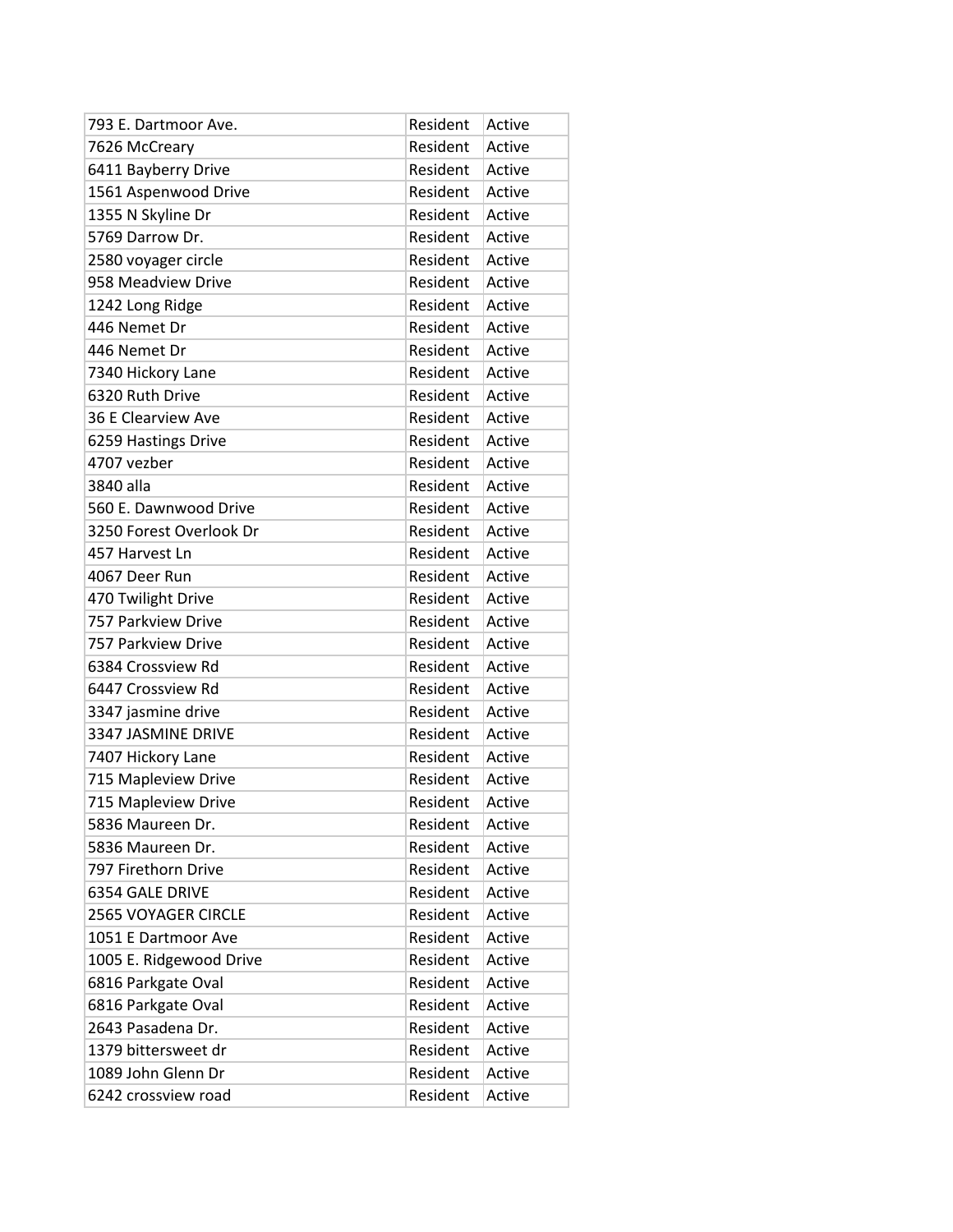| 6242 Crossview Road      | Resident | Active |
|--------------------------|----------|--------|
| 678 Pete Views           | Resident | Active |
| 6512 Bayberry            | Resident | Active |
| 521 Parkview             | Resident | Active |
| 932 East Ridgewood Dr.   | Resident | Active |
| 6203 Saint Francis Drive | Resident | Active |
| 6203 Saint Francis Drive | Resident | Active |
| 3751 Rockside Rd         | Resident | Active |
| 6988 Lavern Canyon       | Resident | Active |
| 2457 Shady Lane          | Resident | Active |
| 2457 Shady Lane          | Resident | Active |
| 2457 Shady Lane          | Resident | Active |
| 6639 Glenella Dr         | Resident | Active |
| 9811 Kris Haven          | Resident | Active |
| 5672 Pinnacle Park Dr    | Resident | Active |
| 5672 Pinnacle Park Drive | Resident | Active |
| 351 Orchardview Rd       | Resident | Active |
| 351 Orchardview Ave      | Resident | Active |
| 3240 Forest Overlook     | Resident | Active |
| 6702 Karen               | Resident | Active |
| 1655 Buttonwood Drive    | Resident | Active |
| 1655 Buttonwood Drive    | Resident | Active |
| 5822 rockhaven dr        | Resident | Active |
| 2223 Chestnut Road       | Resident | Active |
| 687 East Hillsdale Ave   | Resident | Active |
| 1782 Parkview Drive      | Resident | Active |
| 11013 Keara Junction     | Resident | Active |
| 19402 Altenwerth Loop    | Resident | Active |
| 575 mapleview drive      | Resident | Active |
| 5940 Mural Dr.           | Resident | Active |
| 1575                     | Resident | Active |
| 1043 Joy Oval            | Resident | Active |
| 3835 HILLSIDE ROAD       | Resident | Active |
| 6841 Drexel Drive        | Resident | Active |
| 211 Justo Lane           | Resident | Active |
| 325 E Hillsdale Ave      | Resident | Active |
| 325 E Hillsdale Ave.     | Resident | Active |
| 845 E. Decker Dr.        | Resident | Active |
| 1535 E Ridgewood Dr      | Resident | Active |
| 6872 Glenella            | Resident | Active |
| 5678 Rangeview Dr        | Resident | Active |
| 330 Alanna Divide        | Resident | Active |
| 3845 Alla Drive          | Resident | Active |
| 3845 Alla Drive          | Resident | Active |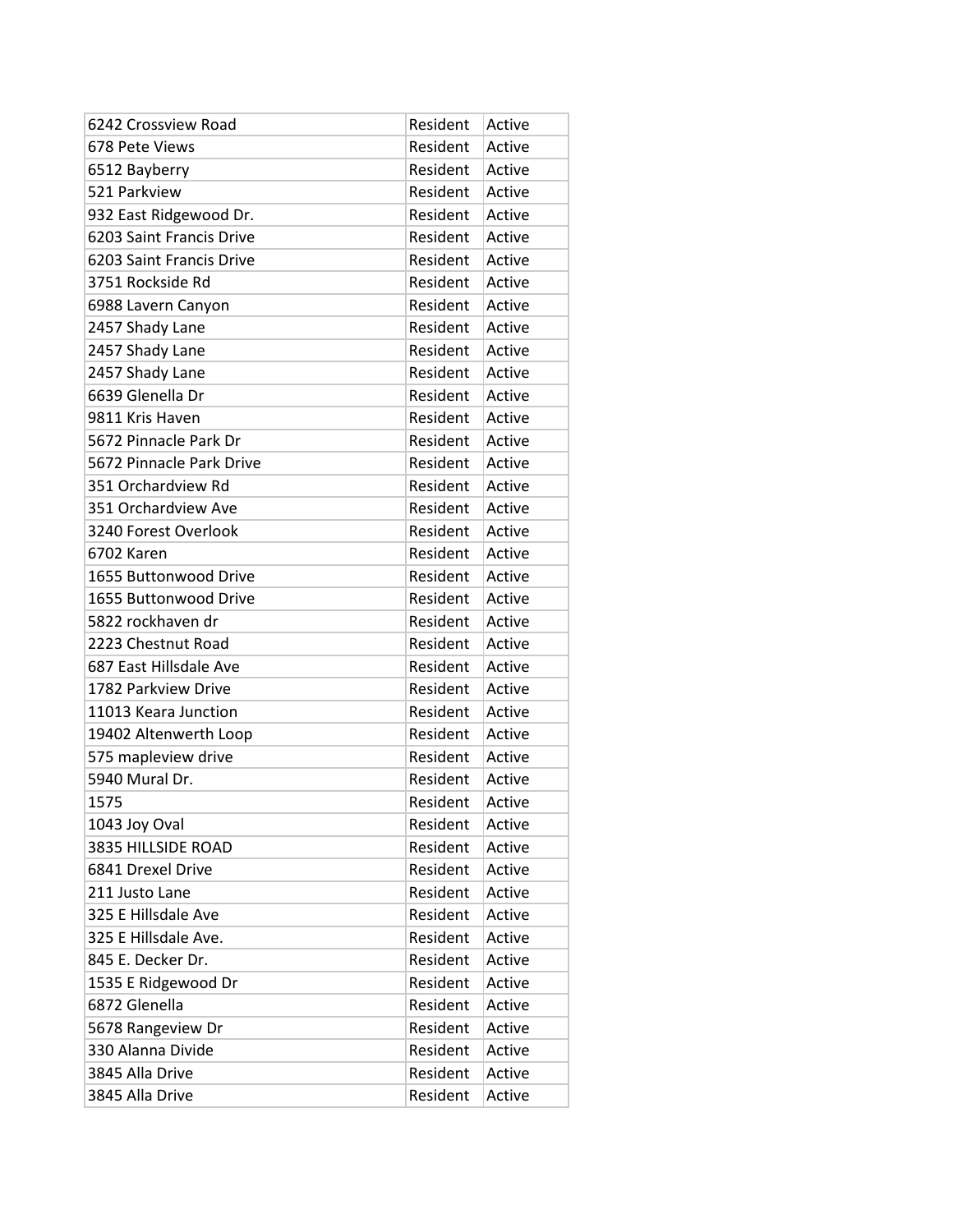| 890 Washington Rd         | Resident | Active |
|---------------------------|----------|--------|
| 4195 Wisozk Mills         | Resident | Active |
| 822 E Decker Drive        | Resident | Active |
| 6525 Ruth Drive           | Resident | Active |
| 1473 Scenic Ln            | Resident | Active |
| 1473 Scenic Ln            | Resident | Active |
| 5727 Rangeview Dr         | Resident | Active |
| 305 Village Dr            | Resident | Active |
| 2750 Pasadena Dr.         | Resident | Active |
| 6890 Bryant Lane          | Resident | Active |
| 6890 Bryant Ln            | Resident | Active |
| 269 East Ridgewood Drive  | Resident | Active |
| 7151 Broadview Road       | Resident | Active |
| 72 East Dawnwood Drive    | Resident | Active |
| 151 Liam Drive            | Resident | Active |
| 7087 Laura Lee            | Resident | Active |
| 296 Meadowlane            | Resident | Active |
| 6826 Parkgate Oval        | Resident | Active |
| 6826 Parkgate Oval        | Resident | Active |
| <b>6826 PARKGATE OVAL</b> | Resident | Active |
| 5683 Pinnacle Park        | Resident | Active |
| 7864 Mccreary rd          | Resident | Active |
| 6334 Gale Ave             | Resident | Active |
| 7614 McCreary road        | Resident | Active |
| 6871 Drexel               | Resident | Active |
| 3230 Forest Overlook Dr   | Resident | Active |
| 5891 Graydon Drive        | Resident | Active |
| 1049 Firethorn Dr         | Resident | Active |
| 751 Orchardview Rd        | Resident | Active |
| 1150 Cherry Lane          | Resident | Active |
| 1088 John Glenn Dr.       | Resident | Active |
| 217 E. Meadowlawn Blvd    | Resident | Active |
| 7639 Edgewood             | Resident | Active |
| 4795 Vincent Dr.          | Resident | Active |
| 1653 Ridgeview Drive      | Resident | Active |
| 890 Main Street           | Resident | Active |
| 7176 Oak Lane             | Resident | Active |
| 1250 Applewood Drive      | Resident | Active |
| 1250 Applewood Drive      | Resident | Active |
| 1250 Applewood Drive      | Resident | Active |
| 6800 Cheryl Ann           | Resident | Active |
| 543 East Clearview Avenue | Resident | Active |
| 543 East Clearview Avenue | Resident | Active |
| 1167 Cherry Ln            | Resident | Active |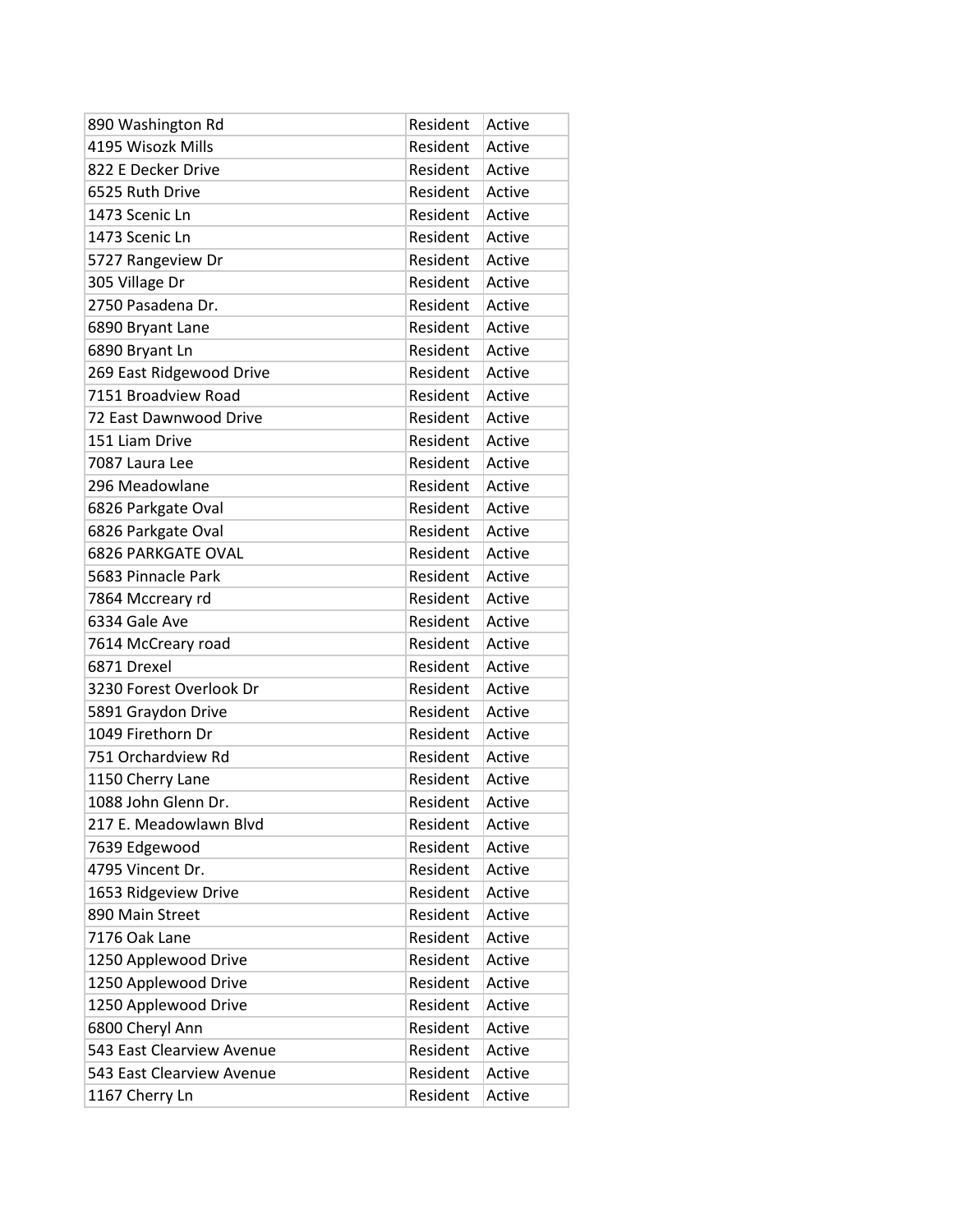| 2552 Chestnut Rd<br>Resident<br>Active<br>2552 Chestnut Rd<br>Resident<br>Active<br>Resident<br>3572 Lotus Lane<br>Active<br>6950 Seven Hills Blvd<br>Resident<br>Active<br>Resident<br>3266 Shelly Dr<br>Active<br>3266 Shelly Dr<br>Resident<br>Active<br>123 Dach Stream<br>Resident<br>Active<br>14913 Trycia Plaza<br>Resident<br>Active<br>6943 Broadview Road<br>Resident<br>Active<br>3047 shelly drive<br>Resident<br>Active<br>103 Geovanny Vista<br>Resident<br>Active<br>3541 Ledner Dale<br>Resident<br>Active<br>6243 Crossview Rd.<br>Resident<br>Active<br>881 Meadview Dr.<br>Resident<br>Active<br>Resident<br>1020 East Decker Drive<br>Active<br>Resident<br>Active<br>210 Justo Lane<br>1252 Simich Drive<br>Resident<br>Active<br>6920 Donna Rae Dr<br>Resident<br>Active<br>286 Long Ridge<br>Resident<br>Active<br>Resident<br>6250 Logan Dr<br>Active<br>141 East Sprague Rd.<br>Resident<br>Active<br>7520 Pleasant Run Drive<br>Resident<br>Active<br>Resident<br>7520 Pleasant Run Drive<br>Active<br>Resident<br>7520 Pleasant Run Drive<br>Active<br>5600 W Longridge Dr<br>Resident<br>Active<br>3718 Steven Drive<br>Resident<br>Active<br>Resident<br>6249 Hastings Dr.<br>Active<br>59787 Marks Curve<br>Resident<br>Active<br>1026 Joy Oval<br>Resident<br>Active<br>5185 Volkman Ferry<br>Resident<br>Active<br>3800 Alla Drive<br>Resident<br>Active<br>45565 Gulgowski Green<br>Resident<br>Active<br>1534 Orchardview<br>Resident<br>Active<br>817 meadviwe drive<br>Resident<br>Active<br>Resident<br>281 Francesco Key<br>Active<br>Resident<br>428 Eichmann Parkways<br>Active<br>4795 Vincent Drive<br>Resident<br>Active<br>3263 Pasadena dr<br>Resident<br>Active<br>6391 Tanglewood Lane<br>Resident<br>Active<br>1872 chestnut rd<br>Resident<br>Active<br>6391 Tanglewood Lane<br>Resident<br>Active<br>3451 E Pleasant Valley Road<br>Resident<br>Active<br>Resident<br>4794 Vincent<br>Active | 1428 Mapleview Dr | Resident | Active |
|-------------------------------------------------------------------------------------------------------------------------------------------------------------------------------------------------------------------------------------------------------------------------------------------------------------------------------------------------------------------------------------------------------------------------------------------------------------------------------------------------------------------------------------------------------------------------------------------------------------------------------------------------------------------------------------------------------------------------------------------------------------------------------------------------------------------------------------------------------------------------------------------------------------------------------------------------------------------------------------------------------------------------------------------------------------------------------------------------------------------------------------------------------------------------------------------------------------------------------------------------------------------------------------------------------------------------------------------------------------------------------------------------------------------------------------------------------------------------------------------------------------------------------------------------------------------------------------------------------------------------------------------------------------------------------------------------------------------------------------------------------------------------------------------------------------------------------------------------------------------------------------------------------------------------------------------------|-------------------|----------|--------|
|                                                                                                                                                                                                                                                                                                                                                                                                                                                                                                                                                                                                                                                                                                                                                                                                                                                                                                                                                                                                                                                                                                                                                                                                                                                                                                                                                                                                                                                                                                                                                                                                                                                                                                                                                                                                                                                                                                                                                 |                   |          |        |
|                                                                                                                                                                                                                                                                                                                                                                                                                                                                                                                                                                                                                                                                                                                                                                                                                                                                                                                                                                                                                                                                                                                                                                                                                                                                                                                                                                                                                                                                                                                                                                                                                                                                                                                                                                                                                                                                                                                                                 |                   |          |        |
|                                                                                                                                                                                                                                                                                                                                                                                                                                                                                                                                                                                                                                                                                                                                                                                                                                                                                                                                                                                                                                                                                                                                                                                                                                                                                                                                                                                                                                                                                                                                                                                                                                                                                                                                                                                                                                                                                                                                                 |                   |          |        |
|                                                                                                                                                                                                                                                                                                                                                                                                                                                                                                                                                                                                                                                                                                                                                                                                                                                                                                                                                                                                                                                                                                                                                                                                                                                                                                                                                                                                                                                                                                                                                                                                                                                                                                                                                                                                                                                                                                                                                 |                   |          |        |
|                                                                                                                                                                                                                                                                                                                                                                                                                                                                                                                                                                                                                                                                                                                                                                                                                                                                                                                                                                                                                                                                                                                                                                                                                                                                                                                                                                                                                                                                                                                                                                                                                                                                                                                                                                                                                                                                                                                                                 |                   |          |        |
|                                                                                                                                                                                                                                                                                                                                                                                                                                                                                                                                                                                                                                                                                                                                                                                                                                                                                                                                                                                                                                                                                                                                                                                                                                                                                                                                                                                                                                                                                                                                                                                                                                                                                                                                                                                                                                                                                                                                                 |                   |          |        |
|                                                                                                                                                                                                                                                                                                                                                                                                                                                                                                                                                                                                                                                                                                                                                                                                                                                                                                                                                                                                                                                                                                                                                                                                                                                                                                                                                                                                                                                                                                                                                                                                                                                                                                                                                                                                                                                                                                                                                 |                   |          |        |
|                                                                                                                                                                                                                                                                                                                                                                                                                                                                                                                                                                                                                                                                                                                                                                                                                                                                                                                                                                                                                                                                                                                                                                                                                                                                                                                                                                                                                                                                                                                                                                                                                                                                                                                                                                                                                                                                                                                                                 |                   |          |        |
|                                                                                                                                                                                                                                                                                                                                                                                                                                                                                                                                                                                                                                                                                                                                                                                                                                                                                                                                                                                                                                                                                                                                                                                                                                                                                                                                                                                                                                                                                                                                                                                                                                                                                                                                                                                                                                                                                                                                                 |                   |          |        |
|                                                                                                                                                                                                                                                                                                                                                                                                                                                                                                                                                                                                                                                                                                                                                                                                                                                                                                                                                                                                                                                                                                                                                                                                                                                                                                                                                                                                                                                                                                                                                                                                                                                                                                                                                                                                                                                                                                                                                 |                   |          |        |
|                                                                                                                                                                                                                                                                                                                                                                                                                                                                                                                                                                                                                                                                                                                                                                                                                                                                                                                                                                                                                                                                                                                                                                                                                                                                                                                                                                                                                                                                                                                                                                                                                                                                                                                                                                                                                                                                                                                                                 |                   |          |        |
|                                                                                                                                                                                                                                                                                                                                                                                                                                                                                                                                                                                                                                                                                                                                                                                                                                                                                                                                                                                                                                                                                                                                                                                                                                                                                                                                                                                                                                                                                                                                                                                                                                                                                                                                                                                                                                                                                                                                                 |                   |          |        |
|                                                                                                                                                                                                                                                                                                                                                                                                                                                                                                                                                                                                                                                                                                                                                                                                                                                                                                                                                                                                                                                                                                                                                                                                                                                                                                                                                                                                                                                                                                                                                                                                                                                                                                                                                                                                                                                                                                                                                 |                   |          |        |
|                                                                                                                                                                                                                                                                                                                                                                                                                                                                                                                                                                                                                                                                                                                                                                                                                                                                                                                                                                                                                                                                                                                                                                                                                                                                                                                                                                                                                                                                                                                                                                                                                                                                                                                                                                                                                                                                                                                                                 |                   |          |        |
|                                                                                                                                                                                                                                                                                                                                                                                                                                                                                                                                                                                                                                                                                                                                                                                                                                                                                                                                                                                                                                                                                                                                                                                                                                                                                                                                                                                                                                                                                                                                                                                                                                                                                                                                                                                                                                                                                                                                                 |                   |          |        |
|                                                                                                                                                                                                                                                                                                                                                                                                                                                                                                                                                                                                                                                                                                                                                                                                                                                                                                                                                                                                                                                                                                                                                                                                                                                                                                                                                                                                                                                                                                                                                                                                                                                                                                                                                                                                                                                                                                                                                 |                   |          |        |
|                                                                                                                                                                                                                                                                                                                                                                                                                                                                                                                                                                                                                                                                                                                                                                                                                                                                                                                                                                                                                                                                                                                                                                                                                                                                                                                                                                                                                                                                                                                                                                                                                                                                                                                                                                                                                                                                                                                                                 |                   |          |        |
|                                                                                                                                                                                                                                                                                                                                                                                                                                                                                                                                                                                                                                                                                                                                                                                                                                                                                                                                                                                                                                                                                                                                                                                                                                                                                                                                                                                                                                                                                                                                                                                                                                                                                                                                                                                                                                                                                                                                                 |                   |          |        |
|                                                                                                                                                                                                                                                                                                                                                                                                                                                                                                                                                                                                                                                                                                                                                                                                                                                                                                                                                                                                                                                                                                                                                                                                                                                                                                                                                                                                                                                                                                                                                                                                                                                                                                                                                                                                                                                                                                                                                 |                   |          |        |
|                                                                                                                                                                                                                                                                                                                                                                                                                                                                                                                                                                                                                                                                                                                                                                                                                                                                                                                                                                                                                                                                                                                                                                                                                                                                                                                                                                                                                                                                                                                                                                                                                                                                                                                                                                                                                                                                                                                                                 |                   |          |        |
|                                                                                                                                                                                                                                                                                                                                                                                                                                                                                                                                                                                                                                                                                                                                                                                                                                                                                                                                                                                                                                                                                                                                                                                                                                                                                                                                                                                                                                                                                                                                                                                                                                                                                                                                                                                                                                                                                                                                                 |                   |          |        |
|                                                                                                                                                                                                                                                                                                                                                                                                                                                                                                                                                                                                                                                                                                                                                                                                                                                                                                                                                                                                                                                                                                                                                                                                                                                                                                                                                                                                                                                                                                                                                                                                                                                                                                                                                                                                                                                                                                                                                 |                   |          |        |
|                                                                                                                                                                                                                                                                                                                                                                                                                                                                                                                                                                                                                                                                                                                                                                                                                                                                                                                                                                                                                                                                                                                                                                                                                                                                                                                                                                                                                                                                                                                                                                                                                                                                                                                                                                                                                                                                                                                                                 |                   |          |        |
|                                                                                                                                                                                                                                                                                                                                                                                                                                                                                                                                                                                                                                                                                                                                                                                                                                                                                                                                                                                                                                                                                                                                                                                                                                                                                                                                                                                                                                                                                                                                                                                                                                                                                                                                                                                                                                                                                                                                                 |                   |          |        |
|                                                                                                                                                                                                                                                                                                                                                                                                                                                                                                                                                                                                                                                                                                                                                                                                                                                                                                                                                                                                                                                                                                                                                                                                                                                                                                                                                                                                                                                                                                                                                                                                                                                                                                                                                                                                                                                                                                                                                 |                   |          |        |
|                                                                                                                                                                                                                                                                                                                                                                                                                                                                                                                                                                                                                                                                                                                                                                                                                                                                                                                                                                                                                                                                                                                                                                                                                                                                                                                                                                                                                                                                                                                                                                                                                                                                                                                                                                                                                                                                                                                                                 |                   |          |        |
|                                                                                                                                                                                                                                                                                                                                                                                                                                                                                                                                                                                                                                                                                                                                                                                                                                                                                                                                                                                                                                                                                                                                                                                                                                                                                                                                                                                                                                                                                                                                                                                                                                                                                                                                                                                                                                                                                                                                                 |                   |          |        |
|                                                                                                                                                                                                                                                                                                                                                                                                                                                                                                                                                                                                                                                                                                                                                                                                                                                                                                                                                                                                                                                                                                                                                                                                                                                                                                                                                                                                                                                                                                                                                                                                                                                                                                                                                                                                                                                                                                                                                 |                   |          |        |
|                                                                                                                                                                                                                                                                                                                                                                                                                                                                                                                                                                                                                                                                                                                                                                                                                                                                                                                                                                                                                                                                                                                                                                                                                                                                                                                                                                                                                                                                                                                                                                                                                                                                                                                                                                                                                                                                                                                                                 |                   |          |        |
|                                                                                                                                                                                                                                                                                                                                                                                                                                                                                                                                                                                                                                                                                                                                                                                                                                                                                                                                                                                                                                                                                                                                                                                                                                                                                                                                                                                                                                                                                                                                                                                                                                                                                                                                                                                                                                                                                                                                                 |                   |          |        |
|                                                                                                                                                                                                                                                                                                                                                                                                                                                                                                                                                                                                                                                                                                                                                                                                                                                                                                                                                                                                                                                                                                                                                                                                                                                                                                                                                                                                                                                                                                                                                                                                                                                                                                                                                                                                                                                                                                                                                 |                   |          |        |
|                                                                                                                                                                                                                                                                                                                                                                                                                                                                                                                                                                                                                                                                                                                                                                                                                                                                                                                                                                                                                                                                                                                                                                                                                                                                                                                                                                                                                                                                                                                                                                                                                                                                                                                                                                                                                                                                                                                                                 |                   |          |        |
|                                                                                                                                                                                                                                                                                                                                                                                                                                                                                                                                                                                                                                                                                                                                                                                                                                                                                                                                                                                                                                                                                                                                                                                                                                                                                                                                                                                                                                                                                                                                                                                                                                                                                                                                                                                                                                                                                                                                                 |                   |          |        |
|                                                                                                                                                                                                                                                                                                                                                                                                                                                                                                                                                                                                                                                                                                                                                                                                                                                                                                                                                                                                                                                                                                                                                                                                                                                                                                                                                                                                                                                                                                                                                                                                                                                                                                                                                                                                                                                                                                                                                 |                   |          |        |
|                                                                                                                                                                                                                                                                                                                                                                                                                                                                                                                                                                                                                                                                                                                                                                                                                                                                                                                                                                                                                                                                                                                                                                                                                                                                                                                                                                                                                                                                                                                                                                                                                                                                                                                                                                                                                                                                                                                                                 |                   |          |        |
|                                                                                                                                                                                                                                                                                                                                                                                                                                                                                                                                                                                                                                                                                                                                                                                                                                                                                                                                                                                                                                                                                                                                                                                                                                                                                                                                                                                                                                                                                                                                                                                                                                                                                                                                                                                                                                                                                                                                                 |                   |          |        |
|                                                                                                                                                                                                                                                                                                                                                                                                                                                                                                                                                                                                                                                                                                                                                                                                                                                                                                                                                                                                                                                                                                                                                                                                                                                                                                                                                                                                                                                                                                                                                                                                                                                                                                                                                                                                                                                                                                                                                 |                   |          |        |
|                                                                                                                                                                                                                                                                                                                                                                                                                                                                                                                                                                                                                                                                                                                                                                                                                                                                                                                                                                                                                                                                                                                                                                                                                                                                                                                                                                                                                                                                                                                                                                                                                                                                                                                                                                                                                                                                                                                                                 |                   |          |        |
|                                                                                                                                                                                                                                                                                                                                                                                                                                                                                                                                                                                                                                                                                                                                                                                                                                                                                                                                                                                                                                                                                                                                                                                                                                                                                                                                                                                                                                                                                                                                                                                                                                                                                                                                                                                                                                                                                                                                                 |                   |          |        |
|                                                                                                                                                                                                                                                                                                                                                                                                                                                                                                                                                                                                                                                                                                                                                                                                                                                                                                                                                                                                                                                                                                                                                                                                                                                                                                                                                                                                                                                                                                                                                                                                                                                                                                                                                                                                                                                                                                                                                 |                   |          |        |
|                                                                                                                                                                                                                                                                                                                                                                                                                                                                                                                                                                                                                                                                                                                                                                                                                                                                                                                                                                                                                                                                                                                                                                                                                                                                                                                                                                                                                                                                                                                                                                                                                                                                                                                                                                                                                                                                                                                                                 |                   |          |        |
|                                                                                                                                                                                                                                                                                                                                                                                                                                                                                                                                                                                                                                                                                                                                                                                                                                                                                                                                                                                                                                                                                                                                                                                                                                                                                                                                                                                                                                                                                                                                                                                                                                                                                                                                                                                                                                                                                                                                                 |                   |          |        |
|                                                                                                                                                                                                                                                                                                                                                                                                                                                                                                                                                                                                                                                                                                                                                                                                                                                                                                                                                                                                                                                                                                                                                                                                                                                                                                                                                                                                                                                                                                                                                                                                                                                                                                                                                                                                                                                                                                                                                 |                   |          |        |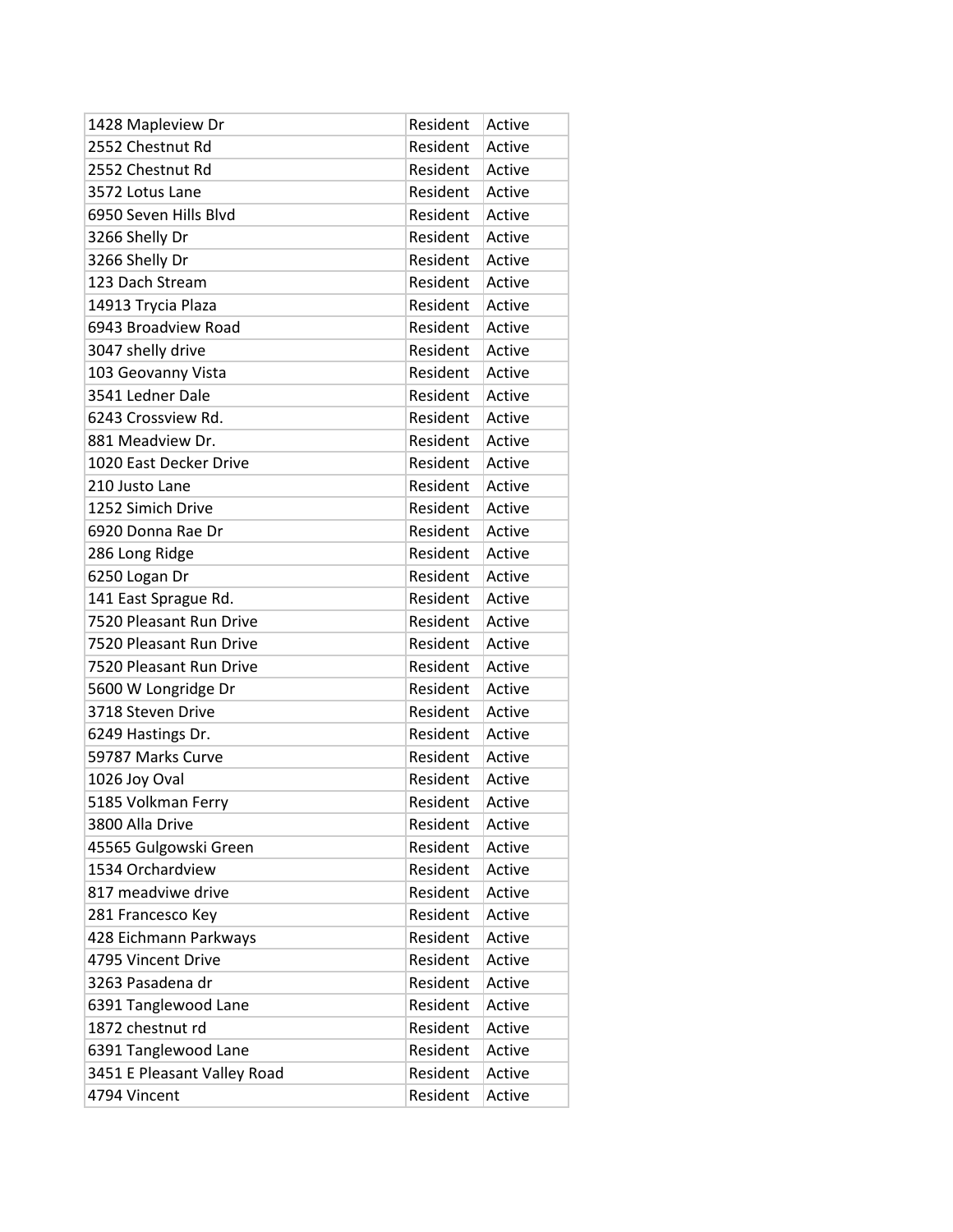| 3322 Chestnut Road           | Resident | Active |
|------------------------------|----------|--------|
| 3322 Chestnut Road           | Resident | Active |
| 6852 Glenella                | Resident | Active |
| 311 Mapleview                | Resident | Active |
| 850 E Parkleigh Dr           | Resident | Active |
| 2743 Pleasant Run Drive      | Resident | Active |
| 7286 Cricket Lane            | Resident | Active |
| 200 Panorama                 | Resident | Active |
| 878 East Decker Drive        | Resident | Active |
| 878 East Decker Drive        | Resident | Active |
| 878 East Decker Drive        | Resident | Active |
| 433 EAST HILLSDALE AVENUE    | Resident | Active |
| <b>6215 FIELDSTONE TRAIL</b> | Resident | Active |
| 250 East Decker Dr.          | Resident | Active |
| 250 E Decker Dr              | Resident | Active |
| 371 Starlight Dr             | Resident | Active |
| 995 Starlight Dr             | Resident | Active |
| 4632 Vincent dr              | Resident | Active |
| 1563 Shanahan Fort           | Resident | Active |
| 1706 Annette Forge           | Resident | Active |
| 314 Cherry Ln                | Resident | Active |
| 314 Cherry Lane              | Resident | Active |
| 314 Cherry Lane              | Resident | Active |
| 4273 Maple Hill Drive        | Resident | Active |
| 4545 E Sprague Rd            | Resident | Active |
| 4545 E. Sprague Road         | Resident | Active |
| 7691 Walnutwood              | Resident | Active |
| 6243 St. Francis             | Resident | Active |
| 1767 Meadowlane Rd.          | Resident | Active |
| 1767 Meadowlane Rd.          | Resident | Active |
| 6224 Winchester dr           | Resident | Active |
| 280 Maron Ln                 | Resident | Active |
| 6213 Winchester              | Resident | Active |
| 280 maron lane               | Resident | Active |
| 5509 Beacon Hill Ct          | Resident | Active |
| 297 skyview                  | Resident | Active |
| 6424 Gale Dr                 | Resident | Active |
| 4790 Vezber Drive            | Resident | Active |
| 6446 Bonroi Drive            | Resident | Active |
| 6446 Bonroi Drive            | Resident | Active |
| 231 Skyview Dr.              | Resident | Active |
| 1667 Hanford Dr              | Resident | Active |
|                              |          |        |
| 1783 Parkview Dr             | Resident | Active |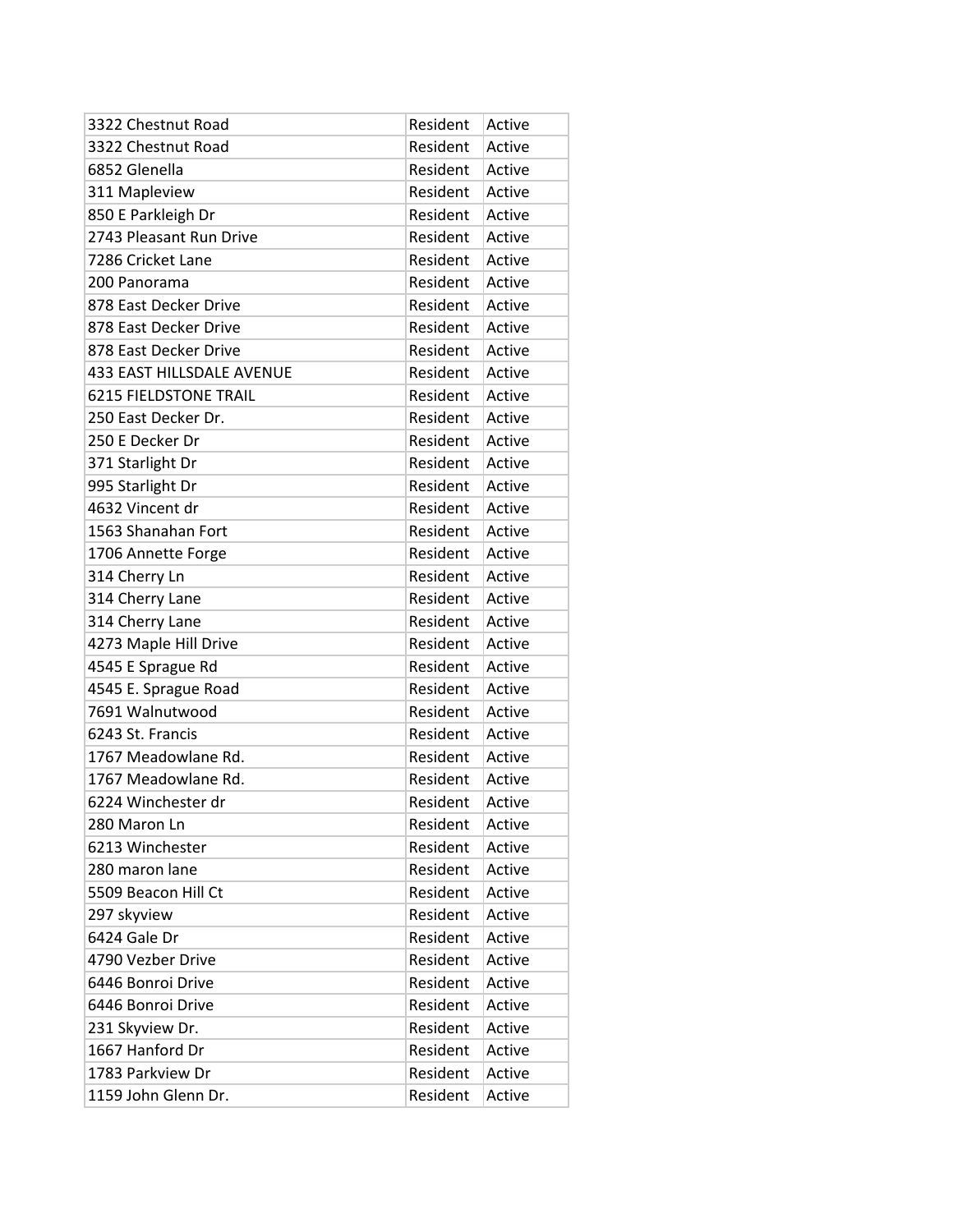| 1159 John Glenn Dr.       | Resident | Active |
|---------------------------|----------|--------|
| 2821 Vezber Dr            | Resident | Active |
| 692 Justo Ln              | Resident | Active |
| 692 Justo Lane            | Resident | Active |
| 6021 Northview Dr.        | Resident | Active |
| 2263 Shady Ln             | Resident | Active |
| 1069 N. Skyline Drive     | Resident | Active |
| 7531 Elaine Drive         | Resident | Active |
| 2486 Chestnut Rd          | Resident | Active |
| 2486 Chestnut Rd          | Resident | Active |
| 6874 karen drive          | Resident | Active |
| 521 Orchardview Rd        | Resident | Active |
| 6874 Karen                | Resident | Active |
| 6951 Karen Dr.            | Resident | Active |
| 6951 Karen Dr.            | Resident | Active |
| 580 ORCHARDVIEW AVE       | Resident | Active |
| 1023 Scenic Lane          | Resident | Active |
| 1023 Scenic Lane          | Resident | Active |
| 1023 Scenic Lane          | Resident | Active |
| 6478 Bonrooi Drive        | Resident | Active |
| 5730 West Longridge Drive | Resident | Active |
| 5730 West Longridge Drive | Resident | Active |
| 5730 West Longridge Drive | Resident | Active |
| 385 Hillside              | Resident | Active |
| 7610 Walnutwood Drive     | Resident | Active |
| 7610 Walnutwood Drive     | Resident | Active |
| 6633 Donna Rae Drive      | Resident | Active |
| 4098 Maple Hill Dr        | Resident | Active |
| 471 Orchardview           | Resident | Active |
| 6230 Logan Drive          | Resident | Active |
| 6230 Logan Drive          | Resident | Active |
| 2475 East Ridgewood Drive | Resident | Active |
| 5636 Rangeview Dr         | Resident | Active |
| 9217 Tromp Groves         | Resident | Active |
| 6941 Karen Drive          | Resident | Active |
| 759 E. Hillsdale Ave.     | Resident | Active |
| 759 E. Hillsdale Ave.     | Resident | Active |
| 6393 Gale                 | Resident | Active |
| 1190 Applewood DR         | Resident | Active |
| 4678 E Pleasant Valley    | Resident | Active |
| 3344 Vincent Dr.          | Resident | Active |
| 758 E Dartmoor Ave        | Resident | Active |
| 758 E Dartmoor Ave        | Resident | Active |
| 758 E Dartmoor Ave        | Resident | Active |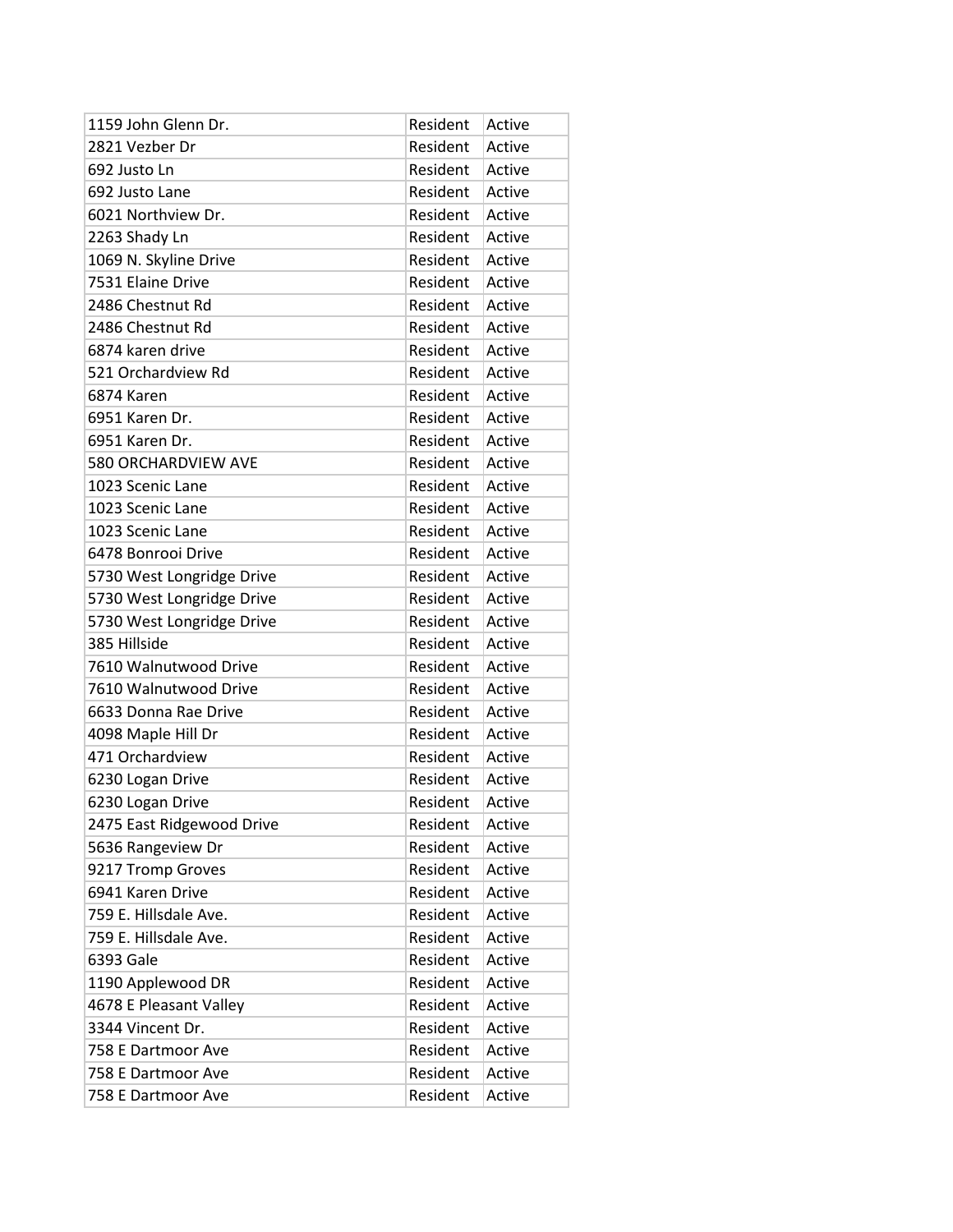| 7400 HICKORY LANE         | Resident | Active |
|---------------------------|----------|--------|
| 7543 Elmhurst Dr.         | Resident | Active |
| 2811 Chestnut Road        | Resident | Active |
| 5683 Rangeview Dr.        | Resident | Active |
| 609 E Dawnwood Dr         | Resident | Active |
| 845 E Decker Dr           | Resident | Active |
| 845 E. Decker Dr          | Resident | Active |
| 1860 E Pleasant Valley Rd | Resident | Active |
| 6521 tanglewood lane      | Resident | Active |
| 6875 Donna Rae Dr         | Resident | Active |
| 6521 Tanglewood           | Resident | Active |
| 34028 Joshuah Flat        | Resident | Active |
| 573 Nitzsche Throughway   | Resident | Active |
| 840 Twilight Drive        | Resident | Active |
| 893 rockside rd.          | Resident | Active |
| 345 Twilight Dr           | Resident | Active |
| 7627 McCreary Road        | Resident | Active |
| 7627 McCreary Road        | Resident | Active |
| 321 Justo Lane            | Resident | Active |
| 1627 Hanford Dr           | Resident | Active |
| 1627 Hanford Dr           | Resident | Active |
| 5648 Beacon Hill Drive    | Resident | Active |
| 5648 Beacon Hill Drive    | Resident | Active |
| 5648 Beacon Hill Drive    | Resident | Active |
| 5648 Beacon Hill Drive    | Resident | Active |
| 4805 Maple Hill           | Resident | Active |
| 6020 Northview Dr.        | Resident | Active |
| 2740 Pleasant Run Dr      | Resident | Active |
| 1262 Orchardview          | Resident | Active |
| 373 East decker drive     | Resident | Active |
| 373 east decker drive     | Resident | Active |
| 990 John Glenn Drive      | Resident | Active |
| 370 Starlight Drive       | Resident | Active |
| 491 E. Parkhaven Dr.      | Resident | Active |
| 491 E Parkhaven Dr        | Resident | Active |
| 914 Mapleview Drive       | Resident | Active |
| 66 Skyview Drive          | Resident | Active |
| 6280 Winchester           | Resident | Active |
| 217 Hillside              | Resident | Active |
| 151 Meadowlane            | Resident | Active |
| 1060 Scenic Lane          | Resident | Active |
| 567 Twilight Drive        | Resident | Active |
| 3581 alla drive           | Resident | Active |
| 3659 Vincent Drive        | Resident | Active |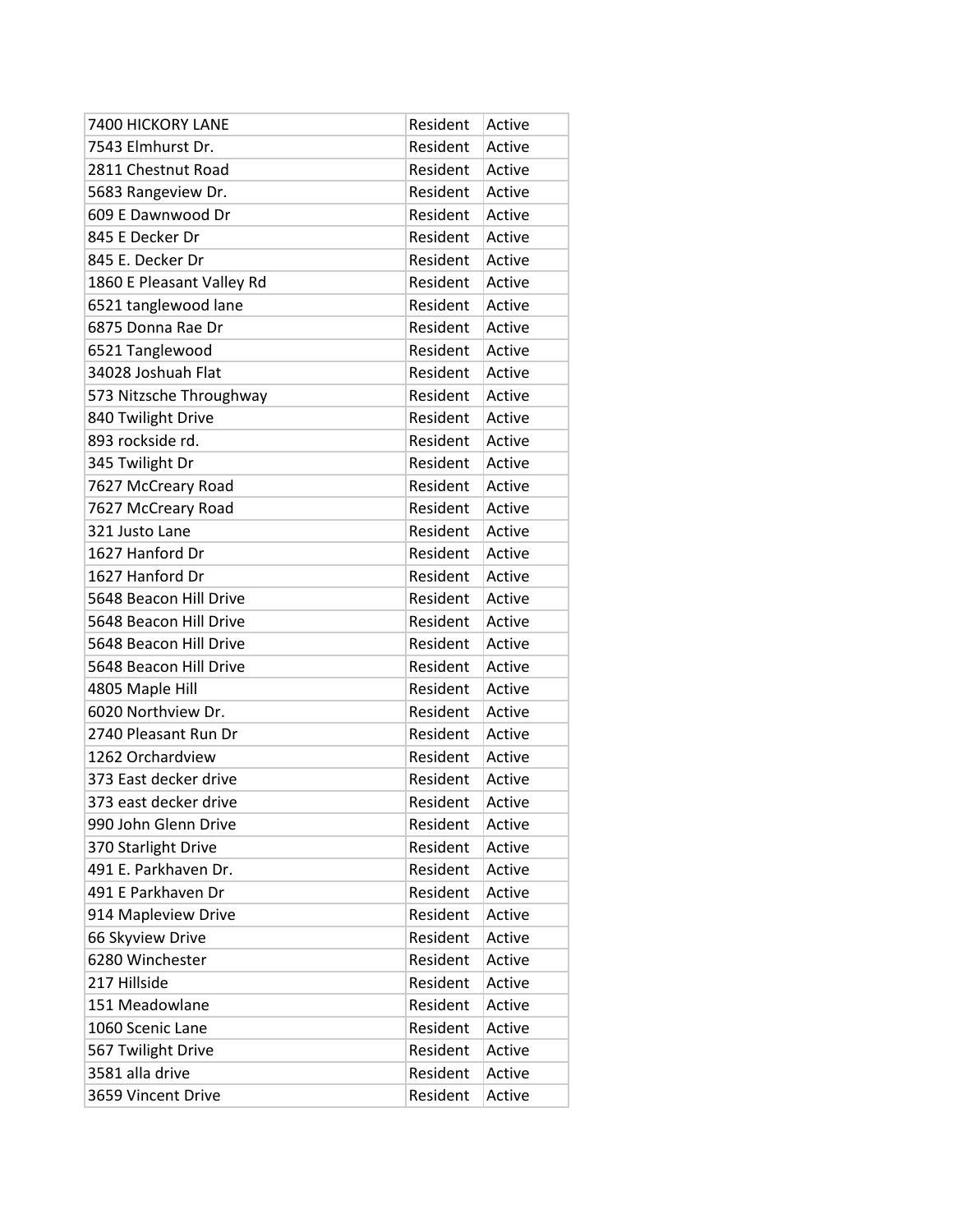| 5935 Mural Drive           | Resident | Active |
|----------------------------|----------|--------|
| 2280Parmalee Dr.           | Resident | Active |
| 376 Justo Ln               | Resident | Active |
| 691 Starlight Drive        | Resident | Active |
| 691 Starlight Drive        | Resident | Active |
| 922 East Meadowlawn Blvd.  | Resident | Active |
| 6195 Carlye Drive          | Resident | Active |
| 339 E. Sprague Road        | Resident | Active |
| 4535 Hill Side Rd          | Resident | Active |
| 4535 Hill Side Rd          | Resident | Active |
| 96 E Ridgewood             | Resident | Active |
| 1466 Orchardview Road      | Resident | Active |
| 4098 Maple Hill Drive      | Resident | Active |
| 4098 Maple Hill Drive      | Resident | Active |
| 4098 Maple Hill Drive      | Resident | Active |
| 4098 Maple Hill Drive      | Resident | Active |
| 2663 Hillside              | Resident | Active |
| 1645 Buttonwood Drive      | Resident | Active |
| 0918 Rubye Port            | Resident | Active |
| 841 Twilight Dr.           | Resident | Active |
| 2917 Jasmine Drive         | Resident | Active |
| 5630 Essex                 | Resident | Active |
| 2917 Jasmine Drive         | Resident | Active |
| 2917 Jasmine Drive         | Resident | Active |
| 4653 Rollingview Dr.       | Resident | Active |
| 6403 Gale Dr               | Resident | Active |
| 759 east hillsdale         | Resident | Active |
| 470 Orchardview            | Resident | Active |
| 1072 Justo Lane            | Resident | Active |
| 3400 Sparrow Flight Dr     | Resident | Active |
| 3400 Sparrow Flight Dr     | Resident | Active |
| 579 E Meadowlawn           | Resident | Active |
| 579 E. Meadowlawn Blvd.    | Resident | Active |
| 231 Calvin Drive           | Resident | Active |
| 231 Calvin Drive           | Resident | Active |
| 375 Hillside Rd            | Resident | Active |
| 375                        | Resident | Active |
| 922 E Parkleigh            | Resident | Active |
| 3514 E Pleasant Valley     | Resident | Active |
| 6670 Donna Rae Dr          | Resident | Active |
| 7280 Deer Run              | Resident | Active |
| 432 E. Dartmoor Ave        | Resident | Active |
| 6920 Donna Rae             | Resident | Active |
| 579 E Pleasant Valley Road | Resident | Active |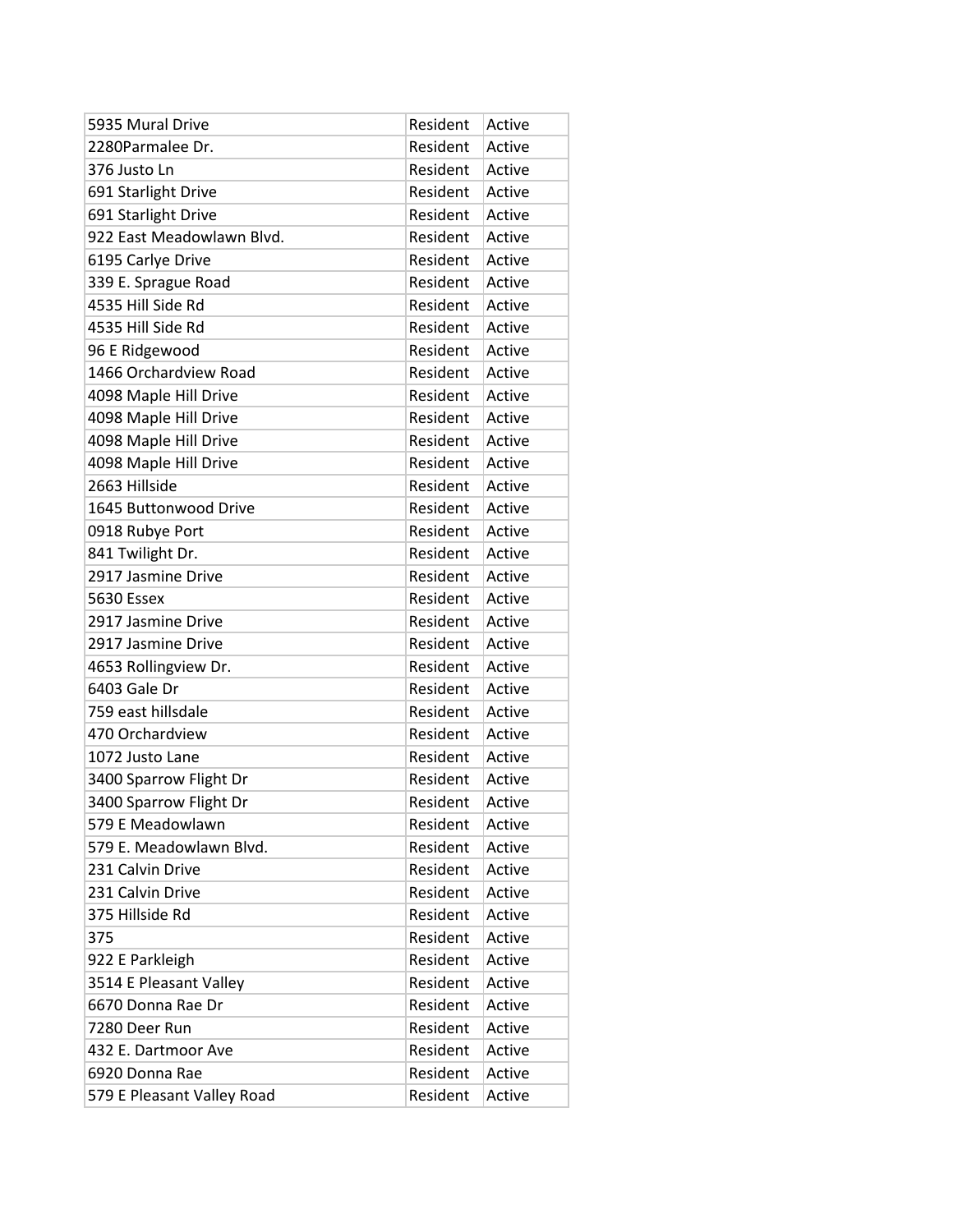| 5570 W Longridge Drive     | Resident | Active |
|----------------------------|----------|--------|
| 135 Village Drive          | Resident | Active |
| 396 E Hillsdale            | Resident | Active |
| 374 Skyview Drive          | Resident | Active |
| 6910 Seven Hills Blvd      | Resident | Active |
| 3440 Chestnut Road         | Resident | Active |
| 6728 Kazimier Ave          | Resident | Active |
| 295 Twilight               | Resident | Active |
| 5741 Skyline               | Resident | Active |
| 5741 Skyline Drive         | Resident | Active |
| 7304 Cricket Ln            | Resident | Active |
| 898 E Decker               | Resident | Active |
| 393 Pacocha Bypass         | Resident | Active |
| 931 N Skyline Dr           | Resident | Active |
| 931 n skyline dr           | Resident | Active |
| 5733 Skyline               | Resident | Active |
| 7815 Edgewood Ln           | Resident | Active |
| 5670 West Long Ridge Drive | Resident | Active |
| 6140 Meadview              | Resident | Active |
| 1150 Bittersweet Dr        | Resident | Active |
| 6921 seven hills blvd      | Resident | Active |
| 1567 cherry In             | Resident | Active |
| 1567 cherry lane           | Resident | Active |
| 1567 cherry lane           | Resident | Active |
| 1014 joy oval              | Resident | Active |
| 1351 N Circleview          | Resident | Active |
| 369 Cherry Lane            | Resident | Active |
| 6352 Crossview Rd          | Resident | Active |
| 1966 Cherry Lane           | Resident | Active |
| 1966 Cherry Lane           | Resident | Active |
| 690 Starlight Dr           | Resident | Active |
| 7490 Ludwin                | Resident | Active |
| 2480 Voyager Cir           | Resident | Active |
| 937 e parkleigh dr         | Resident | Active |
| 3583 Vincent Drive         | Resident | Active |
| 1991 Ridgeview Dr          | Resident | Active |
| 5600 Chatham Dr            | Resident | Active |
| 6773 DONNA RAE DRIVE       | Resident | Active |
| 610 Parkview               | Resident | Active |
| 4348 Maple Hill Dr         | Resident | Active |
| 4348 Maple Hill Dr         | Resident | Active |
| 317 Chestnut Road          | Resident | Active |
| 1522 Primrose Dr.          |          |        |
|                            | Resident | Active |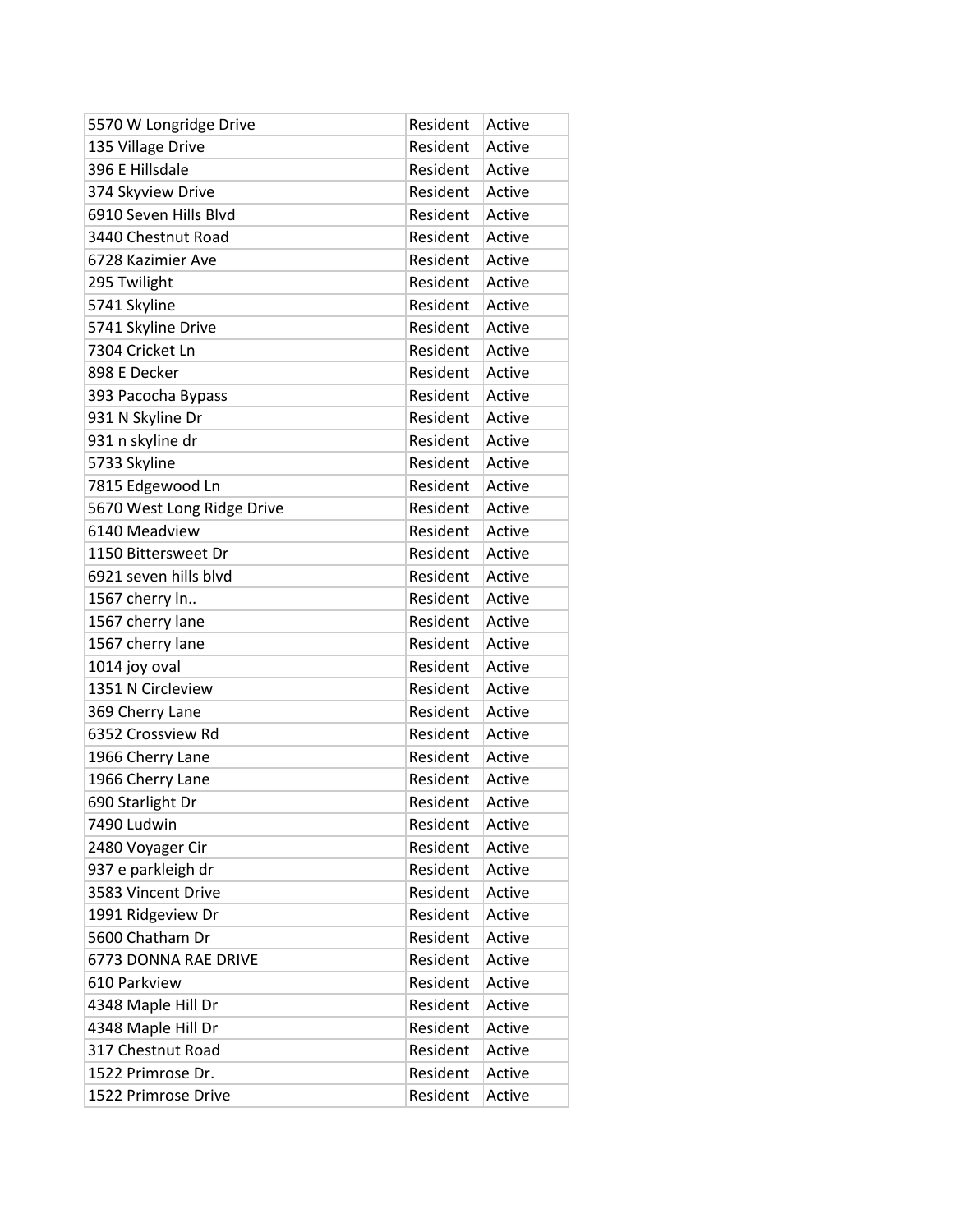| 1786 Nemet Dr                 | Resident | Active |
|-------------------------------|----------|--------|
| 1149 Justo Lane               | Resident | Active |
| 10814 windham rd              | Resident | Active |
| 1193 Orchardview Road         | Resident | Active |
| 5694 Rangeview Dr             | Resident | Active |
| 3261 Alla Drive               | Resident | Active |
| 6509 Crossview                | Resident | Active |
| 4197 Maple Hill               | Resident | Active |
| 3529 Jasmine Drive            | Resident | Active |
| 5658 N Circleview Drive       | Resident | Active |
| 666 Nemet Dr.                 | Resident | Active |
| 6179 Saint Joseph Dr          | Resident | Active |
| 123 Main Street               | Resident | Active |
| 859 Haylie Turnpike           | Resident | Active |
| 7832 Shelly                   | Resident | Active |
| 1723 Meadowlane rd            | Resident | Active |
| 961 Firethorn Drive           | Resident | Active |
| 5832 Kuenzer                  | Resident | Active |
| 1080 BITTERSWEET DR           | Resident | Active |
| 1080 BITTERSWEET DR           | Resident | Active |
| 5763 Darrow Dr                | Resident | Active |
| 5763 Darrow Dr                | Resident | Active |
| 5763 Darrow Dr                | Resident | Active |
| 4621 Main Hill                | Resident | Active |
| 1155 Bittersweet Dr           | Resident | Active |
| 5645 Chatham                  | Resident | Active |
| 5645 Chatham Dr               | Resident | Active |
| 24237 Bogan Crossroad         | Resident | Active |
| 6740 Cheryl Ann Drive         | Resident | Active |
| 3144 Alla Drive               | Resident | Active |
| 3144 Alla Drive               | Resident | Active |
| 132 east pleasant valley      | Resident | Active |
| 132 east pleasant valley      | Resident | Active |
| 132 East Pleasant Valley Road | Resident | Active |
| 6781 Cheryl Ann Drive         | Resident | Active |
| 6114 St Joseph Dr             | Resident | Active |
| 3320 forest Overlook Drive    | Resident | Active |
| 3320 Forest Overlook Drive    | Resident | Active |
| 236 Justo Lane                | Resident | Active |
| 6813 Bryant In                | Resident | Active |
| 216 E Meadowlawn              | Resident | Active |
| 5755 Mural                    | Resident | Active |
| 3313 Forest Overlook          | Resident | Active |
| 6783 Karen Drive              | Resident | Active |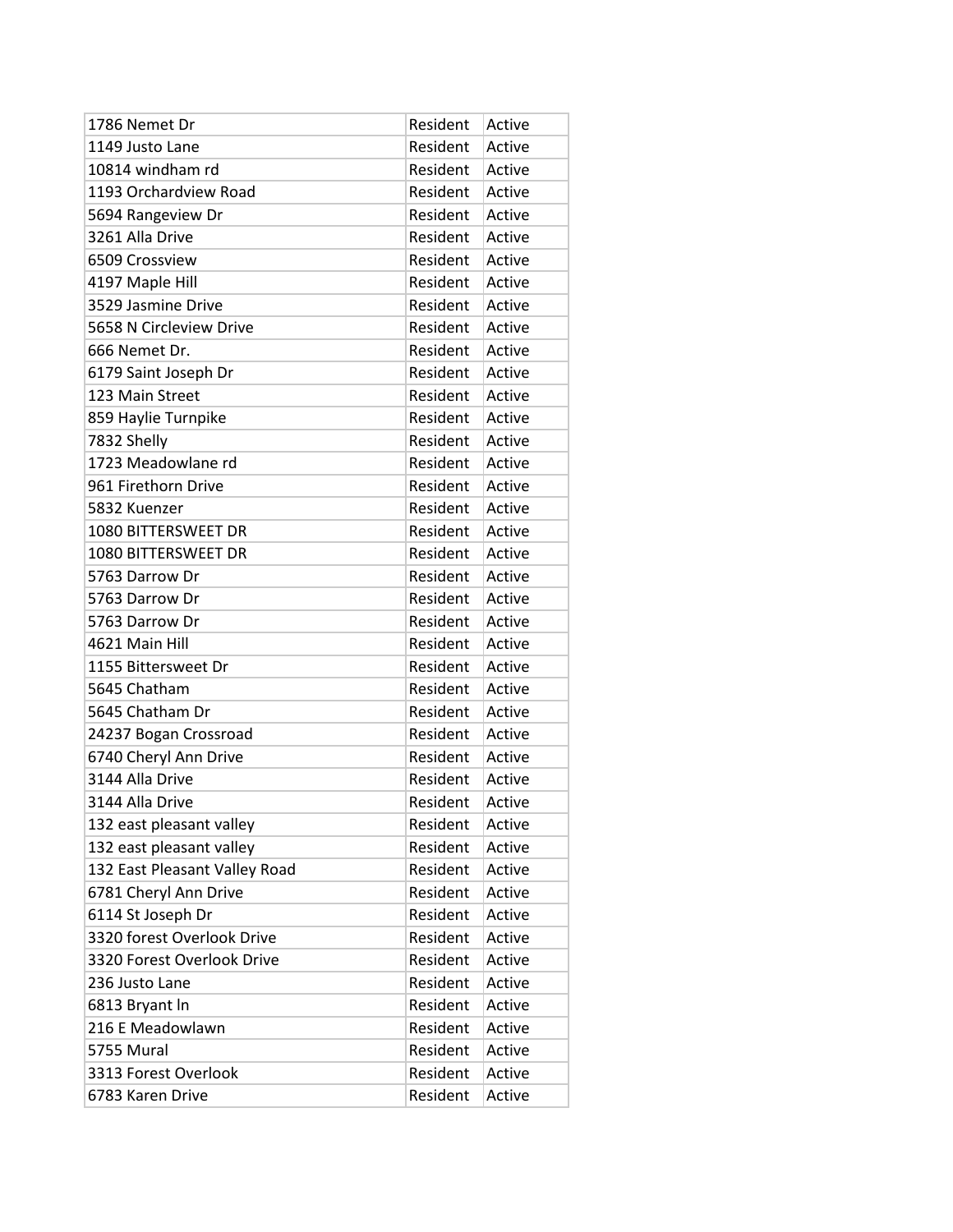| Resident<br>Active<br>Resident<br>1004 Simich<br>Active<br>151 E Pleasant Valley Rd<br>Resident<br>Active<br>317 Chestnut Road<br>Resident<br>Active<br>3529 Magnolia Drive<br>Resident<br>Active<br>3529 Magnolia Drive<br>Resident<br>Active<br>183 Chestnut Road<br>Resident<br>Active<br>183 Chestnut Road<br>Resident<br>Active<br>7289 Cricket Ln<br>Resident<br>Active<br>Resident<br>3668 Rachel Court<br>Active<br>Resident<br>Active<br>Resident<br>3291 alla dr<br>Active<br>3291 Alla dr.<br>Resident<br>Active<br>Resident<br>7701 Edgewood Ln<br>Active<br>Resident<br>Active<br>Resident<br>Active<br>Resident<br>72 East Parkleigh<br>Active<br>72 E Parkleigh Dr<br>Resident<br>Active<br>Resident<br>Active<br>Resident<br>1469 Nemet Drive<br>Active<br>Resident<br>1469 Nemet Dr.<br>Active<br>Resident<br>Active<br>2401 Parmalee Drive<br>Resident<br>Active<br>Resident<br>Active<br>Resident<br>Active<br>Resident<br>7<br>Active<br>Resident<br>7<br>Active<br>Resident<br>Active<br>Resident<br>Active<br>7<br>Resident<br>Active<br>Resident<br>5848 Kuenzer Dr<br>Active<br>Resident<br>2401 E Pleasant Valley Rd<br>Active<br>Resident<br>Active<br>Resident<br>Active<br>1461 E Pleasant Valley Road<br>Resident<br>Active<br>Resident<br>Active<br>Resident<br>Active<br>Resident<br>5509 Beacon Hill Court<br>Active<br>Resident<br>205 Maron Lane<br>Active<br>2407 Wynde Tree Drive<br>Resident<br>Active<br>Resident<br>Active<br>377 Justo Ln<br>Resident<br>Active | 955 East Meadowlawn Blvd   | Resident | Active |
|---------------------------------------------------------------------------------------------------------------------------------------------------------------------------------------------------------------------------------------------------------------------------------------------------------------------------------------------------------------------------------------------------------------------------------------------------------------------------------------------------------------------------------------------------------------------------------------------------------------------------------------------------------------------------------------------------------------------------------------------------------------------------------------------------------------------------------------------------------------------------------------------------------------------------------------------------------------------------------------------------------------------------------------------------------------------------------------------------------------------------------------------------------------------------------------------------------------------------------------------------------------------------------------------------------------------------------------------------------------------------------------------------------------------------------------------------------------------------------------------------------|----------------------------|----------|--------|
|                                                                                                                                                                                                                                                                                                                                                                                                                                                                                                                                                                                                                                                                                                                                                                                                                                                                                                                                                                                                                                                                                                                                                                                                                                                                                                                                                                                                                                                                                                         | 470 E Parkleigh Drive      |          |        |
|                                                                                                                                                                                                                                                                                                                                                                                                                                                                                                                                                                                                                                                                                                                                                                                                                                                                                                                                                                                                                                                                                                                                                                                                                                                                                                                                                                                                                                                                                                         |                            |          |        |
|                                                                                                                                                                                                                                                                                                                                                                                                                                                                                                                                                                                                                                                                                                                                                                                                                                                                                                                                                                                                                                                                                                                                                                                                                                                                                                                                                                                                                                                                                                         |                            |          |        |
|                                                                                                                                                                                                                                                                                                                                                                                                                                                                                                                                                                                                                                                                                                                                                                                                                                                                                                                                                                                                                                                                                                                                                                                                                                                                                                                                                                                                                                                                                                         |                            |          |        |
|                                                                                                                                                                                                                                                                                                                                                                                                                                                                                                                                                                                                                                                                                                                                                                                                                                                                                                                                                                                                                                                                                                                                                                                                                                                                                                                                                                                                                                                                                                         |                            |          |        |
|                                                                                                                                                                                                                                                                                                                                                                                                                                                                                                                                                                                                                                                                                                                                                                                                                                                                                                                                                                                                                                                                                                                                                                                                                                                                                                                                                                                                                                                                                                         |                            |          |        |
|                                                                                                                                                                                                                                                                                                                                                                                                                                                                                                                                                                                                                                                                                                                                                                                                                                                                                                                                                                                                                                                                                                                                                                                                                                                                                                                                                                                                                                                                                                         |                            |          |        |
|                                                                                                                                                                                                                                                                                                                                                                                                                                                                                                                                                                                                                                                                                                                                                                                                                                                                                                                                                                                                                                                                                                                                                                                                                                                                                                                                                                                                                                                                                                         |                            |          |        |
|                                                                                                                                                                                                                                                                                                                                                                                                                                                                                                                                                                                                                                                                                                                                                                                                                                                                                                                                                                                                                                                                                                                                                                                                                                                                                                                                                                                                                                                                                                         |                            |          |        |
|                                                                                                                                                                                                                                                                                                                                                                                                                                                                                                                                                                                                                                                                                                                                                                                                                                                                                                                                                                                                                                                                                                                                                                                                                                                                                                                                                                                                                                                                                                         |                            |          |        |
|                                                                                                                                                                                                                                                                                                                                                                                                                                                                                                                                                                                                                                                                                                                                                                                                                                                                                                                                                                                                                                                                                                                                                                                                                                                                                                                                                                                                                                                                                                         | 456 White House Ave        |          |        |
|                                                                                                                                                                                                                                                                                                                                                                                                                                                                                                                                                                                                                                                                                                                                                                                                                                                                                                                                                                                                                                                                                                                                                                                                                                                                                                                                                                                                                                                                                                         |                            |          |        |
|                                                                                                                                                                                                                                                                                                                                                                                                                                                                                                                                                                                                                                                                                                                                                                                                                                                                                                                                                                                                                                                                                                                                                                                                                                                                                                                                                                                                                                                                                                         |                            |          |        |
|                                                                                                                                                                                                                                                                                                                                                                                                                                                                                                                                                                                                                                                                                                                                                                                                                                                                                                                                                                                                                                                                                                                                                                                                                                                                                                                                                                                                                                                                                                         |                            |          |        |
|                                                                                                                                                                                                                                                                                                                                                                                                                                                                                                                                                                                                                                                                                                                                                                                                                                                                                                                                                                                                                                                                                                                                                                                                                                                                                                                                                                                                                                                                                                         | 6250 St Francis Drive      |          |        |
|                                                                                                                                                                                                                                                                                                                                                                                                                                                                                                                                                                                                                                                                                                                                                                                                                                                                                                                                                                                                                                                                                                                                                                                                                                                                                                                                                                                                                                                                                                         | 6897 Karen Drive           |          |        |
|                                                                                                                                                                                                                                                                                                                                                                                                                                                                                                                                                                                                                                                                                                                                                                                                                                                                                                                                                                                                                                                                                                                                                                                                                                                                                                                                                                                                                                                                                                         |                            |          |        |
|                                                                                                                                                                                                                                                                                                                                                                                                                                                                                                                                                                                                                                                                                                                                                                                                                                                                                                                                                                                                                                                                                                                                                                                                                                                                                                                                                                                                                                                                                                         |                            |          |        |
|                                                                                                                                                                                                                                                                                                                                                                                                                                                                                                                                                                                                                                                                                                                                                                                                                                                                                                                                                                                                                                                                                                                                                                                                                                                                                                                                                                                                                                                                                                         | 6219 Lombardo Center South |          |        |
|                                                                                                                                                                                                                                                                                                                                                                                                                                                                                                                                                                                                                                                                                                                                                                                                                                                                                                                                                                                                                                                                                                                                                                                                                                                                                                                                                                                                                                                                                                         |                            |          |        |
|                                                                                                                                                                                                                                                                                                                                                                                                                                                                                                                                                                                                                                                                                                                                                                                                                                                                                                                                                                                                                                                                                                                                                                                                                                                                                                                                                                                                                                                                                                         |                            |          |        |
|                                                                                                                                                                                                                                                                                                                                                                                                                                                                                                                                                                                                                                                                                                                                                                                                                                                                                                                                                                                                                                                                                                                                                                                                                                                                                                                                                                                                                                                                                                         | 892 E. Hillsdale Ave       |          |        |
|                                                                                                                                                                                                                                                                                                                                                                                                                                                                                                                                                                                                                                                                                                                                                                                                                                                                                                                                                                                                                                                                                                                                                                                                                                                                                                                                                                                                                                                                                                         |                            |          |        |
|                                                                                                                                                                                                                                                                                                                                                                                                                                                                                                                                                                                                                                                                                                                                                                                                                                                                                                                                                                                                                                                                                                                                                                                                                                                                                                                                                                                                                                                                                                         | 6236 cabrini lane          |          |        |
|                                                                                                                                                                                                                                                                                                                                                                                                                                                                                                                                                                                                                                                                                                                                                                                                                                                                                                                                                                                                                                                                                                                                                                                                                                                                                                                                                                                                                                                                                                         | 6763 donna rae             |          |        |
|                                                                                                                                                                                                                                                                                                                                                                                                                                                                                                                                                                                                                                                                                                                                                                                                                                                                                                                                                                                                                                                                                                                                                                                                                                                                                                                                                                                                                                                                                                         |                            |          |        |
|                                                                                                                                                                                                                                                                                                                                                                                                                                                                                                                                                                                                                                                                                                                                                                                                                                                                                                                                                                                                                                                                                                                                                                                                                                                                                                                                                                                                                                                                                                         |                            |          |        |
|                                                                                                                                                                                                                                                                                                                                                                                                                                                                                                                                                                                                                                                                                                                                                                                                                                                                                                                                                                                                                                                                                                                                                                                                                                                                                                                                                                                                                                                                                                         | 470 Starlight Dr           |          |        |
|                                                                                                                                                                                                                                                                                                                                                                                                                                                                                                                                                                                                                                                                                                                                                                                                                                                                                                                                                                                                                                                                                                                                                                                                                                                                                                                                                                                                                                                                                                         | 6411 Bayberry Drive        |          |        |
|                                                                                                                                                                                                                                                                                                                                                                                                                                                                                                                                                                                                                                                                                                                                                                                                                                                                                                                                                                                                                                                                                                                                                                                                                                                                                                                                                                                                                                                                                                         |                            |          |        |
|                                                                                                                                                                                                                                                                                                                                                                                                                                                                                                                                                                                                                                                                                                                                                                                                                                                                                                                                                                                                                                                                                                                                                                                                                                                                                                                                                                                                                                                                                                         |                            |          |        |
|                                                                                                                                                                                                                                                                                                                                                                                                                                                                                                                                                                                                                                                                                                                                                                                                                                                                                                                                                                                                                                                                                                                                                                                                                                                                                                                                                                                                                                                                                                         |                            |          |        |
|                                                                                                                                                                                                                                                                                                                                                                                                                                                                                                                                                                                                                                                                                                                                                                                                                                                                                                                                                                                                                                                                                                                                                                                                                                                                                                                                                                                                                                                                                                         | 6164 Cabrini Ln            |          |        |
|                                                                                                                                                                                                                                                                                                                                                                                                                                                                                                                                                                                                                                                                                                                                                                                                                                                                                                                                                                                                                                                                                                                                                                                                                                                                                                                                                                                                                                                                                                         | 6164 Cabrini Ln            |          |        |
|                                                                                                                                                                                                                                                                                                                                                                                                                                                                                                                                                                                                                                                                                                                                                                                                                                                                                                                                                                                                                                                                                                                                                                                                                                                                                                                                                                                                                                                                                                         |                            |          |        |
|                                                                                                                                                                                                                                                                                                                                                                                                                                                                                                                                                                                                                                                                                                                                                                                                                                                                                                                                                                                                                                                                                                                                                                                                                                                                                                                                                                                                                                                                                                         | 6521 crossview rd          |          |        |
|                                                                                                                                                                                                                                                                                                                                                                                                                                                                                                                                                                                                                                                                                                                                                                                                                                                                                                                                                                                                                                                                                                                                                                                                                                                                                                                                                                                                                                                                                                         | 4052 Deer Run              |          |        |
|                                                                                                                                                                                                                                                                                                                                                                                                                                                                                                                                                                                                                                                                                                                                                                                                                                                                                                                                                                                                                                                                                                                                                                                                                                                                                                                                                                                                                                                                                                         |                            |          |        |
|                                                                                                                                                                                                                                                                                                                                                                                                                                                                                                                                                                                                                                                                                                                                                                                                                                                                                                                                                                                                                                                                                                                                                                                                                                                                                                                                                                                                                                                                                                         |                            |          |        |
|                                                                                                                                                                                                                                                                                                                                                                                                                                                                                                                                                                                                                                                                                                                                                                                                                                                                                                                                                                                                                                                                                                                                                                                                                                                                                                                                                                                                                                                                                                         |                            |          |        |
|                                                                                                                                                                                                                                                                                                                                                                                                                                                                                                                                                                                                                                                                                                                                                                                                                                                                                                                                                                                                                                                                                                                                                                                                                                                                                                                                                                                                                                                                                                         | 6808 Parkgate Oval         |          |        |
|                                                                                                                                                                                                                                                                                                                                                                                                                                                                                                                                                                                                                                                                                                                                                                                                                                                                                                                                                                                                                                                                                                                                                                                                                                                                                                                                                                                                                                                                                                         |                            |          |        |
|                                                                                                                                                                                                                                                                                                                                                                                                                                                                                                                                                                                                                                                                                                                                                                                                                                                                                                                                                                                                                                                                                                                                                                                                                                                                                                                                                                                                                                                                                                         | 4501 Rollingview Drive     | Resident | Active |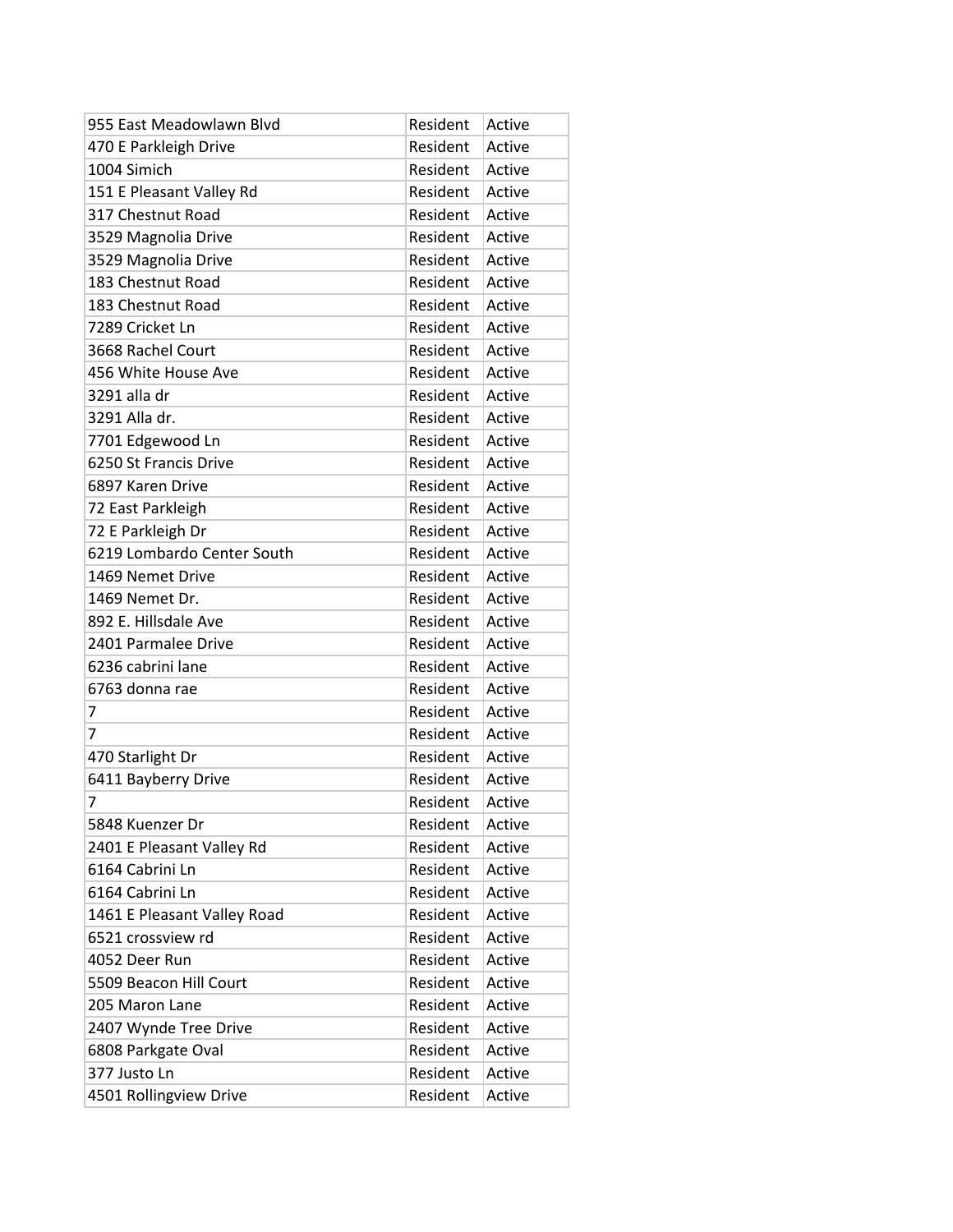| 6540 Waxberry Dr              | Resident | Active |
|-------------------------------|----------|--------|
| 195 Starlight                 | Resident | Active |
| 373 Calvin Dr.                | Resident | Active |
| 2950 Shady Ln                 | Resident | Active |
| 2950 Shady Lane               | Resident | Active |
| 2950 Shady Lane               | Resident | Active |
| 37 E. Dawnwood Dr             | Resident | Active |
| 7683 mccreary upper           | Resident | Active |
| 6181 Cabrini Lane             | Resident | Active |
| 3489 Jasmine                  | Resident | Active |
| 1259 E Dartmoor Ave           | Resident | Active |
| 276 E Ridgewood               | Resident | Active |
| 6273                          | Resident | Active |
| 851 Orchardview Rd            | Resident | Active |
| 900 Orchardview Road          | Resident | Active |
| 900 Orchardview Ave.          | Resident | Active |
| 900 Orchardview Road          | Resident | Active |
| 900 Orchardview Road          | Resident | Active |
| 590 Hillside RD               | Resident | Active |
| 237 Cherry Lane               | Resident | Active |
| 237 Cherry Lane               | Resident | Active |
| 6                             | Resident | Active |
| 6961 LINDA LANE               | Resident | Active |
| 773 E Dartmoor                | Resident | Active |
| 2560 Hillside Road            | Resident | Active |
| 471 E Meadowlawn Blvd         | Resident | Active |
| 242 East Pleasant Valley Road | Resident | Active |
| 6762 Karen                    | Resident | Active |
| 120 Starlight                 | Resident | Active |
| 7297 Hickory Ln               | Resident | Active |
| 182 meadowlane                | Resident | Active |
| 324 E Meadowlawn Blvd         | Resident | Active |
| 5754 Darrow Dr                | Resident | Active |
| 6125 Crossview Rd.            | Resident | Active |
| 402 Nemet Drive               | Resident | Active |
| 402 Nemet Drive               | Resident | Active |
| 43643 Josiah Circles          | Resident | Active |
| 651 Marvin Landing            | Resident | Active |
| 565 Gislason Greens           | Resident | Active |
| 718 Starlight Drive           | Resident | Active |
| 590 Starlight Dr              | Resident | Active |
| 1310 Driftwood Dr             | Resident | Active |
| 5835 Graydon                  | Resident | Active |
| 873 east parkhaven Dr         | Resident | Active |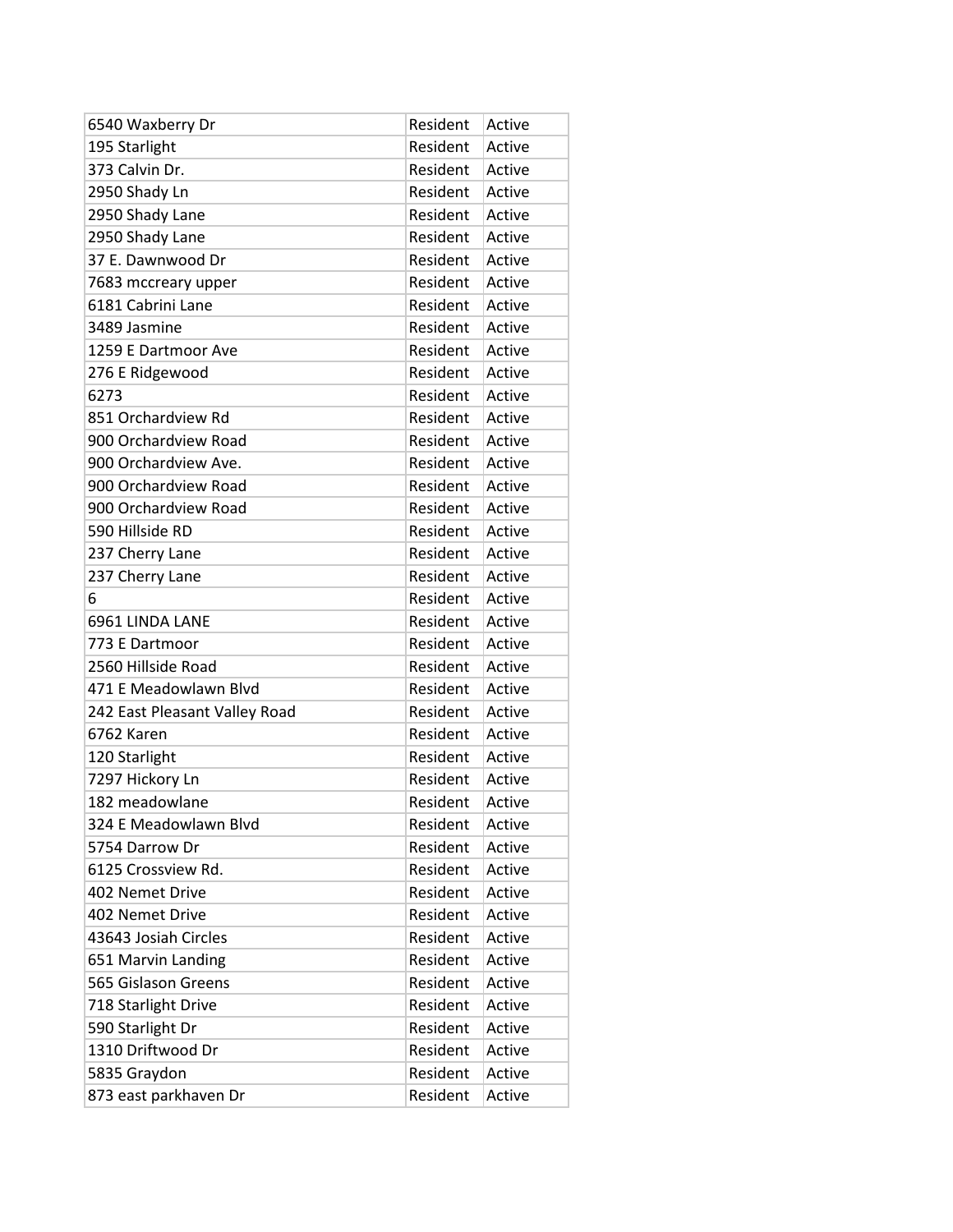| 873 east parkhaven Dr        | Resident | Active |
|------------------------------|----------|--------|
| 873 east parkhaven Dr        | Resident | Active |
| 874 east parkhaven Rr        | Resident | Active |
| 01522 Ward Crossing          | Resident | Active |
| 994 East Dartmoor Ave        | Resident | Active |
| 6171 Saint Jospeh Drive      | Resident | Active |
| 6387 Bonroi                  | Resident | Active |
| 5940 Mural Drive             | Resident | Active |
| 2777 E. Pleasant Valley Road | Resident | Active |
| 661 Simich Dr.               | Resident | Active |
| 6170 Carlyle                 | Resident | Active |
| 218 Harber Land              | Resident | Active |
| 541 Twilight Drive           | Resident | Active |
| 1000 E Decker                | Resident | Active |
| 23088 Gulgowski Cliffs       | Resident | Active |
| 6775 Cheryl Ann Dr           | Resident | Active |
| 6697 CHERYL ANN DR           | Resident | Active |
| 175 Falling Leaf             | Resident | Active |
| 6124 Cabrini Ln.             | Resident | Active |
| 4641 Main Hill Drive         | Resident | Active |
| 1390 Parkview Dr             | Resident | Active |
| 6219 st joseph dr            | Resident | Active |
| 2732 Chestnut Road           | Resident | Active |
| 252 E Englewood Dr           | Resident | Active |
| 7700 Plumwood Lane           | Resident | Active |
| 257 Lang Crest               | Resident | Active |
| 549 Nemet Dr                 | Resident | Active |
| 5891 Graydon Drive           | Resident | Active |
| 3468 Muller Via              | Resident | Active |
| 3316 VonRueden Trace         | Resident | Active |
| 2939 Cronin Camp             | Resident | Active |
| 2812 Vincent Drive           | Resident | Active |
| 7899 Cresthill Drive         | Resident | Active |
| 72 East Dawnwood Drive       | Resident | Active |
| 7899 Cresthill Drive         | Resident | Active |
| 0602 Eichmann Islands        | Resident | Active |
| 6422 Crossview Rd            | Resident | Active |
| 3411 E. Sprague Road         | Resident | Active |
| 3411 east sprague road       | Resident | Active |
| 7095 Seven Hills Blvd        | Resident | Active |
| 1102 East Ridgewood Drive    | Resident | Active |
| 1102 East Ridgewood Drive    | Resident | Active |
| 6531 Crossview               | Resident | Active |
| 933 E Meadowlawn Blvd        | Resident | Active |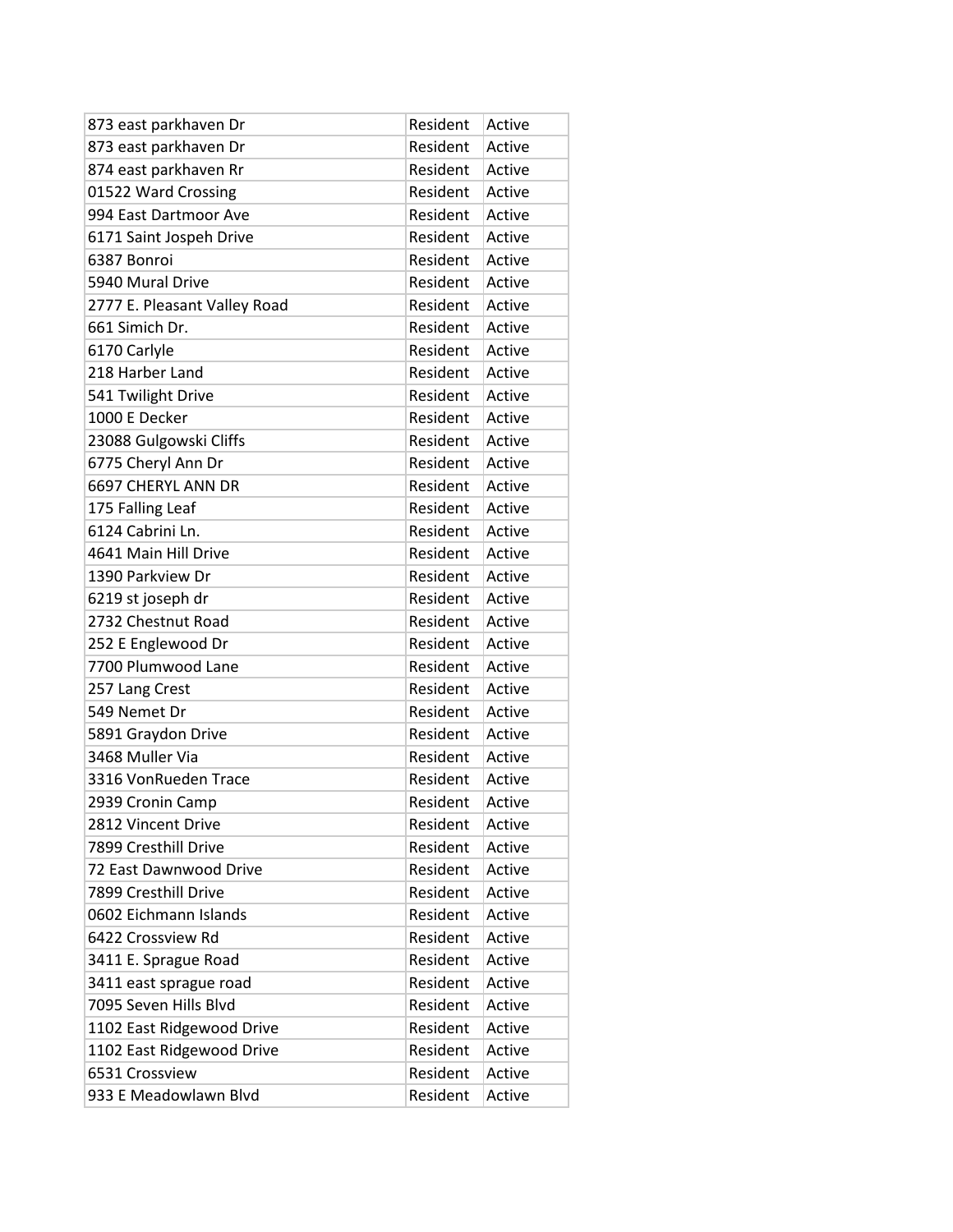| 933 E. Meadowlawn Blvd. | Resident | Active |
|-------------------------|----------|--------|
| 3327 Chestnut Road      | Resident | Active |
| 5776 Skyline Drive      | Resident | Active |
| 6115 Fieldstone Trl     | Resident | Active |
| 1425 Nemet Dr           | Resident | Active |
| 2737 Shady Lane         | Resident | Active |
| 2351 Vezber             | Resident | Active |
| 5801 RockHaven Dr       | Resident | Active |
| 3569 Magnolia dr        | Resident | Active |
| 5888 Pinnacle Pk Dr     | Resident | Active |
| 5588 Pinnacle Park      | Resident | Active |
| 839 E Hillsdale         | Resident | Active |
| 893 E Decker Dr         | Resident | Active |
| 2693 Mary Lane          | Resident | Active |
| 2693 Mary Ln.           | Resident | Active |
| 5785 North Crossview    | Resident | Active |
| 7100 Rustic Oval        | Resident | Active |
| 7100 Rustic Oval        | Resident | Active |
| 805 Firethorn Drive     | Resident | Active |
| 447 east decker         | Resident | Active |
| 447 East Decker         | Resident | Active |
| 4360 Gene Dr            | Resident | Active |
| 1324 Mapleview Drive    | Resident | Active |
| 1040 Hillside           | Resident | Active |
| 1196 E. Parkhaven Dr.   | Resident | Active |
| 486 Justo Lane          | Resident | Active |
| 6810 Drexel Dr.         | Resident | Active |
| 1557 Nemet Drive        | Resident | Active |
| 3404 Alla Dr            | Resident | Active |
| 1382 N Circleview       | Resident | Active |
| 1010 Scenic Ln          | Resident | Active |
| 7799 Edgewood Ln        | Resident | Active |
| 426 O'Connell Junctions | Resident | Active |
| 100 east decker drive   | Resident | Active |
| 948 John Glenn Drive    | Resident | Active |
| 948 John Glenn Dr.      | Resident | Active |
| 3680 Wynde Tree Dr      | Resident | Active |
| 6090 Fieldstone Trail   | Resident | Active |
| 5811 Rockhaven Dr       | Resident | Active |
| 112 Village Dr          | Resident | Active |
| 6901 Glenella           | Resident | Active |
| 6743 Donna Rae Drive    | Resident | Active |
| 2440 Parmalee           | Resident | Active |
| 6437 Tanglewood Ln      | Resident | Active |